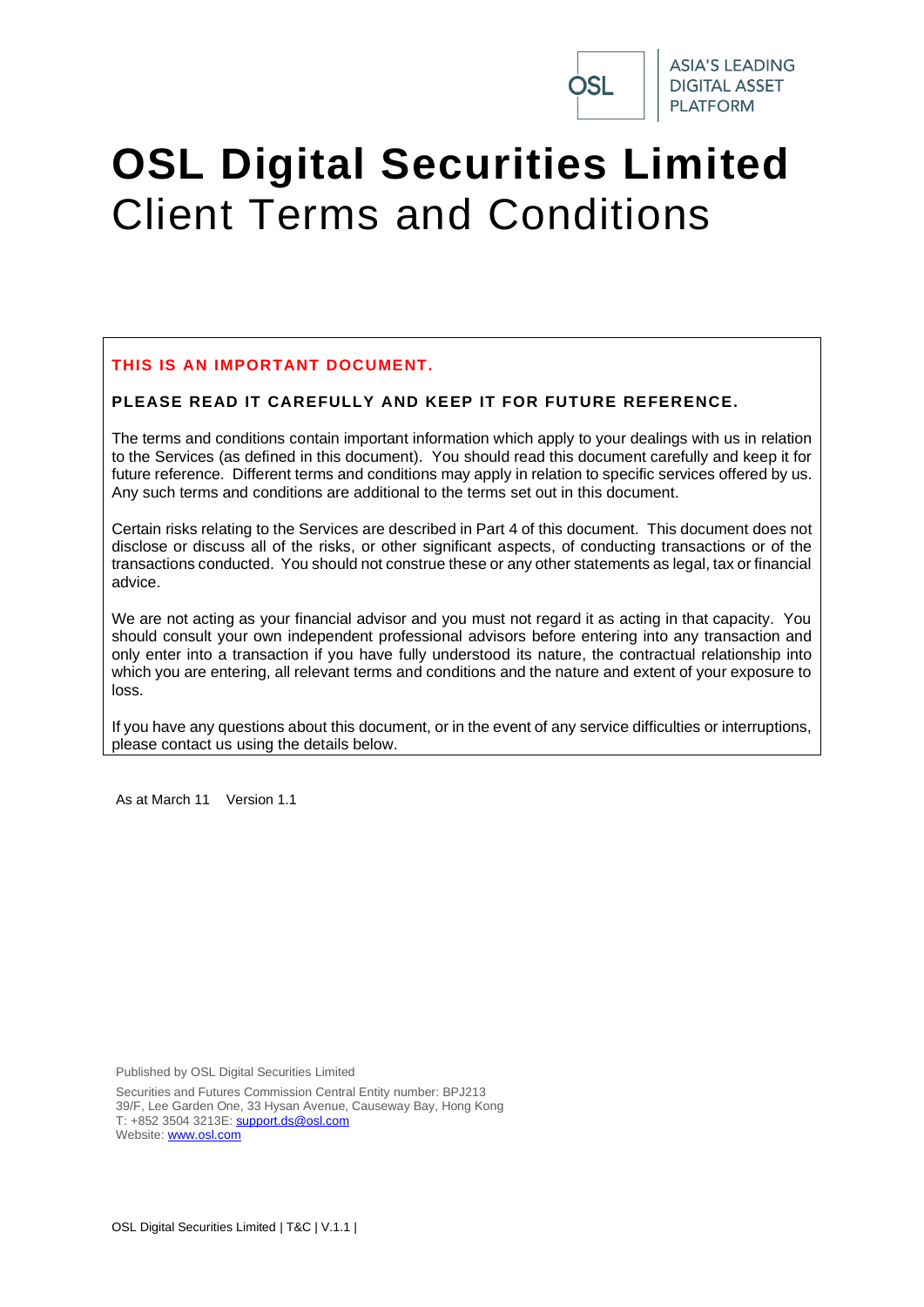| <b>Part 1 General terms</b> |                                                   | 5  |
|-----------------------------|---------------------------------------------------|----|
| 1                           | <b>Definitions and interpretation</b>             | 5  |
| 1.1                         | <b>Definitions</b>                                | 5  |
| 1.2                         | Interpretation                                    | 11 |
| 1.3                         | Next day                                          | 12 |
| 1.4                         | <b>Next Business Day</b>                          | 12 |
| 1.5                         | Headings                                          | 12 |
| $\mathbf{2}$                | <b>Terms that apply</b>                           | 12 |
| 2.1                         | About these Client Terms and Conditions           | 12 |
| 2.2                         | Terms that apply                                  | 12 |
| 2.3                         | Single agreement                                  | 13 |
| 2.4                         | Terms apply to Authorised Persons                 | 13 |
| 2.5                         | Inconsistency                                     | 14 |
| 3                           | Our relationship and the Services                 | 14 |
| 3.1                         | <b>Pre-conditions for Services</b>                | 14 |
| 3.2                         | Our client relationship                           | 14 |
| 3.3                         | Regulated activity                                | 15 |
| 3.4                         | No fiduciary duties or other roles                | 15 |
| 3.5                         | No obligation to notify market price movements    | 15 |
| 3.6                         | Conflicts of interest                             | 15 |
| 3.7                         | Services and activities of OSLDS                  | 16 |
| 3.8                         | Use of third parties                              | 16 |
| $\overline{\mathbf{4}}$     | <b>Accounts</b>                                   | 16 |
| 4.1                         | <b>Establishing Account for the Services</b>      | 16 |
| 4.2                         | Account requirements                              | 17 |
| 4.3                         | Account details and access                        | 17 |
| 4.4                         | Account operations                                | 18 |
| 4.5                         | Joint account holders                             | 19 |
| 4.6                         | Account operating authority - Authorised Persons  | 19 |
| 4.7                         | Maintaining standards in operating the Account    | 19 |
| 4.8                         | Return of Fiat Currency and/or Virtual Assets     | 20 |
| $5\phantom{.0}$             | <b>Entering into Virtual Asset Transactions</b>   | 20 |
| 5.1                         | Procedure                                         | 20 |
| 5.2                         | Virtual Asset Transactions must be pre-paid       | 21 |
| 5.3                         | Your responsibilities                             | 21 |
| 5.4                         | Solicitations and recommendations                 | 21 |
| 5.5                         | Limits and controls on Virtual Asset Transactions | 21 |
| 6                           | <b>Instructions</b>                               | 22 |
| 6.1                         | Instructions generally                            | 22 |
| 6.2                         | Electronic Instructions and records               | 22 |
| 6.3                         | Giving and receiving Instructions                 | 23 |
| 6.4                         | Acknowledgement of Instructions                   | 23 |
| 6.5                         | When we may refuse Instructions                   | 23 |
| 6.6                         | Risks of giving Instructions                      | 23 |
| $\overline{7}$              | Payments, deliveries and other obligations        | 23 |
| 7.1                         | Payment and deliveries                            | 23 |
| 7.2                         | Withholding                                       | 24 |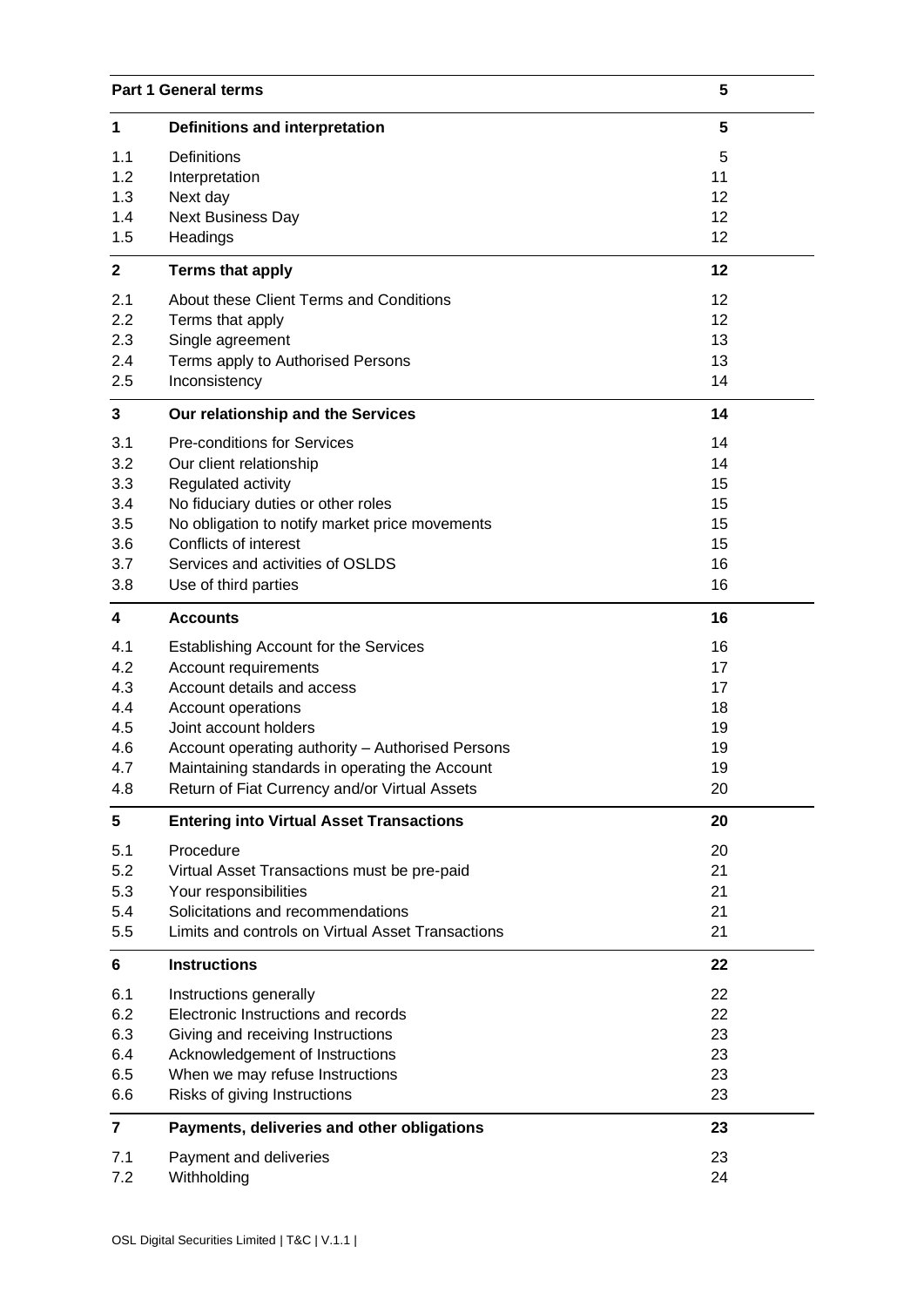|              | Value added tax                                                   | 24       |
|--------------|-------------------------------------------------------------------|----------|
| 7.4          | Independent payment obligations                                   | 24       |
| 7.5          | Rights of netting, set-off and lien                               | 25       |
| 7.6          | Payment in other Fiat Currency or Virtual Asset                   | 25       |
| 7.7          | Fiat Currency or Virtual Asset restrictions                       | 26       |
| 7.8          | Conversion on judgment debt                                       | 26       |
| 7.9          | Third party payments                                              | 26       |
| 7.10         | General conditions precedent to payments by us                    | 26       |
|              |                                                                   |          |
| 8            | <b>Statements and records</b>                                     | 26       |
| 8.1          | <b>Statements</b>                                                 | 26       |
| 8.2          | Reporting mistakes                                                | 27       |
| 8.3          | <b>Reversals</b>                                                  | 27       |
|              |                                                                   |          |
| 9            | <b>Notices and communications</b>                                 | 27       |
| 9.1          | Notices and electronic delivery                                   | 27       |
| 9.2          | Delivery                                                          | 27       |
| 9.3          | Digital signatures                                                | 28       |
| 9.4          | Electronic contracts                                              | 28       |
| 9.5          | Client constitutes more than one person                           | 28       |
| 9.6          | Recording of communications                                       | 28       |
| 9.7          | Records                                                           | 28       |
|              |                                                                   |          |
| 10           | <b>Custodial arrangements</b>                                     | 29       |
| 10.1         | Safekeeping of Virtual Assets                                     | 29       |
| 10.2         | Safekeeping of Fiat Currency                                      | 29       |
| 10.3         | Benefits arising for the Virtual Assets and Fiat Currency         | 30       |
| 10.4         | Disclosures for custody of Virtual Assets                         | 30       |
|              |                                                                   |          |
|              |                                                                   |          |
| 11           | <b>Fees and Costs</b>                                             | 30       |
| 11.1         | Payment of fees and Costs                                         | 30       |
| 11.2         | Cost estimate and rebate                                          | 30       |
| 11.3         | Overdue payments                                                  | 30       |
| 11.4         | Calculation                                                       | 30       |
| 11.5         | No refund                                                         | 30       |
| 11.6         | Costs on cancellation or termination                              | 31       |
| 12           | Information, representations and warranties                       | 31       |
|              |                                                                   |          |
| 12.1         | Information                                                       | 31       |
| 12.2         | Representations and warranties                                    | 31       |
| 12.3         | Repetition of representations and warranties                      | 33       |
| 12.4         | Notification                                                      | 33       |
| 13           | <b>Indemnities</b>                                                | 33       |
| 13.1         | Your indemnity                                                    | 33       |
| 13.2         | Interest                                                          | 34       |
| 13.3         |                                                                   | 34       |
| 13.4         | Further steps<br>Application of indemnity                         | 34       |
|              |                                                                   |          |
| 14           | <b>Network events</b>                                             | 34       |
| 14.1         | Infrastructure Participant, Network Participant and Network Event | 34       |
| 14.2         | Cooperation and enquiries                                         | 35       |
| 14.3         | Staking                                                           | 35       |
| 14.4<br>14.5 | Airdrop and Fork<br>Notification                                  | 35<br>35 |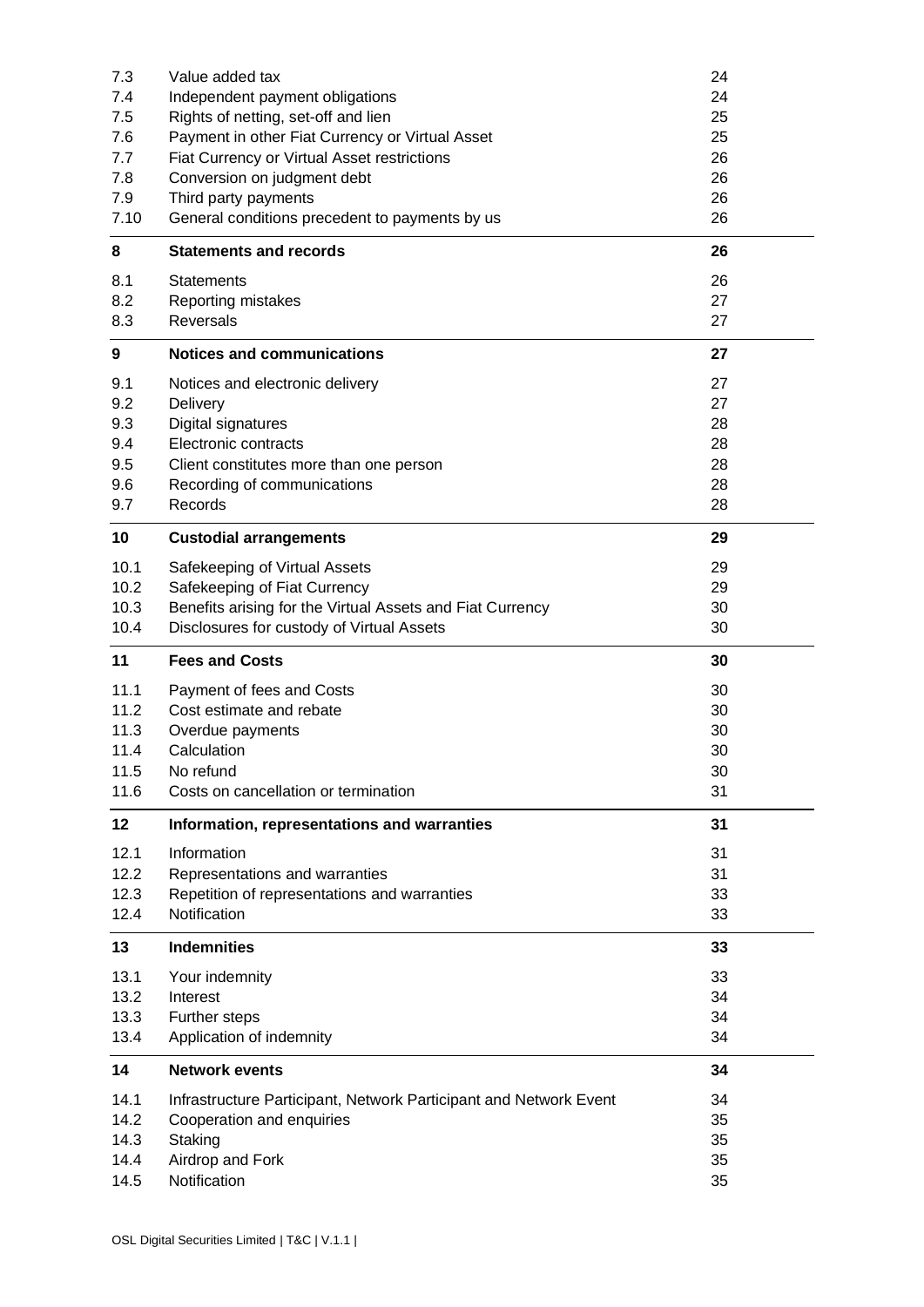| 15                              | Termination, suspension and enforcement               | 35       |
|---------------------------------|-------------------------------------------------------|----------|
| 15.1                            | Termination by either party                           | 35       |
| 15.2                            | Termination by us                                     | 36       |
| 15.3                            | Additional rights to terminate                        | 37       |
| 15.4                            | The Agreement                                         | 37       |
| 15.5                            | No effect on rights and liabilities                   | 37       |
| 15.6                            | Review of entitlements                                | 37       |
| 15.7                            | <b>Enforcement action</b>                             | 37       |
| 15.8                            | Suspension                                            | 37       |
| 16                              | <b>Our liability</b>                                  | 37       |
| 16.1                            | <b>Exclusion of liability</b>                         | 37       |
| 16.2                            | Responsibility for decisions                          | 38       |
| 16.3                            | Hyperlinked sites                                     | 39       |
| 16.4                            | Circumstances beyond our control                      | 39       |
| 17                              | <b>General</b>                                        | 39       |
| 17.1                            | Hardware, Trading Tools and other materials           | 39       |
| 17.2                            | Prompt performance                                    | 39       |
| 17.3                            | Waiver and variation                                  | 39       |
| 17.4                            | Exercise of rights                                    | 39       |
| 17.5                            | Approvals and consents                                | 40       |
| 17.6                            | Complying with an order from a court or regulator     | 40       |
| 17.7                            | Third party services                                  | 40       |
| 17.8                            | Assignment and other dealings                         | 40       |
| 17.9                            | Severability                                          | 41       |
| 17.10                           | Third party rights                                    | 41       |
| 17.11<br>17.12                  | Reports<br>Construction                               | 41<br>41 |
| 17.13                           | Supervening legislation                               | 41       |
| 17.14                           | Confidentiality                                       | 41       |
| 17.15                           | Anti-money laundering and sanctions                   | 42       |
| 17.16                           | Complaints                                            | 42       |
| 18                              | <b>Governing law</b>                                  | 42       |
| 18.1                            | Governing law                                         | 42       |
| 18.2                            | Submission to arbitration                             | 42       |
| 18.3                            | Serving documents                                     | 43       |
|                                 |                                                       | 44       |
| <b>Part 2 Exchange Services</b> |                                                       |          |
| 19                              | Introduction                                          | 44       |
| 19.1                            | Scope                                                 | 44       |
| 19.2                            | Description                                           | 44       |
| 19.3                            | Exchange Services may be governed by other provisions | 44       |
| 19.4                            | Priority of terms                                     | 44       |
| 19.5                            | Our role as agent                                     | 44       |
| 20                              | Access to and use of the Exchange                     | 45       |
| 20.1                            | Access to and use of the Exchange                     | 45       |
| 20.2                            | Compliance                                            | 45       |
| 20.3                            | Placing orders on the Exchange                        | 45       |
| 20.4                            | How we may act on Instructions                        | 45       |
| 20.5                            | "As is" basis                                         | 45       |
| 20.6                            | Availability of the Exchange                          | 45       |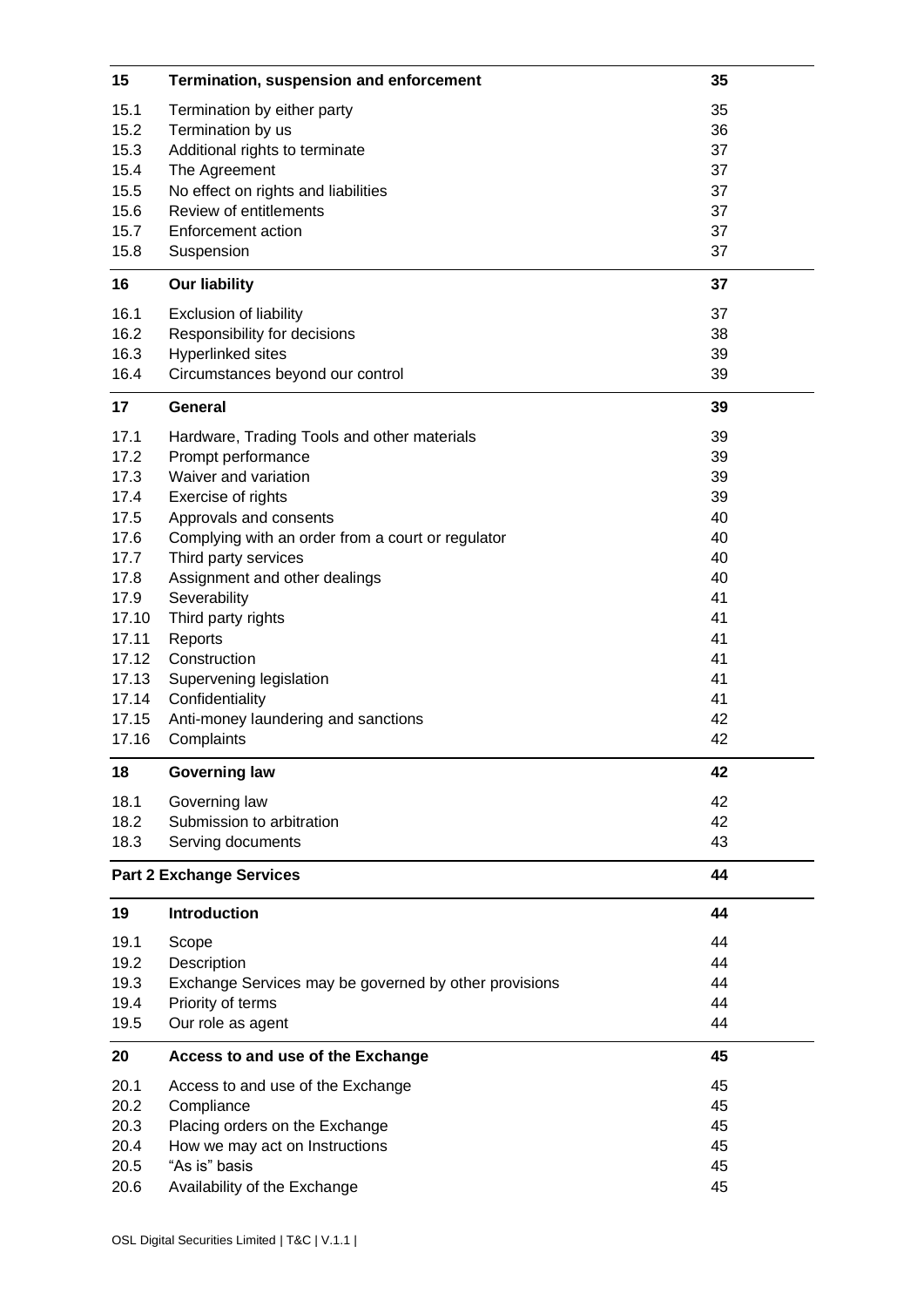| 20.7                                    | Withdrawal or suspension of your access rights         | 46 |
|-----------------------------------------|--------------------------------------------------------|----|
| 21                                      | <b>Exchange Materials</b>                              | 46 |
| 21.1                                    | Limitations on use                                     | 46 |
| 21.2                                    | Protection of rights in the Exchange Materials         | 46 |
| 21.3                                    | Third party actions                                    | 46 |
| <b>Part 3 Brokerage Services</b>        |                                                        | 48 |
| 22                                      | Introduction                                           | 48 |
| 22.1                                    | Scope                                                  | 48 |
| 22.2                                    | Description                                            | 48 |
| 22.3                                    | Brokerage Services may be governed by other provisions | 48 |
| 22.4                                    | Priority of terms                                      | 48 |
| 22.5                                    | Our role as principal                                  | 48 |
| 22.6                                    | Conflicts of interest                                  | 48 |
| 23                                      | <b>Access to and use of Brokerage Services</b>         | 49 |
| 23.1                                    | Access and use of the Brokerage Services               | 49 |
| 23.2                                    | Compliance                                             | 49 |
| 23.3                                    | Placing orders for Brokerage Services Transactions     | 49 |
| 23.4                                    | Availability of the Brokerage Services                 | 49 |
| 23.5                                    | Withdrawal or suspension of your access rights         | 49 |
| 24                                      | <b>Brokerage Services Transactions</b>                 | 49 |
| 24.1                                    | Requests and invitations                               | 49 |
| 24.2                                    | Quote                                                  | 49 |
| 24.3                                    | Acceptance and execution of quote                      | 50 |
| 24.4                                    | Confirmations                                          | 50 |
| 24.5                                    | Cancellation                                           | 51 |
| 25                                      | <b>Calculations</b>                                    | 51 |
| 25.1                                    | Calculation agent                                      | 51 |
| 25.2                                    | Adjustments                                            | 51 |
| <b>Part 4 Risk Disclosure Statement</b> |                                                        | 52 |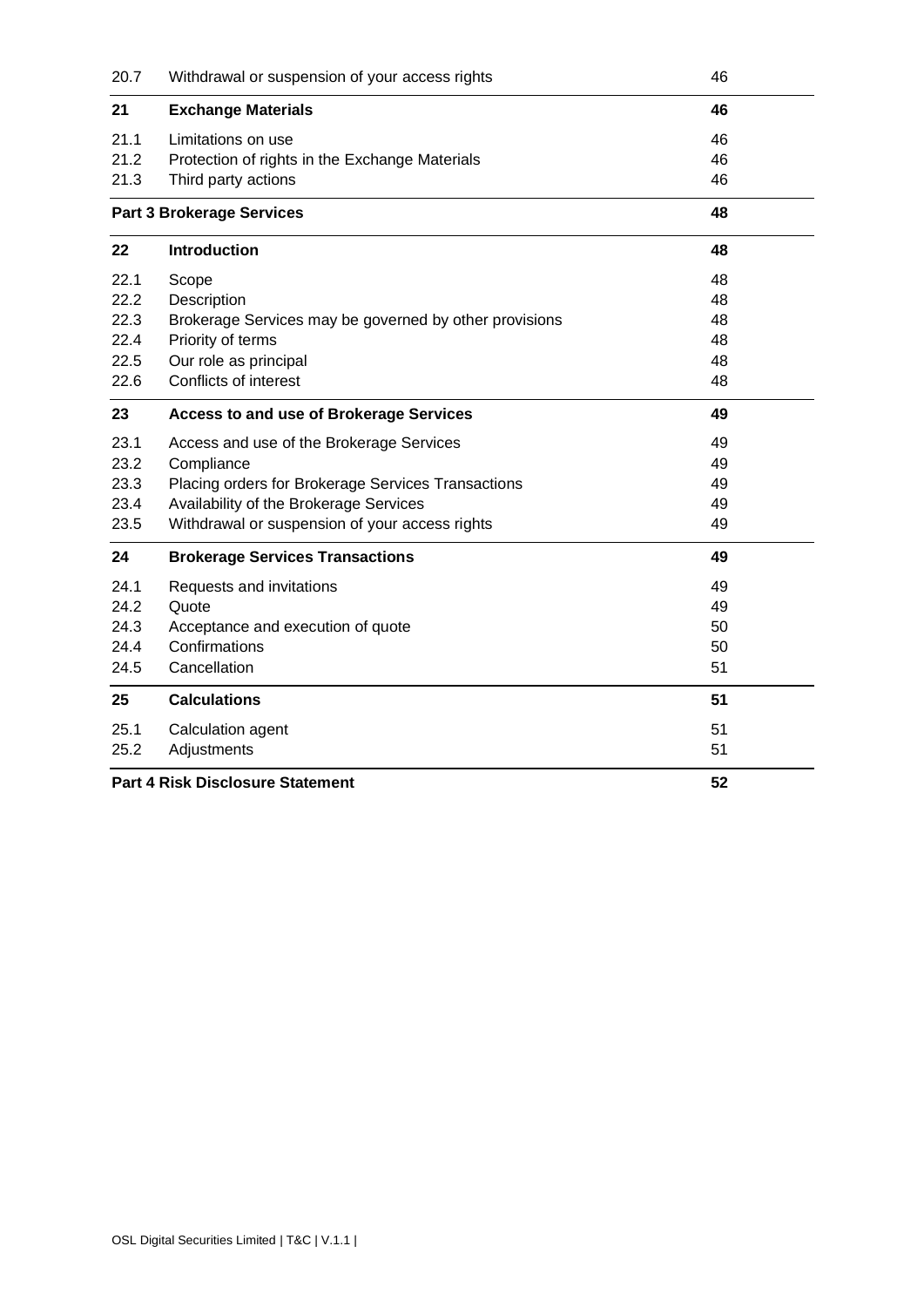## <span id="page-5-0"></span>**Part 1 General terms**

#### **1 DEFINITIONS AND INTERPRETATION**

#### **Definitions**

These meanings apply unless the contrary intention appears:

**Account** means an account that is established by us in your name for the purposes of the Services.

**Agreement** means the agreement between you and us that is made up of the applicable documents set out in clause [2.2\(c\).](#page-13-0)

**Agreed Communication Method** means:

- (a) in respect of the Exchange Services, our Website for such services and (where applicable) the API;
- (b) in respect of the Brokerage Services, our Website for such services, (where applicable) the API and any other methods OSLDS designates as such from time to time; and
- (c) any other communication method as notified by us to you via our Website or otherwise in writing as being appropriate for entering into Virtual Asset **Transactions**

**Airdrop** means the attempted distribution or distribution by a Virtual Asset network of any Virtual Assets to Virtual Asset addresses of a supported network.

**AML/CTF Requirements** mean any Applicable Law pertaining to money laundering, terrorism financing, bribery, corruption, tax evasion, fraud, the trafficking of arms, drugs, humans or wildlife, slavery, proliferation of weapons of mass destruction, or Sanctions.

**API** means the application programming interface that we may make available to you in respect of the Services, subject to our discretion and applicable terms.

**Application** means an application form issued by OSLDS (which may be available online via our Website) and signed by you (whether digitally or otherwise), together with all related forms and consents signed and submitted by you in connection with your application for an Account.

**Applicable Law** means any applicable common law, principles of equity, and laws made by a government or relevant authority or judicial body, including regulations, rules, decrees, court judgments, office directives, requests, policies, codes, circulars, guidelines or other instruments (whether or not having the force of law), and consolidations, amendments, re-enactments or replacements of any of them from time to time.

**Approval** means, for a Service, our notification to you that your use of the Service is approved by us.

**Associated Entity** means BC Business Management Services (HK) Limited that (i) is an "associated entity" (as defined under section 165 of the SFO) of OSLDS; (ii) is incorporated in Hong Kong; (iii) holds a "trust or company service provider licence" under the Anti-Money Laundering and Counter-Terrorist Financing Ordinance (Cap. 615); and (iv) is a wholly owned subsidiary of OSLDS.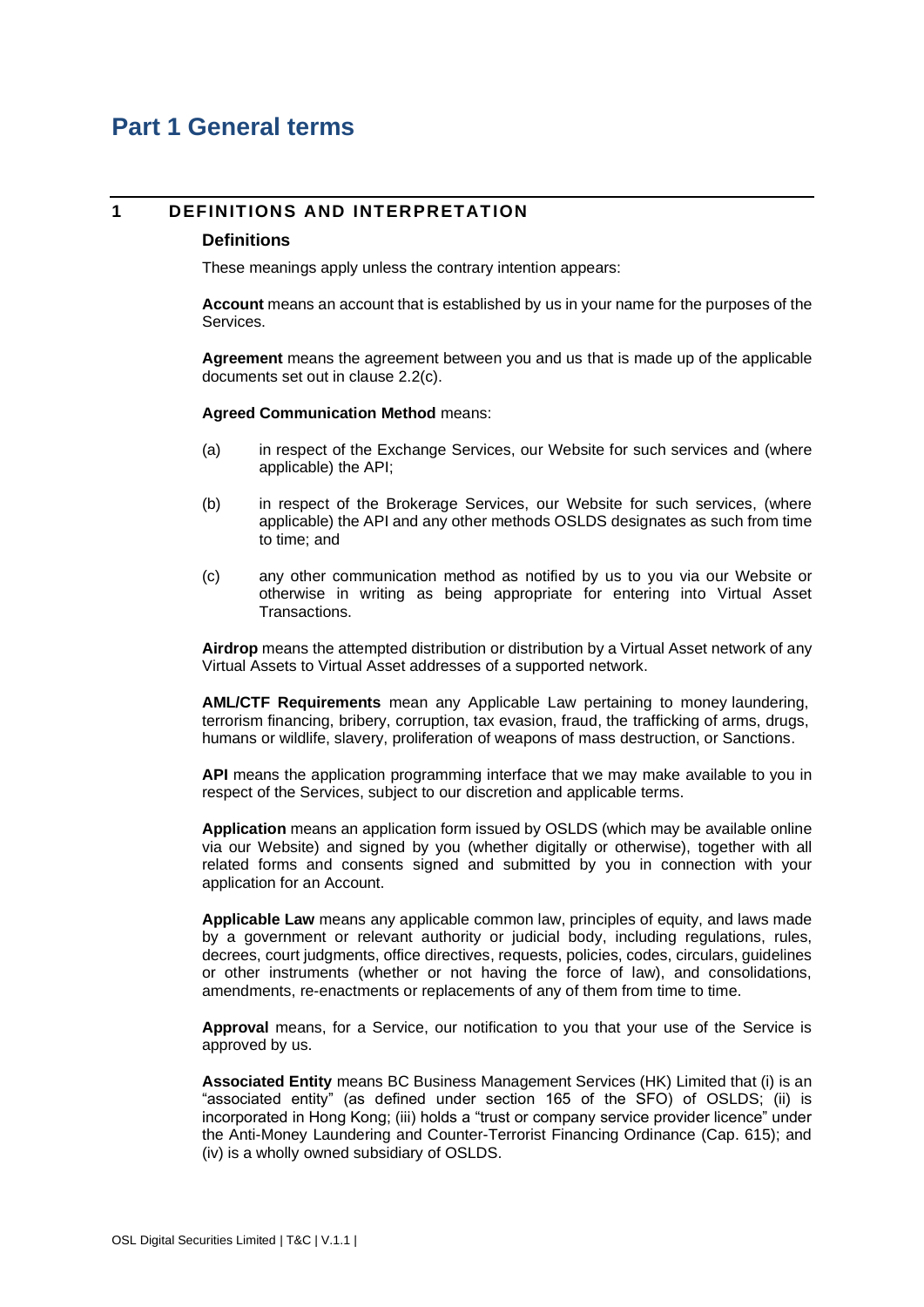**Authorised Person** means any person you authorise (either alone or collectively) and we approve to act on your behalf in giving Instructions, entering into Virtual Asset Transactions or performing any other act in connection with the Agreement.

**BC Group Member** means OSLDS, BC Technology Group Limited, and any company or entity in which OSLDS or BC Technology Group Limited holds a direct or indirect ownership interest.

**Brokerage Services** mean the services described in claus[e 22.2.](#page-48-0)

**Brokerage Services Transactions** means a Virtual Asset Transaction that is undertaken through the Brokerage Services.

**Business Day** means a day that is not a Saturday, Sunday, other general holiday (as defined in the General Holidays Ordinance (Cap. 149 of the Laws of Hong Kong), or a day on which a tropical cyclone No. 8 or above or a "black" rainstorm warning is hoisted in Hong Kong at any time between 9:00 am and 5:00 pm and, if hoisted before 11:59 am on that day, is not lifted before 12:00pm on that day.

**Confirmation** means a trade confirmation (or similar) relating to a Virtual Asset Transaction.

**Costs** includes costs, charges and expenses, including those in connection with networks or blockchains underlying a Virtual Asset and/or engagement of third-party service providers (on a full indemnity basis) such as legal advisers, trustees, or any agent, delegate nominee or custodian appointed by us.

**Client Terms and Conditions** means these terms and conditions between you and OSLDS.

**Dispute** includes any dispute, controversy, difference or claim arising out of or in connection with the Agreement or the subject matter of the Agreement, including any question concerning its formation, validity, interpretation, performance, breach and termination.

**Electronic Platform Trading Rules** means the OSLDS trading rules applicable to the Exchange Services and the Brokerage Services, as provided through the Website.

**Eligible Virtual Asset** means a Virtual Asset that:

- (a) has not been associated with a wallet address that is or has been blacklisted or otherwise identified by a Government Agency or relevant authority as being related to a breach or potential breach of the AML/CTF Requirements;
- (b) is not otherwise associated with suspicious or illicit activities, including the dark web or ransomware cases;
- (c) has no restrictions on its transfer, withdrawal or deposit (e.g. including restrictions due to "time lock" features); or
- (d) is otherwise deemed by OSLDS to be an Eligible Virtual Asset,

in each case, as determined by OSLDS, having regard to Applicable Laws, OSLDS's internal policies and any other relevant considerations.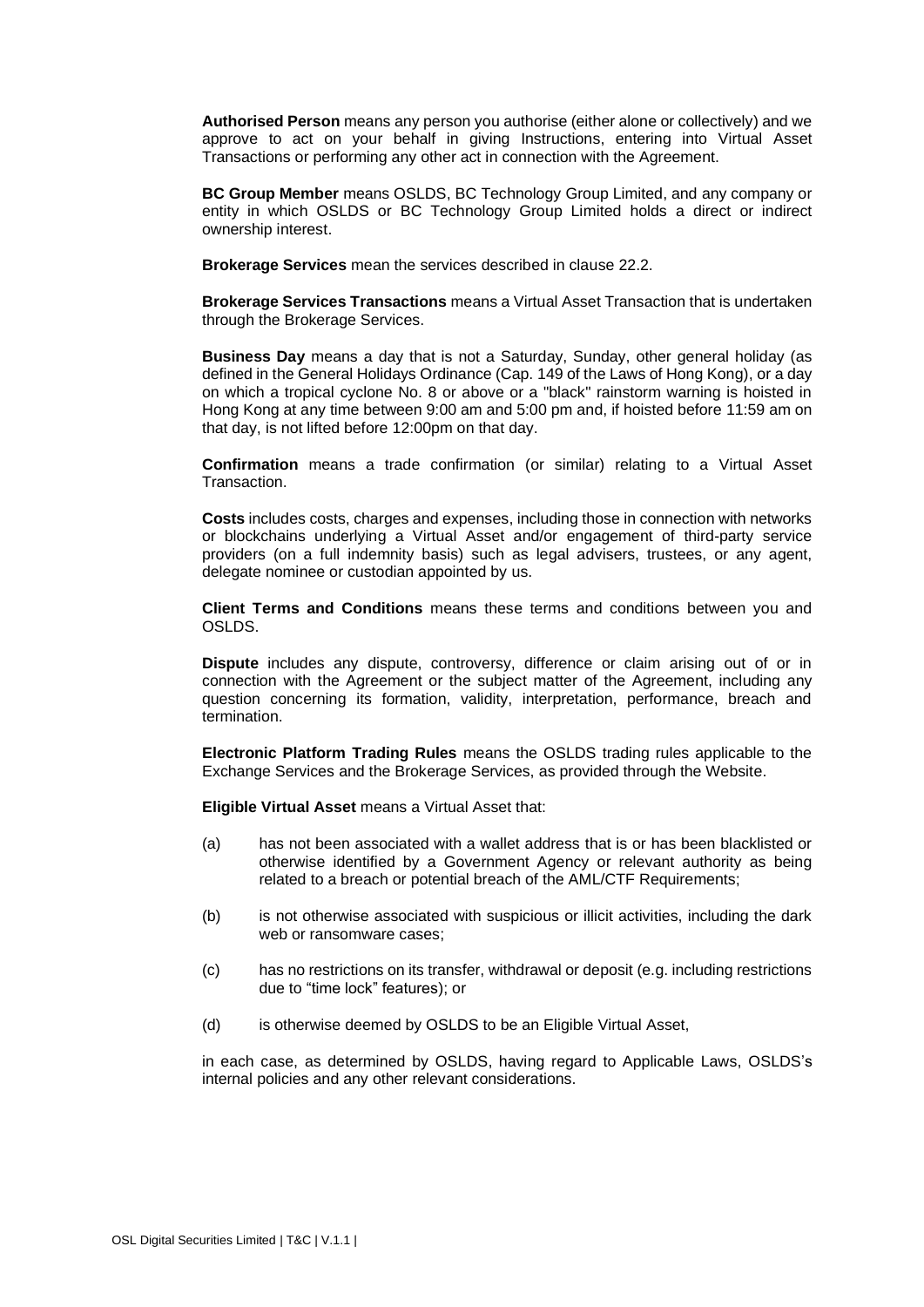#### **Encumbrance** means any:

- (a) security for the payment of money or performance of obligations, including a mortgage, charge, lien, pledge, trust, power or title retention or flawed deposit arrangement;
- (b) right, interest or arrangement which has the effect of giving another person a preference, priority or advantage over creditors including any right of set-off;
- (c) right that a person (other than the owner) has to remove something from land (known as a profit à prendre), easement, public right of way, restrictive or positive covenant, lease, or licence to use or occupy; or
- (d) third party right or interest or any right arising as a consequence of the enforcement of a judgment,

or any agreement to create any of them or allow them to exist.

**Exchange** means the exchange that is operated by OSLDS in order to facilitate Exchange Services Transactions in accordance with [Part 2.](#page-44-0)

**Exchange Materials** means the Trading Tools, marketing information and other materials available on or via the Exchange.

**Exchange Services** means the services as described in clause [19.2.](#page-44-1)

**Exchange Services Transactions** means a Virtual Asset Transaction that is initiated and completed through the Exchange Services.

**Event of Default** means each of the events listed in claus[e 15.2.](#page-36-0)

**FATF** Guidance means the Guidance for a Risk-Based Approach to Virtual Assets and Virtual Asset Service Providers published by the Financial Action Task Force on 21 June 2019.

**Fiat Currency** means any asset that is:

- (a) legal tender in a country or territory; and
- (b) customarily used and accepted as a medium of exchange in its country or territory of issue;

in each case, as determined by OSLDS. Further, the use of any Fiat Currency in connection with the Services is subject to the approval by OSLDS.

**Force Majeure Event** means any event that is beyond our control and prevents us from performing our obligations under the Agreement, including:

- (a) acts of God;
- (b) acts of war and terrorism;
- (c) civil disorder;
- (d) embargoes;
- (e) natural disasters;
- (f) labour disputes;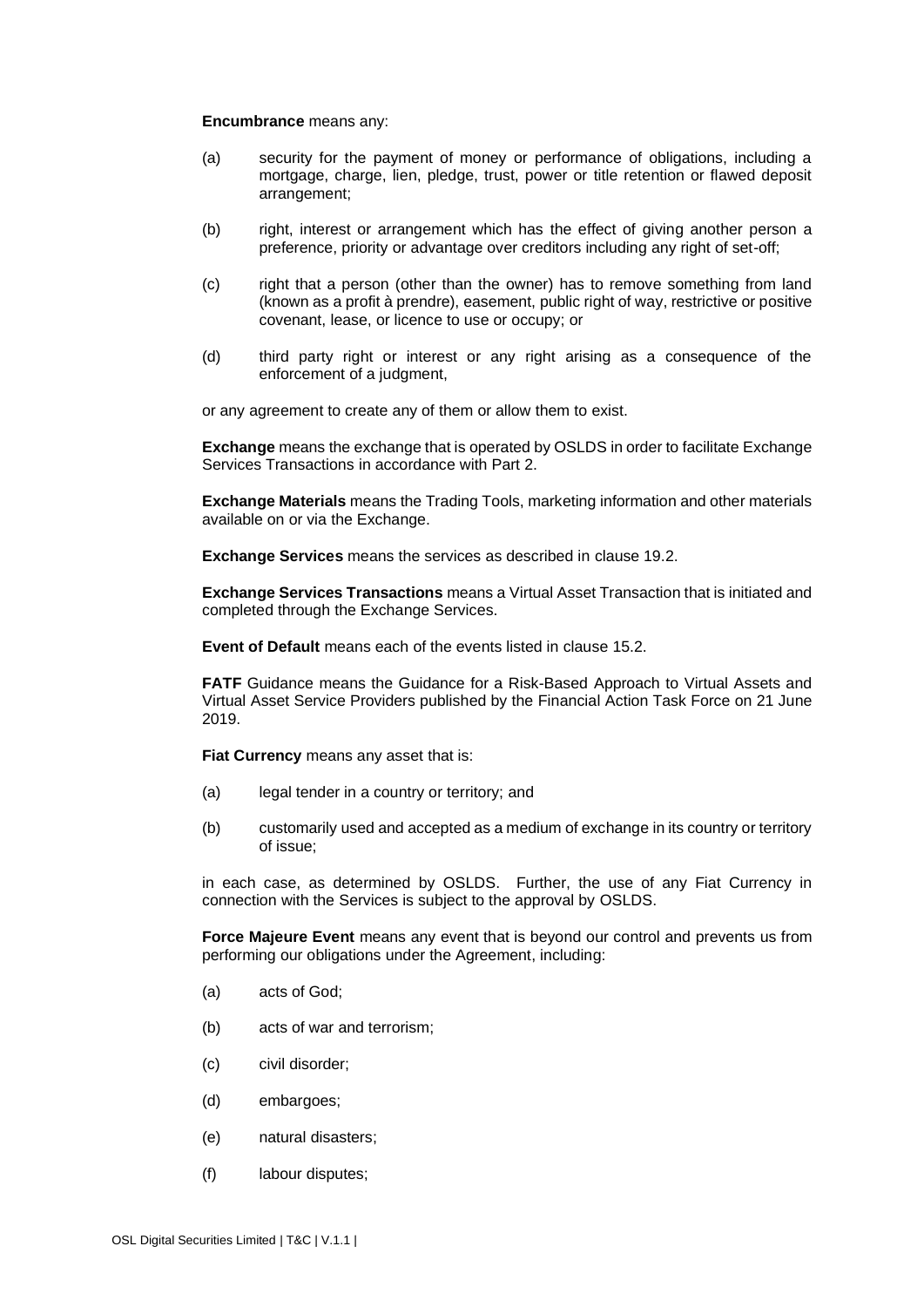- (g) failure in the internet, communications networks and facilities, or other infrastructure, systems, applications or equipment relevant to the provision and/or use of the Services;
- (h) data breaches or data-processing failures; or
- (i) adoption of or any change in Applicable Law, or the promulgation of or any change in the interpretation in Applicable Law by any relevant Government Agency, or the public statement or action by any Government Agency or its official or representative thereof acting in an official capacity.

**Fork** means changes in operating rules of the underlying protocols of a Virtual Asset that may result in:

- (a) more than one version of that Virtual Asset; and/or
- (b) OSLDS holding an amount (which may be an identical amount) of Virtual Assets associated with each forked network,

in each case as determined by OSLDS.

**Government Agency** means any government, semi-governmental, administrative, fiscal, judicial or quasi-judicial body, department, commission, authority, tribunal, agency or entity.

**HKIAC** means the Hong Kong International Arbitration Centre.

**Hong Kong** means the Hong Kong Special Administrative Region of the People's Republic of China.

A person is **Insolvent** if it:

- <span id="page-8-0"></span>(a) makes a general arrangement or composition with or for the benefit of its creditors;
- (b) institutes or has instituted against it any voluntary or involuntary proceeding seeking relief under any insolvency, bankruptcy or other law affecting creditors' rights, or, has a winding-up or liquidation petition presented against it and such proceeding or petition:
	- (i) results in a judgement of insolvency or bankruptcy of the person or the entry of an order for relief or winding-up or liquidation; or
	- (ii) is not dismissed, discharged, stayed or restrained in each case within 15 days of the institution or petition (as the case may be);
- (c) is dissolved other than pursuant to a consolidation, amalgamation or merger;
- (d) is unable to pay its debts as they become due and/or admits in writing of its inability to pay its debts as they become due;
- <span id="page-8-1"></span>(e) seeks or becomes subject to the appointment of an administrator, liquidator, receiver, trustee or other similar official for it or for all or substantially all of its assets;
- <span id="page-8-2"></span>(f) causes or is subject to any event with respect to it which, under Applicable Laws, has an effect analogous to any of the events specified in paragraphs [\(a\)](#page-8-0) to [\(e\)](#page-8-1) or
- (g) takes any action in furtherance of or indicating its consent to any of the events specified in paragraphs [\(a\)](#page-8-0) to [\(f\)](#page-8-2)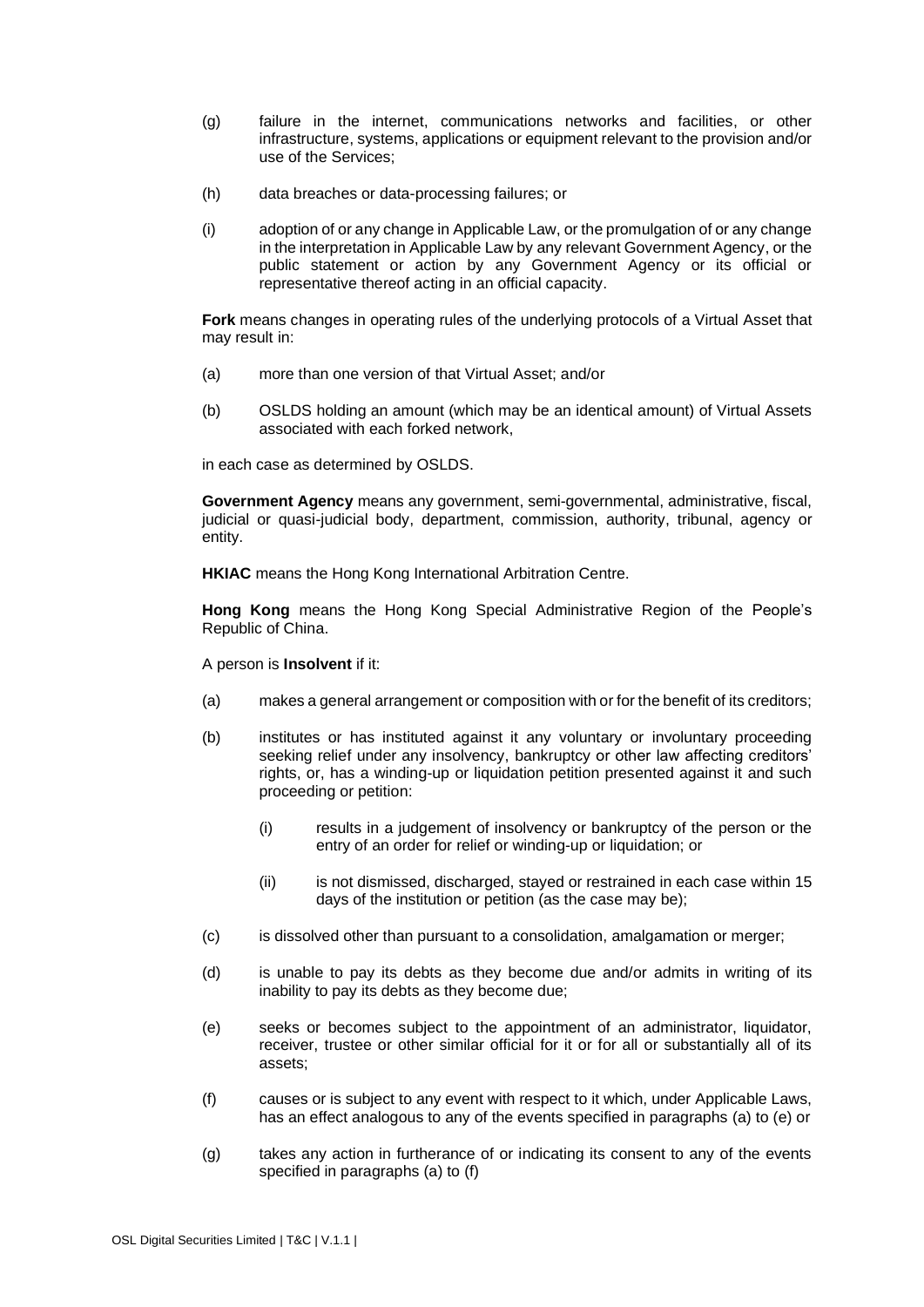**Infrastructure Participant** means trading venues and other financial market infrastructures that facilitate the clearing, settlement, and recording of transactions relating to Fiat Currency or Virtual Assets.

**Instruction** means an instruction in relation to a Virtual Asset Transaction or other action in connection with a Virtual Asset Transaction or the Agreement.

**Loss** includes any loss, damage, demand, claims, liabilities and Costs of any kind.

**Network Event** in relation to a Virtual Asset means any event (other than an Airdrop or Fork) in respect of the blockchain or the smart contract that underlies a Virtual Asset, which is beyond our control, and results in:

- (a) loss of control or ownership by us or a third party of any amount of such Virtual Asset; or
- (b) transaction records on the blockchain being altered, reversed or otherwise invalidated, whether by way of a fraudulent act or consensus, including any double spending attack, 51-percent attack, blockchain reorganisations; ,

in each case, as determined by OSLDS.

**Network Participant** means a person or entity who has the ability to cause the happening of a Network Event, including any group of persons or entities acting in concert.

**OSLDS** and **we** mean OSL Digital Securities Limited, a company incorporated in Hong Kong.

**Professional Investor** has the meaning given to that term in section 1 of Part 1 of Schedule 1 to the SFO.

#### **Proscribed Address** means:

- (a) any blockchain address that appears in a list of addresses with which dealings are proscribed by the United Nations or another Government Agency or relevant authority under Applicable Law, or is part of a group of addresses that appears in such a list; and
- (b) without limiting the generality of this definition, an address stated on the United States of America Department of Treasury's Specially Designated Nationals list.

**Proscribed Person** means a person who appears to us to:

- (a) be in breach of any AML/CTF Requirements of any jurisdiction;
- (b) appear in a list of persons with whom dealings are proscribed by the United Nations or another Government Agency or a regulatory authority under Applicable Law; or
- (c) act on behalf, or for the benefit of, any person described in paragraph (a) or (b).

**Sanctions** means any economic sanctions laws, regulations, embargoes or restrictive measures imposed by the United Nations Security Council and/or Hong Kong, the United States of America, the United Kingdom of Great Britain and Northern Ireland, the European Union or its member states, or any other jurisdictions selected for inclusion hereunder by OSLDS from time to time.

**Securities** means any "securities" as defined in section 1 of Part 1 of Schedule 1 to the SFO.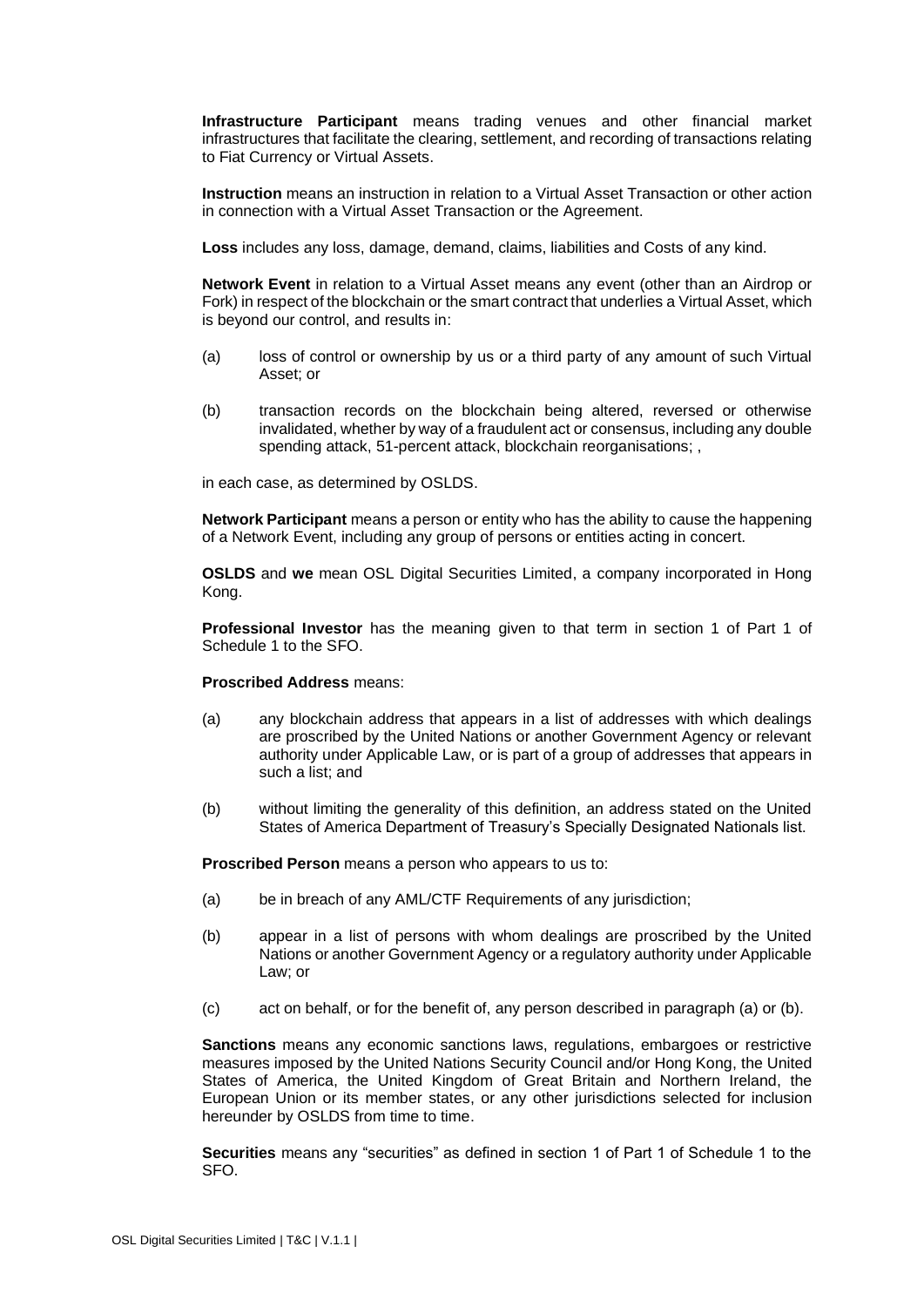#### **Service** means the:

- (a) Exchange Service;
- (b) Brokerage Service; and/or
- (c) any other service that we may provide to you from time to time that is expressed to be subject to this Agreement,

as the context requires.

**SFC** means the Securities and Futures Commission of Hong Kong.

**SFO** means the Securities and Futures Ordinance (Cap. 571 of the Laws of Hong Kong).

**Standing Authority** means the standing authority granted by you to us as amended or supplemented from time to time in respect of the Fiat Currency held or received by us in accordance with clause [10.2.](#page-29-0)

**Taxes** means taxes, levies, imposts, charges and duties imposed by any authority (including stamp and transaction duties) together with any related interest, penalties, fines and expenses in connection with them, except if imposed on, or calculated having regard to, the overall net income of OSLDS.

#### **Trading Hours** means:

- (a) in respect of the Exchange Services, the times described in the Electronic Platform Trading Rules or as otherwise notified on the Website from time to time;
- (b) in respect of the Brokerage Services, the times described in clause [23.4\(a\);](#page-49-0) and
- (c) in respect of any other Services, as notified on the Website or otherwise in writing.

**Trading Tools** means the applications, algorithms, software (including any files, images, tables and data incorporated in or generated by the software and data accompanying the software), interfaces (including the API) or code that we may provide to you for accessing and using the Services.

**Virtual Asset** means a digital representation of value that can be digitally transferred, stored and traded, with or without conditions, and can be used for payment, investment or other purposes, as determined and approved by OSLDS from time to time for use in connection with the Services.

Virtual Assets may include digital representations of Securities that satisfy the Terms and Conditions for Virtual Asset Trading Platform Operators published by the SFC on 6 November 2019 (as amended from time to time), but do not include digital representations of Fiat Currencies.

For the avoidance of doubt, any Virtual Asset that:

- (a) is transferred on any additional layer on top of a blockchain relating to another Virtual Asset (or known as a "meta" layer) or any side chain; or
- (b) is a derivative of another Virtual Asset, has enhanced features or functionality that supplements or interacts with another Virtual Asset (such as a Virtual Asset that is "coloured"),

is to be treated as a distinct Virtual Asset from such other Virtual Asset and its use in connection with the Services will be subject to approval by OSLDS.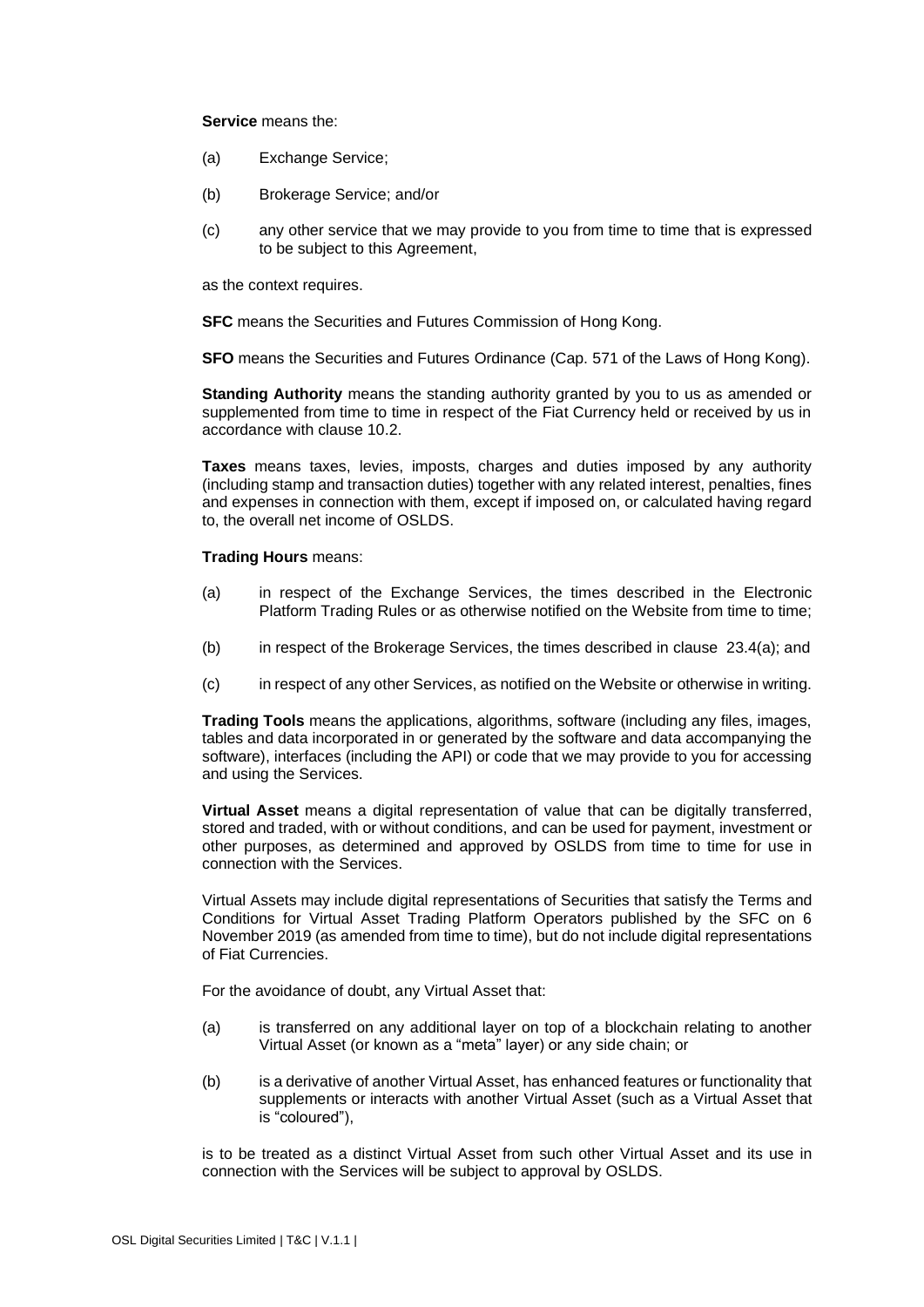**Virtual Asset Service Providers** means a natural or legal person that (i) meets the definition given to such term under the FATF Guidance; (ii) complies with the FATF Guidelines; and (iii) has a digital address that has been approved by OSLDS.

**Virtual Asset Transaction** means a transaction for the acquisition or disposal of Virtual Assets by you that is initiated, negotiated and completed through our Services.

**Website** means the website at [www.osl.com.](http://www.osl.com/)

**"you" or "your"** means the person(s) named as the applicant(s) in the Application and, where the context permits, includes any Authorised Person.

#### **1.2 Interpretation**

Unless the contrary intention appears, a reference in these Client Terms and Conditions to:

- (a) a document (including these Client Terms and Conditions) includes any variation or replacement of it;
- (b) a clause, Part, annexure or schedule is a reference to a clause in, Part of, or annexure or schedule to, these Client Terms and Conditions;
- (c) a statute, ordinance, code or other law includes regulations and other instruments under it and consolidations, amendments, re-enactments or replacements of any of them;
- (d) the singular includes the plural and vice versa;
- (e) the word "person" includes an individual, a firm, a body corporate, a partnership, a joint venture, an unincorporated body or association, or any Government Agency;
- (f) a particular person includes a reference to the person's executors, administrators, successors, substitutes (including persons taking by novation) and assigns;
- (g) an agreement, representation or warranty in favour of two or more persons is for the benefit of them jointly and each of them individually;
- (h) an agreement, representation or warranty by two or more persons binds them jointly and each of them individually;
- (i) a group of persons or things is a reference to any two or more of them jointly and to each of them individually;
- (j) Hong Kong dollars, HK\$ or HKD is a reference to the lawful currency of Hong Kong;
- (k) United States dollars, dollars, US\$, USD or \$ is a reference to the lawful currency of the United States of America;
- (l) unless expressly otherwise specified in writing, a period of time dating from a given day or the day of an act or event, is to be calculated exclusive of that day;
- (m) a day is to be interpreted as the period of time commencing at midnight and ending 24 hours later;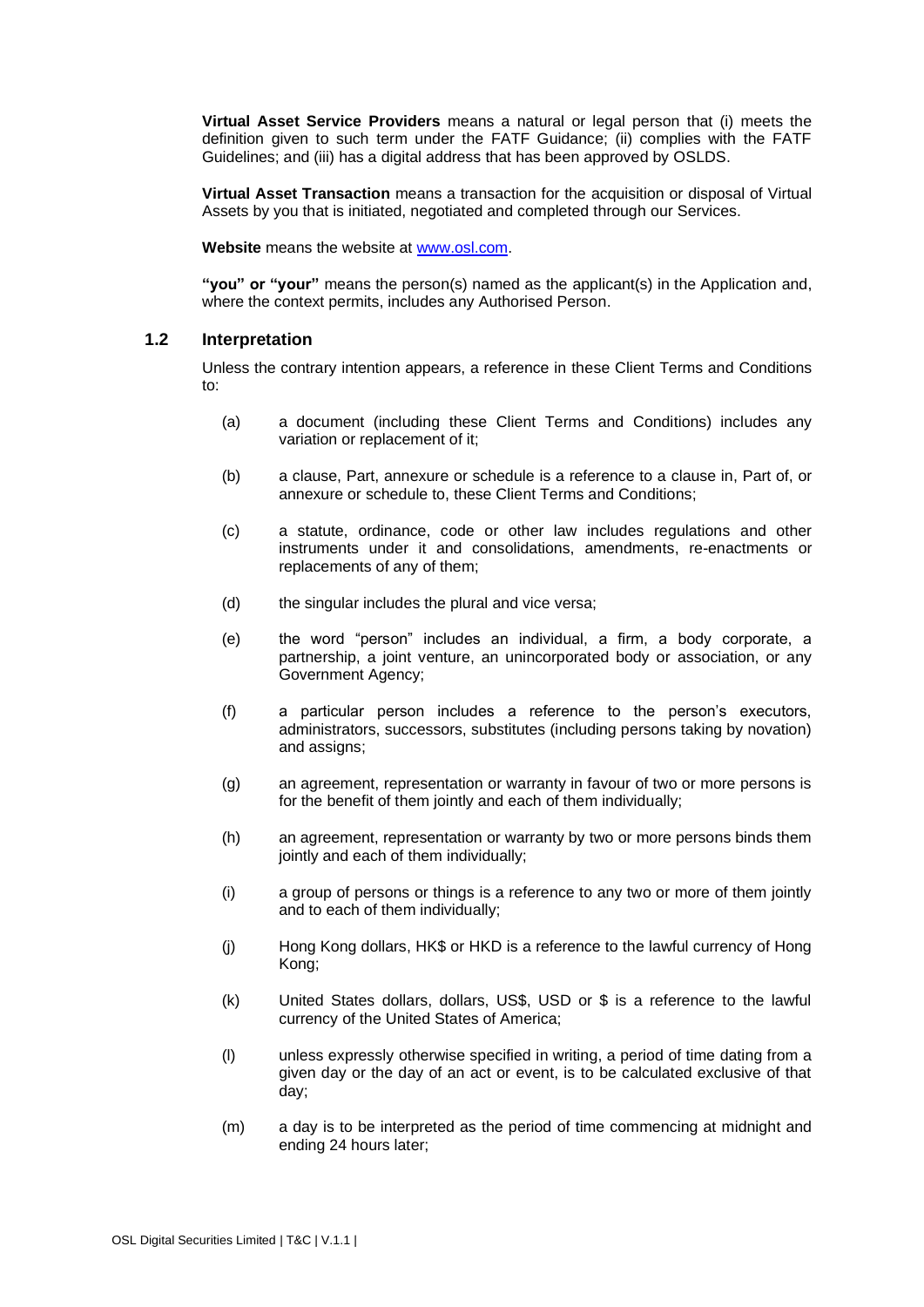- (n) the words "include", "including", "for example" or "such as" when introducing an example, does not limit the meaning of the words to which the example relates to that example or examples of a similar kind;
- (o) "blockchain" includes other distributed ledger technology (or similar), as determined by OSLDS;
- (p) time is a reference to Hong Kong time;
- (q) "property" or "asset" includes any present or future, real or personal, tangible or intangible property, asset or undertaking and any right, interest or benefit under or arising from it; and
- (r) any thing (including any amount or Service) includes each part and/or feature of it.

#### **1.3 Next day**

If an act under these Client Terms and Conditions to be done by a party on or by a given day is done after 5.30pm on that day, it is taken to be done on the next day.

#### **1.4 Next Business Day**

If an event under these Client Terms and Conditions must occur on a stipulated day which is not a Business Day then the stipulated day will be taken to be the next Business Day.

#### **1.5 Headings**

Headings (including those in brackets at the beginning of paragraphs) are for convenience only and do not affect the interpretation of these Client Terms and Conditions.

### **2 TERMS THAT APPLY**

#### **2.1 About these Client Terms and Conditions**

- (a) These Client Terms and Conditions set out the terms and conditions that apply to your use of the Services and your Account.
- (b) These Client Terms and Conditions are divided into Parts, as follows:
	- (i) [Part 1](#page-5-0) applies to the Services generally.
	- (ii) [Part 2](#page-44-0) only applies to the Exchange Services.
	- (iii) [Part 3](#page-48-1) only applies to the Brokerage Services.
	- (iv) [Part 4](#page-52-0) describes some but not all of the risks that are relevant to the Services, and applies to the Services generally.
	- (v) Any other Part that may be incorporated into these Client Terms and Conditions applies to the Services generally, except as expressly set out in that Part.

#### **2.2 Terms that apply**

- (a) We offer a range of Services, and their specific features are as described in these Client Terms and Conditions and otherwise available on request. Some Services may not be available to you depending on your location and other factors.
- (b) If you want to use a Service, you will need to ask us to approve your use of it first. Different eligibility criteria may apply to different Services. We may refuse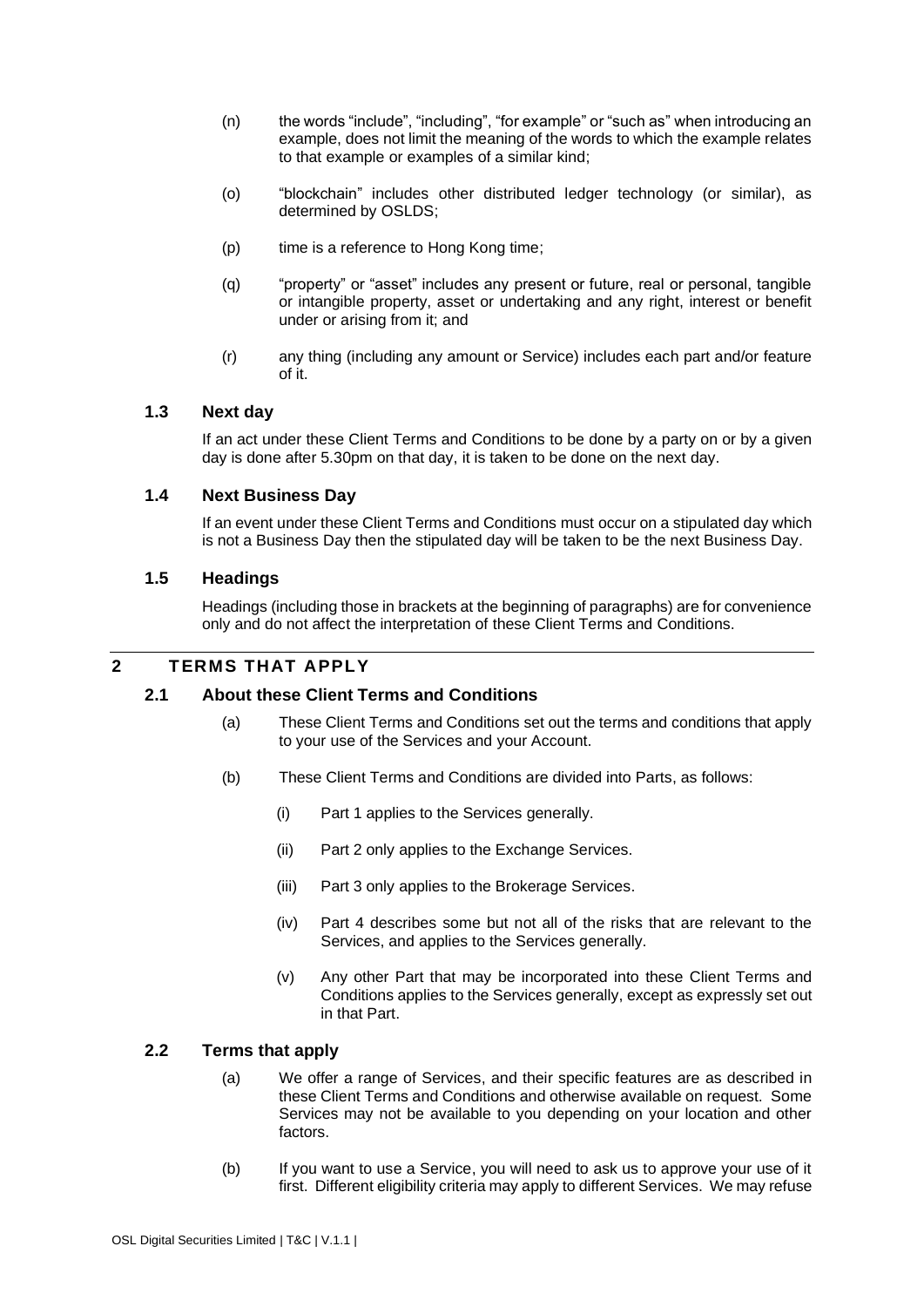your request for any reason. Unless required by Applicable Law, we do not need to give you a reason.

- <span id="page-13-0"></span>(c) If we approve your use of a Service, the terms on which you may use the Service are set out in the Agreement. The Agreement is made up of the following documents:
	- (i) these Client Terms and Conditions;
	- (ii) the Application;
	- (iii) our Approval;
	- (iv) any Confirmation;
	- (v) in respect of the Exchange Services and the Brokerage Services, the Electronic Platform Trading Rules;
	- (vi) any document setting out the fees and Costs that may apply to a Service, Instruction and/or Transaction; and
	- (vii) any other rules, notifications, guidelines, terms or agreement designated by us to be a part of the Agreement.
- (d) We may impose limitations on your use of the Services, including where there are limits on certain Virtual Asset Transactions imposed by us or third parties.
- (e) If you are not a resident of Hong Kong, or have a relevant connection with another jurisdiction, additional terms and conditions may apply as notified by us at any time.
- (f) A reference to "terms and conditions" in forms, statements, brochures and other documents we provide is a reference to the relevant terms contained in the Agreement.

### **2.3 Single agreement**

All Exchange Services Transactions and Brokerage Services Transactions are entered into in reliance on the fact that the Agreement and any other applicable terms issued by us in relation to Virtual Asset Transactions (including all relevant Confirmations) form a single agreement between you and us, and neither you nor us would otherwise enter into any such transactions.

#### **2.4 Terms apply to Authorised Persons**

- (a) The terms of the Agreement apply to you or any Authorised Person.
- (b) If you or an Authorised Person do not agree with terms of the Agreement, you or the Authorised Person should not use the Services or access the Account.
- (c) You are responsible for ensuring that each Authorised Person complies with the Agreement (including compliance with AML/CTF Requirements) and for anything an Authorised Person does in connection with the Agreement.
- (d) You must ensure that each Authorised Person is given a copy of the terms that apply to any Service or Account they use, including any privacy policy issued by us from time to time.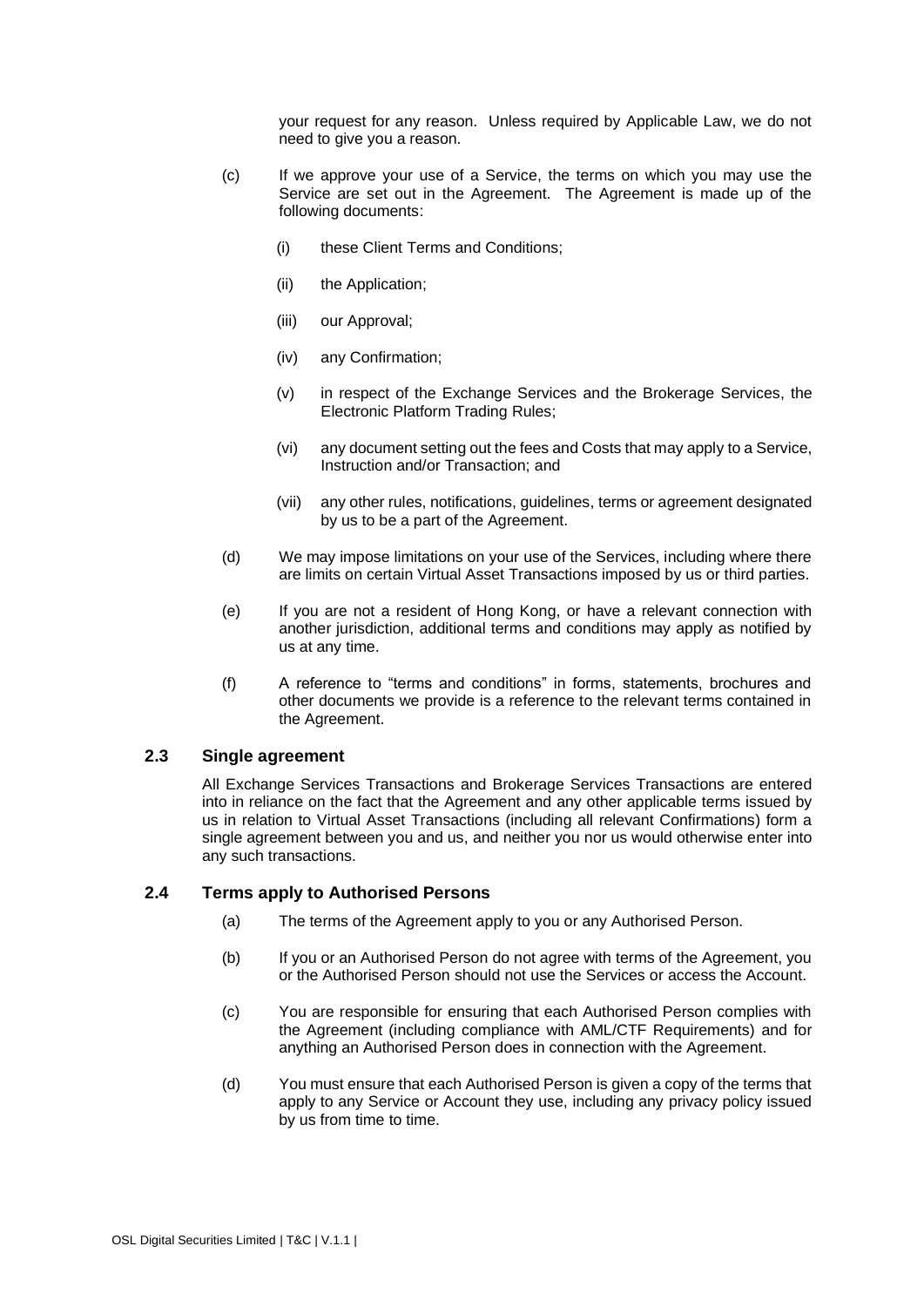### <span id="page-14-1"></span>**2.5 Inconsistency**

Subject to the application of any mandatory provisions of any Applicable Law, if there is any inconsistency between:

- (a) the English version and any other language version of the Agreement, the English version prevails;
- (b) the Application and any other terms of the Agreement, the other terms prevail;
- (c) these Client Terms and Conditions and any specific terms applicable to a Service that form part of the Agreement, the specific terms prevail; or
- (d) a Confirmation and any other terms of the Agreement, the Confirmation prevails for the relevant Virtual Asset Transaction,

in each case, to the extent of the inconsistency.

### **3 THE OUR RELATIONSHIP AND THE SERVICES**

#### <span id="page-14-0"></span>**3.1 Pre-conditions for Services**

- (a) We may determine the Services made available to you under the Agreement from time to time, at our sole discretion. To access the Services, you must open and maintain an Account with us in accordance with clause [4.](#page-16-0)
- (b) Without limiting clause [3.1\(a\),](#page-14-0) we may refuse to provide any Service if, in our opinion:
	- (i) an Event of Default has occurred and is continuing;
	- (ii) you have provided any incorrect, incomplete or misleading information or made an incorrect or misleading representation or warranty;
	- (iii) you have not provided all documents and information requested by us or satisfied any pre-condition imposed by us on the relevant Service; or
	- (iv) you have not provided sufficient evidence that meets our eligibility criteria for the relevant Service.
- (c) Without limitation to any other term of the Agreement, we may also suspend or refuse to provide any Service if, in our opinion, the Service may:
	- (i) not comply with Applicable Law, including any AML/CTF Requirements;
	- (ii) be used to circumvent any Applicable Law, including any AML/CTF Requirements;
	- (iii) result in us being associated with a Proscribed Person or Proscribed Address; or
	- (iv) have the effect, or is likely to have the effect, of creating a false market or misleading appearance of active trading in any Virtual Asset or with respect to the market for, or the price of, any Virtual Asset, or could otherwise result in a finding of market misconduct or non-compliance with Applicable Law by us in any jurisdiction.

#### **3.2 Our client relationship**

By agreeing to the terms of the Agreement and our agreeing to provide one or more Services to you, you will be treated as our "client" for the purposes of the SFO and the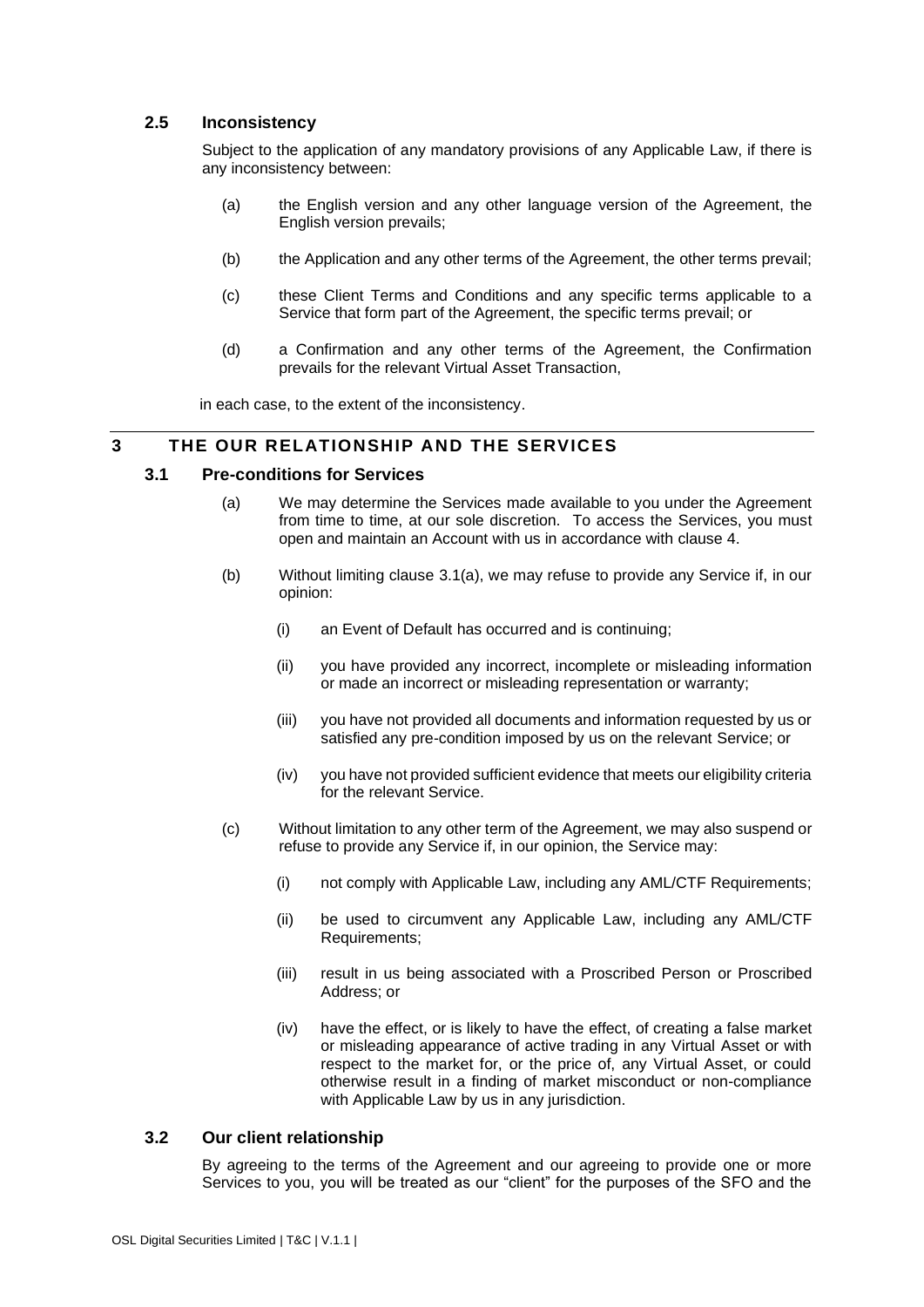regulatory requirements as administered by the SFC, regardless of whether or not the Virtual Asset that you trade falls within the definition of Securities.

### **3.3 Regulated activity**

The Parties agree that:

- (a) all money received or held on your behalf by us is treated as received or held in the course of the conduct of a regulated activity for which we are licensed by the SFC; but
- (b) such money may be applied by us to meet your obligations for settling or paying any amount that you owe us or other BC Group Members in relation to the services provided by us, irrespective of whether or not such services amount to a regulated activity under the SFO.

### **3.4 No fiduciary duties or other roles**

Subject to Clause 10, you acknowledge that none of:

- (a) the relationship between you and us;
- (b) the activities contemplated by the Agreement; or
- (c) any other matter,

gives rise to any fiduciary or equitable duties on our part in your favour, even where we have better knowledge of the market generally or of any particular Service. In particular, there are no duties that would oblige us to accept responsibilities more extensive than those set out in the Agreement or which prevent or hinder us in carrying out any of the activities contemplated by the Agreement.

#### <span id="page-15-0"></span>**3.5 No obligation to notify market price movements**

- (a) Unless otherwise required by Applicable Law, we are not required to keep you informed of any market price movements (or other risk movements) in relation to a Virtual Asset or Fiat Currency, even if these may harm your position in respect of that Virtual Asset or Fiat Currency.
- (b) Clause [3.5\(a\)](#page-15-0) does not apply to the general provision of information as part of the Exchange Services, or as is strictly necessary to deliver any other Service.

#### <span id="page-15-2"></span>**3.6 Conflicts of interest**

- <span id="page-15-1"></span>(a) You understand and agree that the nature of the trading activities as part of the Services may give rise to us, another BC Group Member, or one of our respective officers, employees or agents having a material interest in a Virtual Asset or Virtual Asset Transaction, and that there may be other circumstances where a conflict of interest arises between your interests and those of other clients, counterparties or us. Some of these circumstances are described in other Parts of these Client Terms and Conditions and in other disclosures that we may make from time to time.
- (b) Notwithstanding clause [3.6\(a\),](#page-15-1) we will seek to avoid conflicts of interest where possible. If we act in circumstances where we have a material interest or conflict of interest, we will take reasonable steps to ensure you are treated fairly. We may, in our absolute discretion, without giving any reason or notice and without incurring any liability of any nature to you, decline to transact with you or otherwise to act on your Instructions in such circumstances.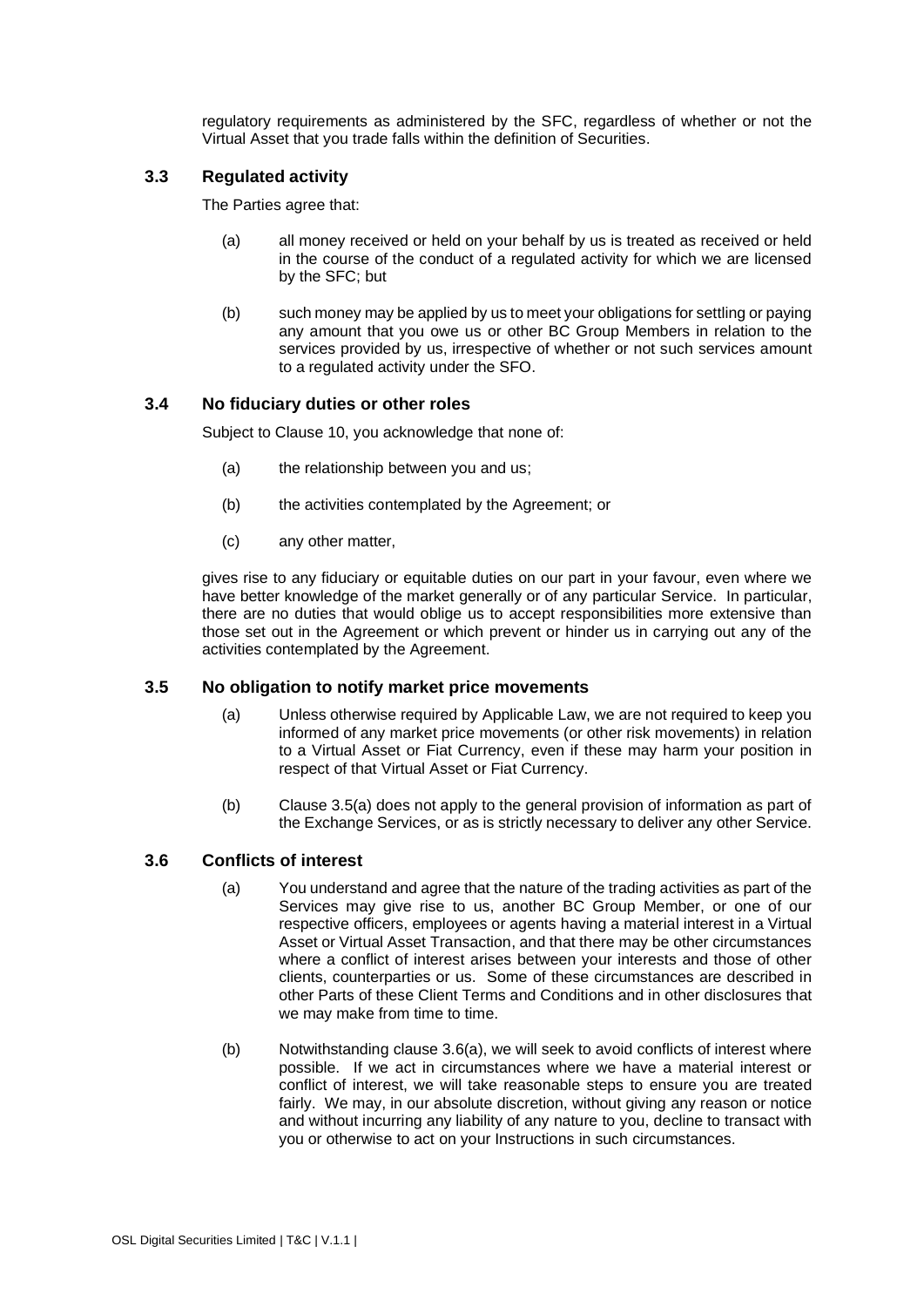### **3.7 Services and activities of OSLDS**

- (a) Our activities in connection with the Services are non-exclusive. Subject to Applicable Law, we may transact with, and provide services to, such other persons as we, in our absolute discretion, deem fit and will be duly paid or compensated.
- (b) Unless required by Applicable Law, we are not liable or under any obligation:
	- (i) to account to you any benefit received by us for dealing with, or providing services to, others; or
	- (ii) disclose to you any fact or thing which may come to our notice in the course of dealing with, or providing services to, others or in the course of our business,

in any other capacity or in any manner whatsoever.

(c) We and other BC Group Members may take proprietary positions or undertake proprietary activities, including hedging transactions related to Virtual Asset Transactions with you, which may affect the market price, rate or other market factors underlying a Virtual Asset Transaction and consequently the value of a Virtual Asset Transaction.

### <span id="page-16-1"></span>**3.8 Use of third parties**

- (a) You acknowledge and agree that we:
	- (i) may use third-party service providers, such as exchanges, brokers and custodians, at our discretion in order to provide the Services from time to time;
	- (ii) may be unable to provide a Service if the services of appropriate thirdparty service providers are not available on commercially reasonable terms; and
	- (iii) are not liable for the acts, omissions or unavailability or any Losses sustained in connection with the use of such third-party service providers, provided that we exercise reasonable care in their selection.
- (b) We agree to undertake appropriate due diligence before the appointment of any third-party service providers, as well as ongoing due diligence at regular intervals, in respect of the ongoing engagement of appointed third-party services providers. Such due diligence will be in accordance with our internal policies and procedures.

### <span id="page-16-0"></span>**4 ACCOUNTS**

### **4.1 Establishing Account for the Services**

- (a) In order to provide Services to you, we may open an Account in your name or otherwise in respect of you. To open and maintain an Account with us and access Services, you must:
	- (i) complete an applicable Application as requested by us; and
	- (ii) provide such information as we reasonably request. The information that you provide must be complete, accurate and up-to-date.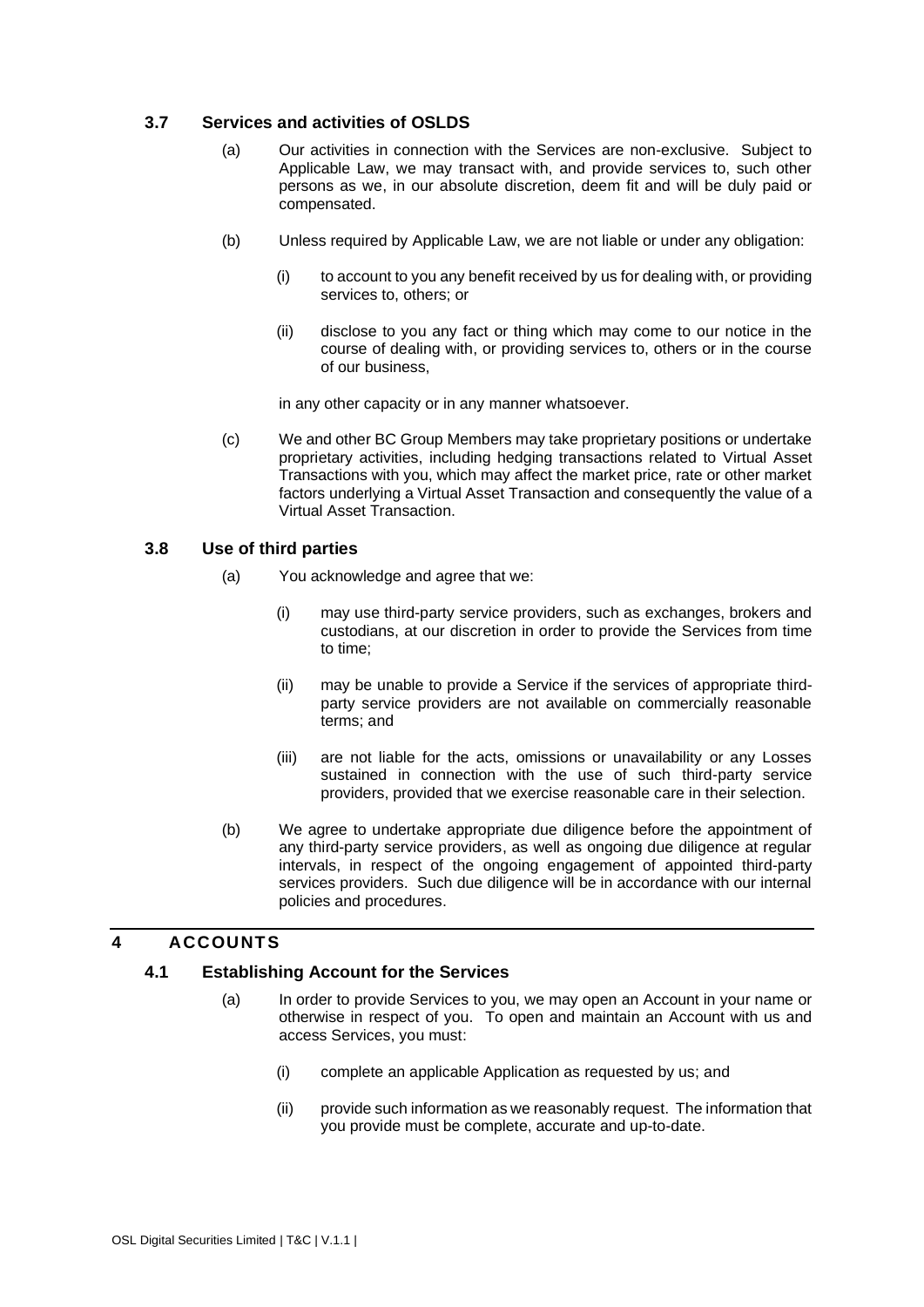- (b) We have the sole discretion as to the opening, operation and closure of the Account. Without limiting the terms of the Agreement, we may, at any time, without liability:
	- (i) vary, suspend or close an Account;
	- (ii) specify or vary the scope and extent of the Account and Services;
	- (iii) prescribe the types of Services and/or Virtual Assets supported in respect of the Account;
	- (iv) set or vary any limit regarding the Account or Services; and/or
	- (v) restrict or impose conditions or limits on the Account.
- (c) You may not hold more than one Account with us. Subject to our discretion and operational requirements, we may provide you with a sub-Account in respect of each type of Service that we offer..
- (d) Any Account is established and maintained by us for the sole purpose of providing the Services and recording relevant Fiat Currency and Virtual Asset movements. In no circumstances should any Account be interpreted as a banking service, or a stored value facility, of any kind.

### <span id="page-17-0"></span>**4.2 Account requirements**

In addition to any other requirements that we may impose from time to time, you must:

- (a) have full legal capacity at all material times;
- (b) be, and remain at all material times, a Professional Investor;
- (c) promptly supply such information, documentation and authorisation as required by us in order for us to carry out all necessary "know your customer" checks and comply with AML/CTF Requirements and other Applicable Laws; and
- (d) promptly notify us in writing of any change in any information, documentation or authorisation provided to us, and submit evidence or supporting documents of such change.

We reserve the right in our absolute discretion to refuse any Application, or the designation of any person to operate the Account, and we may not give you any reasons for that refusal.

#### **4.3 Account details and access**

- (a) We may issue you with a username and password, or other appropriate log-in details or access method for your Account, including two-factor authentication.
- (b) You are responsible for keeping your log-in details or access method confidential so that your Account cannot be accessed or used without your permission.
- (c) You must comply with any specifications that we make in relation to your access to the Services, Website and/or any Agreed Communication Method. This includes with respect to any authentication and other security procedures, including two-factor authentication.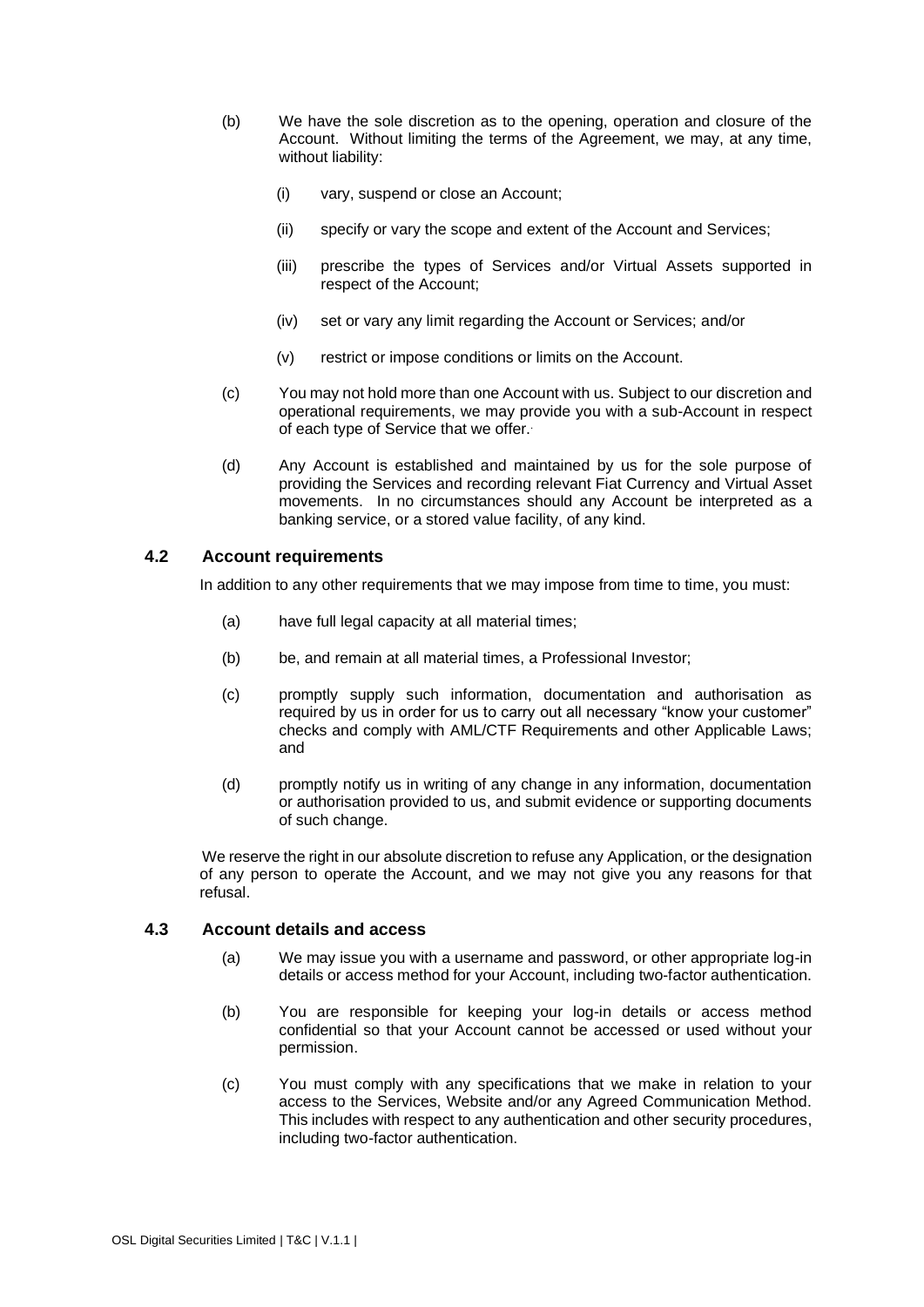### **4.4 Account operations**

- (a) Subject to this Agreement:
	- (i) you may transfer Virtual Assets and Fiat Currency to us for the purpose of accessing Services, in accordance with the instructions provided on the Website; and
	- (ii) we will record, in an Account, any amounts of Fiat Currency or Virtual Assets received by us for your account in connection with the Services, and for such purpose, (x) any Fiat Currency will be received by us if it is received in immediately available funds and credited to the bank account designated by us; and (y) any Virtual Assets received by us will be rounded down to the nearest eight (8) decimal places.
- (b) Only Eligible Virtual Assets are permitted for use in connection with the Services. We retain sole discretion to determine when and if a Virtual Asset is an Eligible Virtual Asset, and you acknowledge and understand that such determination may take significant time, and that we are under no obligation to provide you with any reasons in respect of any determination.
- (c) You must not attempt to transfer:
	- (i) Virtual Assets or Fiat Currency to us unless:
		- (A) you are the lawful owner of such Virtual Assets or Fiat Currency, or otherwise have the absolute right to sell, assign, convey, transfer and deliver the Virtual Assets or Fiat Currency;
		- (B) they are transferred in compliance with AML/CTF Requirements and FATF Guidelines, and are otherwise lawful;
		- (C) they are free of any Encumbrance; and
	- (ii) anything else to us other than Virtual Assets or Fiat Currency.
- (d) We may make payments from an Account without any express instructions from you, and you authorise us to make such payments in accordance with clauses [7](#page-23-0) and [10.](#page-29-1)
- (e) You may request us to transfer:
	- (i) Fiat Currency recorded in your Account to an external bank account in your name; and
	- (ii) Virtual Assets recorded in your Account (rounded down to the nearest eight (8) decimal places) to an external digital address that is compatible with the relevant Virtual Asset and that is controlled by you or a Virtual Asset Service Provider,

in accordance with the instructions provided on the Website, and subject always to our discretion to accept or reject Instructions.

(f) It is your responsibility to ensure that you provide us with the correct bank account and digital address details. For example, if you provide us with incorrect digital address details, or if you are unable to access the digital address provided, your Virtual Assets may be permanently lost.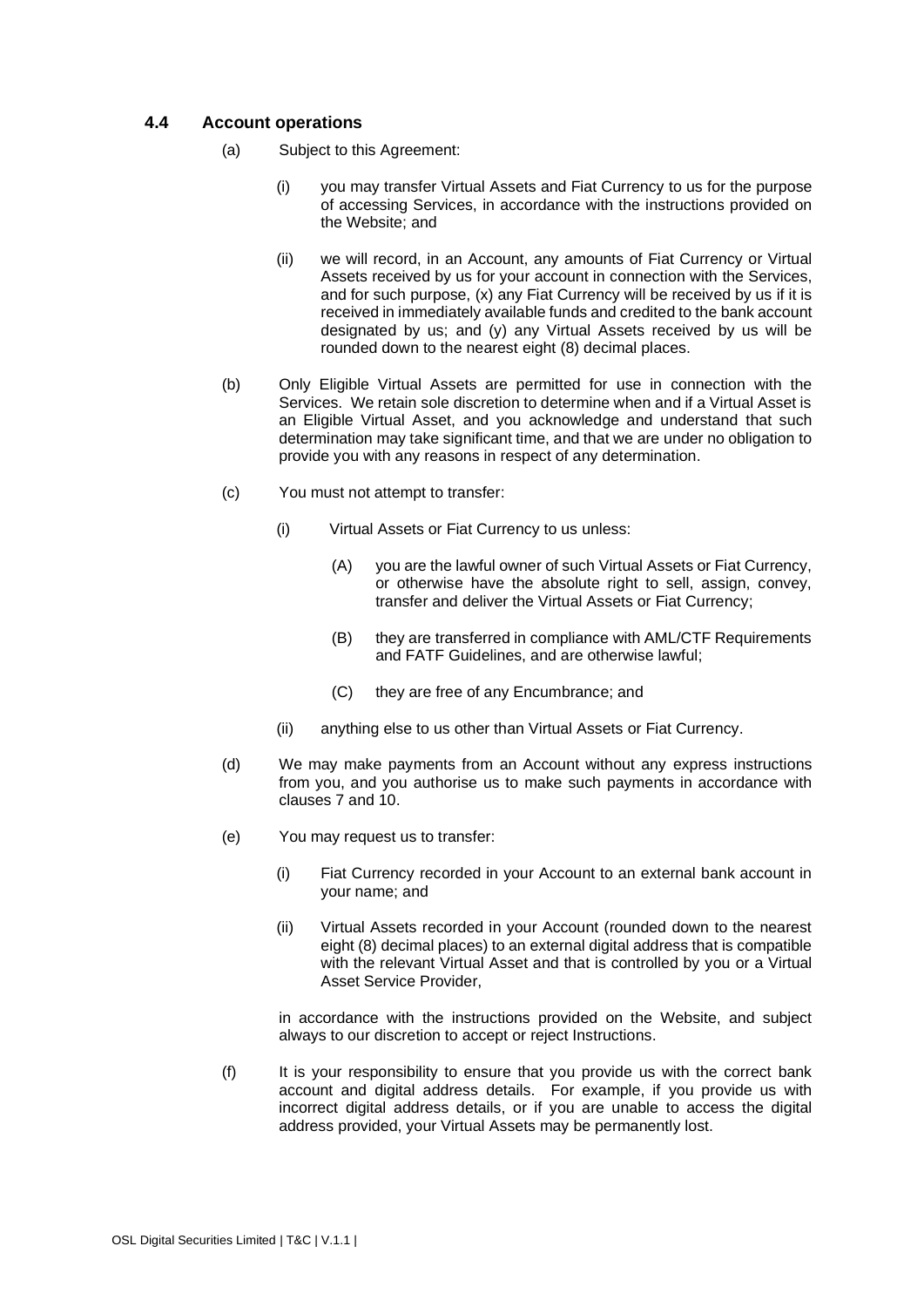### **4.5 Joint account holders**

If an Account is established for more than one person:

- (a) each of you may operate the Account independently of the other(s), but not simultaneously;
- (b) you will each be jointly and severally bound by the Agreement;
- (c) we may accept for transfer to us any cheque or other negotiable instrument payable to any one or more of you; and
- (d) if one of you no longer has legal capacity, the Account will be closed and any balance will be paid by us to the remaining person(s).

#### **4.6 Account operating authority – Authorised Persons**

- (a) Where you appoint an Authorised Person to perform any act under the Agreement, you must give us account operating authority details for all Authorised Persons.
- (b) We will act on, and in accordance with, the account operating authority until you vary (by removing or adding Authorised Persons) or cancel it.
- (c) If you want to vary the account operating authority by changing either the Authorised Persons or the method of operation, or cancel the authority, you must give instructions in writing to us. On receipt of the instructions, we will vary or cancel the authority. The variation or cancellation becomes effective within a reasonable time after we accept your instructions and we will notify you once the variation or cancellation is effective and its effective date. If there is more than one Account holder:
	- (i) all of you must authorise adding an additional person as an Authorised Person; and
	- (ii) any of you may cancel an additional person's authority to be an Authorised Person.
- (d) We rely on any instructions given or purported to be given by an Authorised Person in accordance with the authority.

#### **4.7 Maintaining standards in operating the Account**

- (a) When accessing and operating the Account, you must:
	- (i) ensure that your systems are maintained in good order and are suitable for use with the Account;
	- (ii) maintain adequate security measures (including any two-factor authentication) over your systems so as not to permit anyone other than you or your Authorised Persons from accessing your Account;
	- (iii) run any such tests and provide any information to us as we may reasonably request to establish that your systems satisfy the requirements to access the Account;
	- (iv) carry out virus, rootkit, keylogger and other malware checks of your systems on a regular basis (including any specific virus or malware detection programs as required by us from time to time);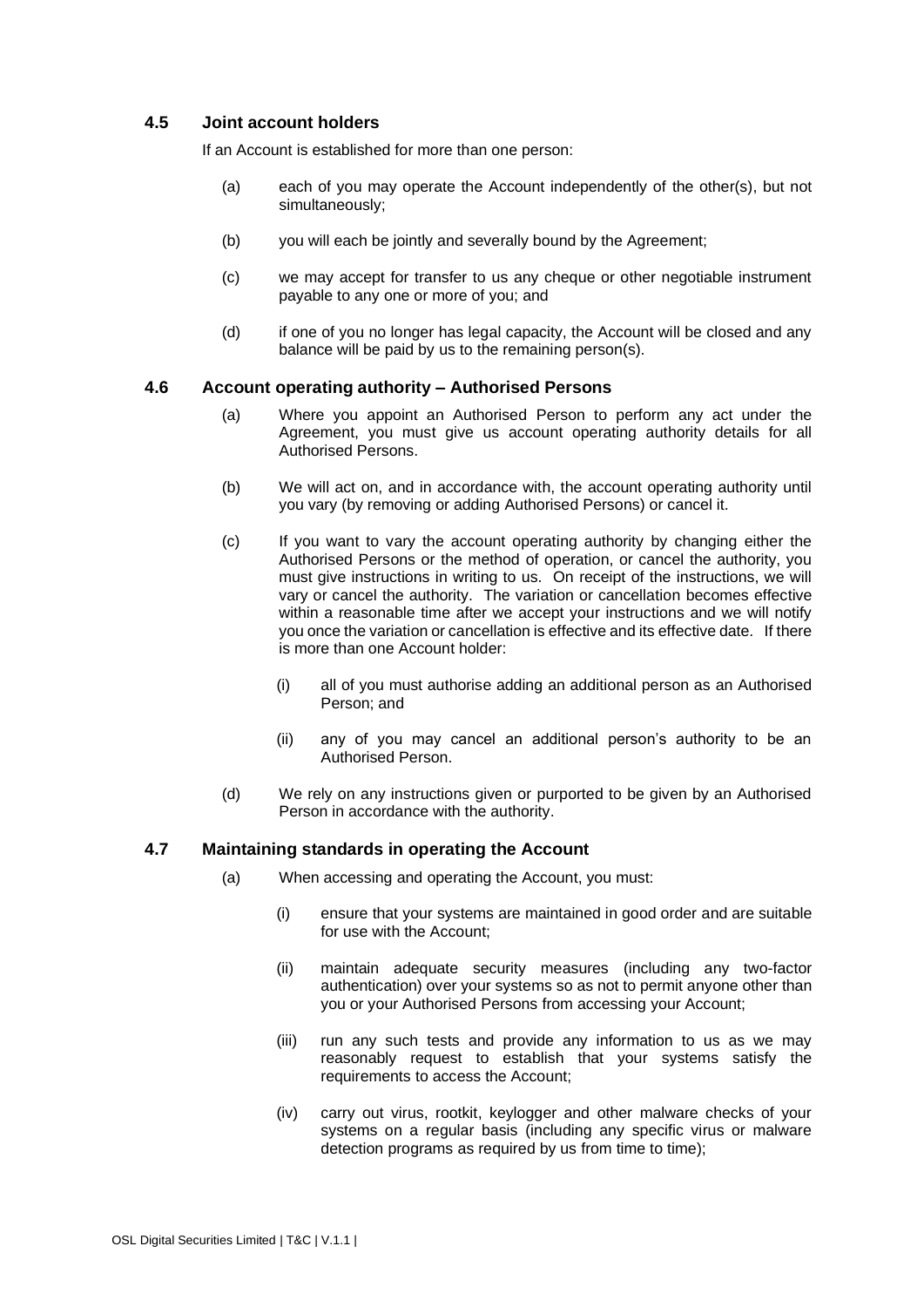- (v) inform us immediately of any unauthorised access to your Account or any unauthorised transaction or Instruction and, if within your control, cause such unauthorised access or use to cease;
- (vi) not at any time leave unattended any system, telephone, computer, terminal or mobile device from which you are able to access your Account; and
- (vii) if you become aware of any material defect, malfunction, malware, virus or other such deficiency in the Account, notify us immediately of such deficiency, and cease to use the Account until you have been notified that such deficiency has been rectified.
- (b) In addition to any other rights under this Agreement, we may suspend, terminate and/or replace your Account at any time and without notice to you if we believe this is necessary or desirable to enable us to comply with Applicable Law.

### **4.8 Return of Fiat Currency and/or Virtual Assets**

- (a) We may, at our discretion, upon the passage of an applicable time period determined by us or as otherwise required by Applicable Law, FATF Guidelines or our internal policy, return:
	- (i) any Fiat Currency recorded in your Account to an external designated bank account in your name; and
	- (ii) any Virtual Assets recorded in your Account (rounded down to the nearest eight (8) decimal places) to a designated external address that is compatible for the relevant Virtual Asset and under your control,

as last notified to us in writing, provided that the return to such account or address is consistent with Applicable Law, FATF Guidelines and our internal policy.

- (b) If we receive Virtual Assets which are determined not to be Eligible Virtual Assets, upon our request, you shall provide us with an external address under your control. Subject to Applicable Law, FATF Guidelines and our internal policy, we will return the assets received to an external address that is compatible for the relevant Virtual Asset and under your control as last notified to us in writing.
- (c) To the extent permissible under Applicable Law, we reserve the right to deduct a fee or other administrative charge in respect of the return of any Fiat Currency or Virtual Assets.

### <span id="page-20-0"></span>**5 ENTERING INTO VIRTUAL ASSET TRANSACTIONS**

#### **5.1 Procedure**

- (a) You must issue an Instruction in such form as may be acceptable to us from time to time whenever you wish to enter into a Virtual Asset Transaction.
- (b) To enter into a Virtual Asset Transaction, you must follow all the steps described in [Part 2](#page-44-0) and [Part 3](#page-48-1) to these Client Terms and Conditions, or as otherwise specified by us in writing. You must also comply with any applicable rules and directions issued by us from time to time in respect of the applicable Service.
- <span id="page-20-1"></span>(c) A Virtual Asset Transaction is binding upon the completion of each of those steps. It may only be entered into using the Agreed Communication Method.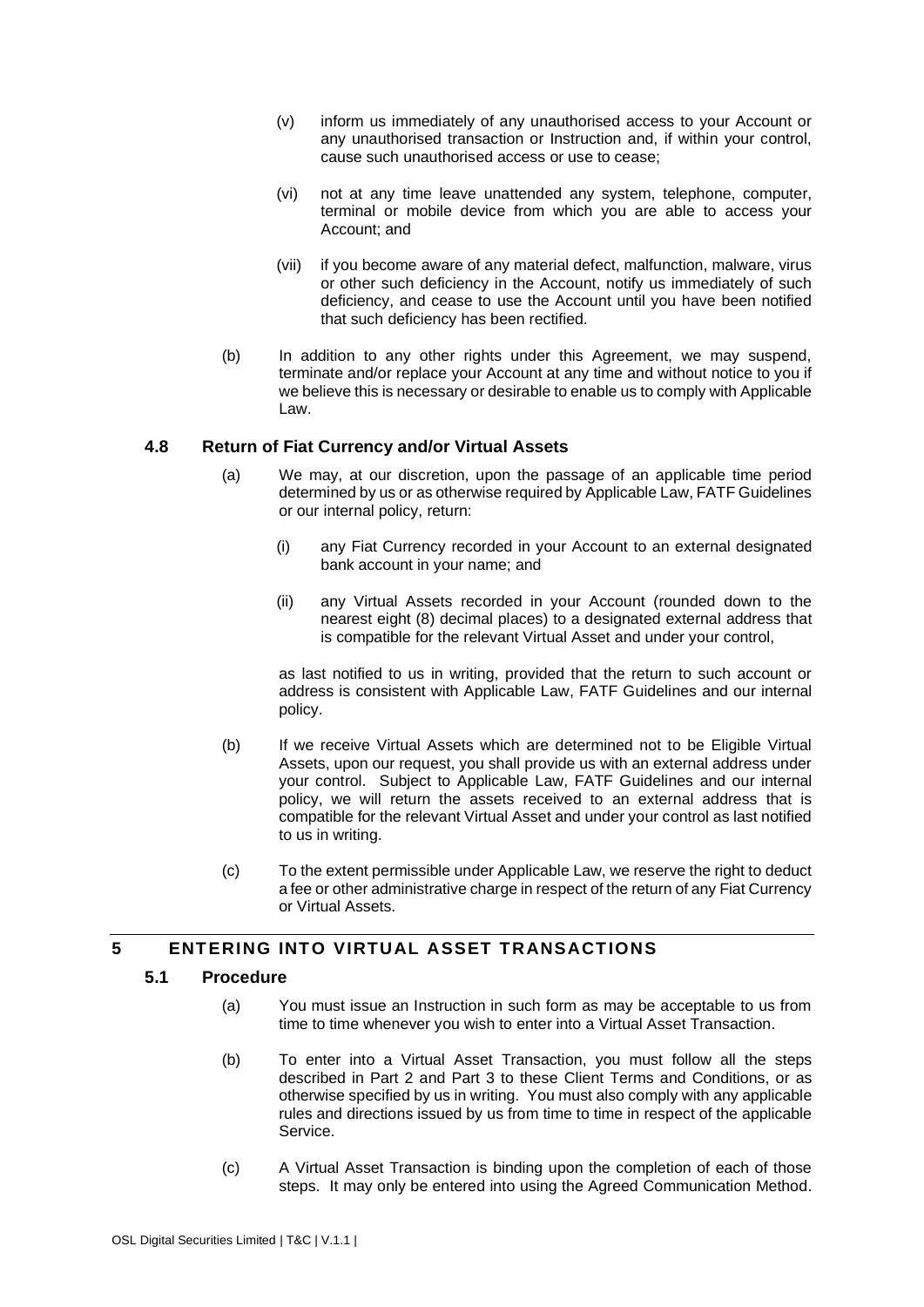In such cases, you are bound by the terms of the Virtual Asset Transaction from the moment you communicate via the Agreed Communication Method your acceptance of the relevant terms. This clause [5.1](#page-20-0)[\(c\)](#page-20-1) is subject to our rights under clause [6.5.](#page-23-1)

### <span id="page-21-0"></span>**5.2 Virtual Asset Transactions must be pre-paid**

- (a) Before you place an order to enter into a Virtual Asset Transaction, you must have a sufficient amount and appropriate type of Fiat Currency and/or Eligible Virtual Asset recorded in your Account to meet your obligations under the proposed Virtual Asset Transaction, inclusive of any applicable fees, Costs and Tax.
- (b) In the event that any Virtual Assets in your Account are determined not to be Eligible Virtual Assets, you must substitute the assets in your Account with Eligible Virtual Assets before you can enter into, or otherwise discharge your delivery obligations under, a Virtual Asset Transaction.
- (c) Notwithstanding clause [5.2\(a\),](#page-21-0) we may at our discretion agree to handle Brokerage Services Transactions which are not fully paid. If we agree to handle such Brokerage Services Transaction, we are entitled to impose any conditions as we consider appropriate. At all times, only Eligible Virtual Assets can be used to discharge your delivery obligations under Brokerage Services Transaction.

### **5.3 Your responsibilities**

Without limiting any other provision of the Agreement:

- (a) the entry and performance of any Virtual Asset Transaction and any agreement arising under or in connection with that Virtual Asset Transaction, is your sole responsibility; and
- (b) you are responsible for complying with all notification requirements and other reporting obligations relating to the Virtual Asset Transactions under Applicable Law.

### <span id="page-21-1"></span>**5.4 Solicitations and recommendations**

*This clause applies if you are an individual, or a corporation who has not been accredited as an "Institutional Professional Investor" or a "Corporate Professional Investor" and exempted under paragraph 15 of the SFC's "Code of Conduct for Persons Licensed by or Registered with the Securities and Futures Commission".* 

- <span id="page-21-2"></span>(a) If we solicit the sale of, or recommend any Virtual Asset to you, the Virtual Asset must be reasonably suitable to you having regard to your financial situation, investment experience and investment objectives. No other provision of these Client Terms and Conditions or any other document we may ask you to sign and no statement we may ask you to make derogates from this clause [5.4.](#page-21-1)
- (b) To assist us to comply with clause [5.4\(a\),](#page-21-2) you agree to provide all information that you believe is necessary for us to make an informed suitability assessment, and to update us promptly upon request or the occurrence of any event that results in any change in your circumstances. This applies without limitation to any other provision of this Agreement.

### <span id="page-21-4"></span><span id="page-21-3"></span>**5.5 Limits and controls on Virtual Asset Transactions**

(a) We may impose limits and/or controls relating to trading, position, transfers of Fiat Currencies and/or Virtual Assets on you, including limits and controls to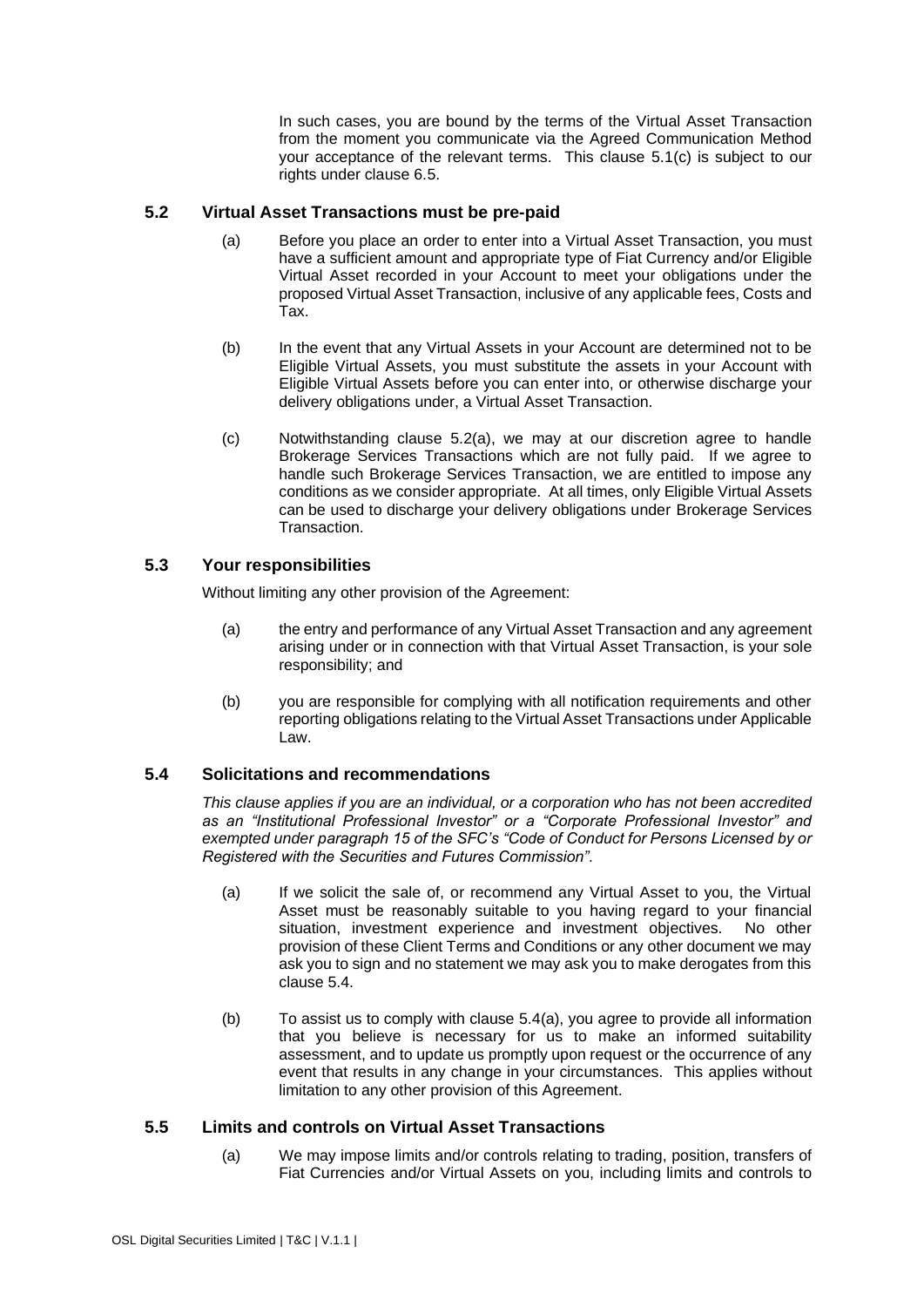mitigate and manage our own liquidity, operational and other risks, at any time, without prior notice and without giving reasons. As a result, you understand and acknowledge that you may be prevented from entering into a Virtual Asset Transaction or undertaking other steps at certain times if such actions would cause you to exceed an applicable limit, and that we may apply an applicable filter to reject an Instruction submitted by you.

- (b) We may monitor your positions against the limits or controls imposed by us under claus[e 5.5\(a\).](#page-21-3) Any such limits imposed by us are solely for our protection and we will have no responsibility for monitoring or ensuring your compliance with any limits imposed on your trading activities by you or by Applicable Law.
- (c) You agree to comply with any limits or controls imposed by us under clause [5.5\(a\)](#page-21-3) and not take any actions that will cause you to violate any limits imposed by us on your activities.
- (d) To ensure compliance with Applicable Law or any limits set by us under clause [5.5\(a\),](#page-21-3) we may decline to act on Instructions and/or execute a Virtual Asset Transaction. We may also suspend your access to the Trading Tools or Services, require you to take certain steps, or take any other action that we consider appropriate in the circumstances.
- (e) You indemnify us against any Loss as a result of your breach of any limits or controls imposed by us under this clause [5.5](#page-21-4) provided that such limits or controls are notified to you at the time that they are imposed.

### **6 INSTRUCTIONS**

### **6.1 Instructions generally**

You:

- (a) authorise us to accept Instructions from you or any Authorised Person. You confirm that each Authorised Person has the power to give Instructions on your behalf. You will, and will procure that each of your Authorised Persons will, comply with any requirements we reasonably impose in relation to the Instructions and any Applicable Law;
- (b) agree that we may assume the authenticity of any Instructions given or purportedly given by you or any Authorised Person, or that any person claiming to be your authorised representative is in fact that person. We are not obliged to enquire into any of these matters:
- (c) authorise us to act upon any Instruction that we believe to be authentic and valid. We may conclusively rely on the Instructions if we believe that the Instructions were given by you or your Authorised Person and are duly authorised, accurate and complete, even though this is incorrect and even if you send us further communications that differ in any respect from such Instructions; and
- (d) are responsible for ensuring the accuracy and completeness of the Instructions. You acknowledge and agree that once given, an Instruction cannot be revoked and if acted on by us, the Instruction will be binding on you.

### **6.2 Electronic Instructions and records**

To the extent applicable, you acknowledge that all Instructions given (and our records of those Instructions) in electronic form are original documents in writing. You agree not to challenge their validity, admissibility or enforceability on the basis that they are in electronic form.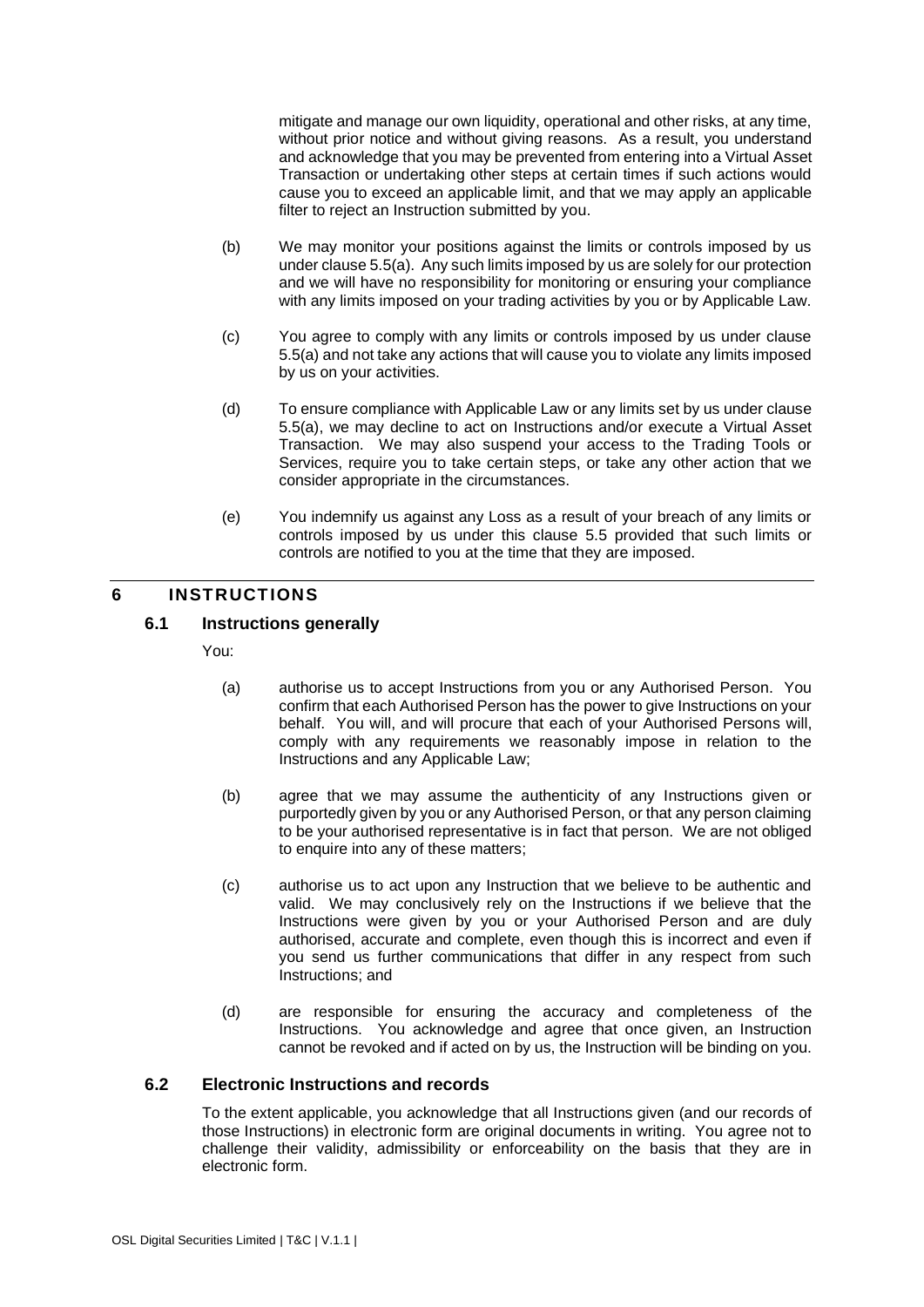### **6.3 Giving and receiving Instructions**

- (a) You may provide Instructions through the Agreed Communication Methods that apply to the relevant Service.
- (b) Subject to our discretion to reject any Instruction, all Instructions given are only valid and effective if received by us within the Trading Hours on the days the relevant Service is available. However, we do not guarantee that any of the Instructions will be processed even though they may have been received.
- (c) We use our reasonable endeavours to execute the Instructions, but we do not guarantee that the Instructions will be wholly or partially executed or will be executed by a certain time. We are not responsible for any delays due to a Force Majeure Event, a Network Event, market factors, our own verification or authorisation processes or any other reason whatsoever, nor for executing a Virtual Asset Transaction before processing any cancellation or amendment that you may send to us

### <span id="page-23-2"></span>**6.4 Acknowledgement of Instructions**

- (a) We agree to acknowledge your Instructions in relation to the entry into a Virtual Asset Transaction, through the Agreed Communication Method.
- (b) If we do not acknowledge your Instructions under clause [6.4\(a\),](#page-23-2) that Instruction is deemed not to have been received by us.

### <span id="page-23-1"></span>**6.5 When we may refuse Instructions**

- (a) We reserve the right at all times to decline to accept your Instructions, without giving any reason or explanation or prior notice. For example, we may, in addition to any other rights we may have decline to accept your instructions where we believe that a pre-condition under clause 3.1 has not been satisfied. the pre-pay requirement under clause 5.2 has not been met, or the Instruction is unclear, ambiguous or incomplete.
- (b) Instructions given in relation to the Brokerage Services and the Exchange Services are irrevocable and you are not entitled to cancel, reverse or otherwise disclaim such Instructions. We are under no obligation to act on an Instruction to cancel or amend a previous Instruction from you or your Authorised Person. We may also be unable to cancel or amend an unexecuted or partly executed Instruction for any reason.
- (c) If we exercise our rights under this clause [6.5](#page-23-1) you must pay us on demand any Loss that we incur in relation to any action taken under that clause or any Applicable Law.

#### **6.6 Risks of giving Instructions**

You acknowledge and accept the risks of giving Instructions by the Agreed Communication Method, including the risk of any Instructions being unauthorised or given by an unauthorised person, the risk that we may process Instructions twice if you send the same Instructions to us in different forms and the risk that any information sent by electronic means cannot be guaranteed to be secure, or free from virus or delay.

### <span id="page-23-0"></span>**7 PAYMENTS, DELIVERIES AND OTHER OBLIGATIONS**

#### **7.1 Payment and deliveries**

(a) Any Fiat Currency and/or Virtual Asset may be transferred from your Account by us for settling a Virtual Asset Transaction and applicable fees, Costs and Tax in full without set off, counterclaim or deduction or withholding (including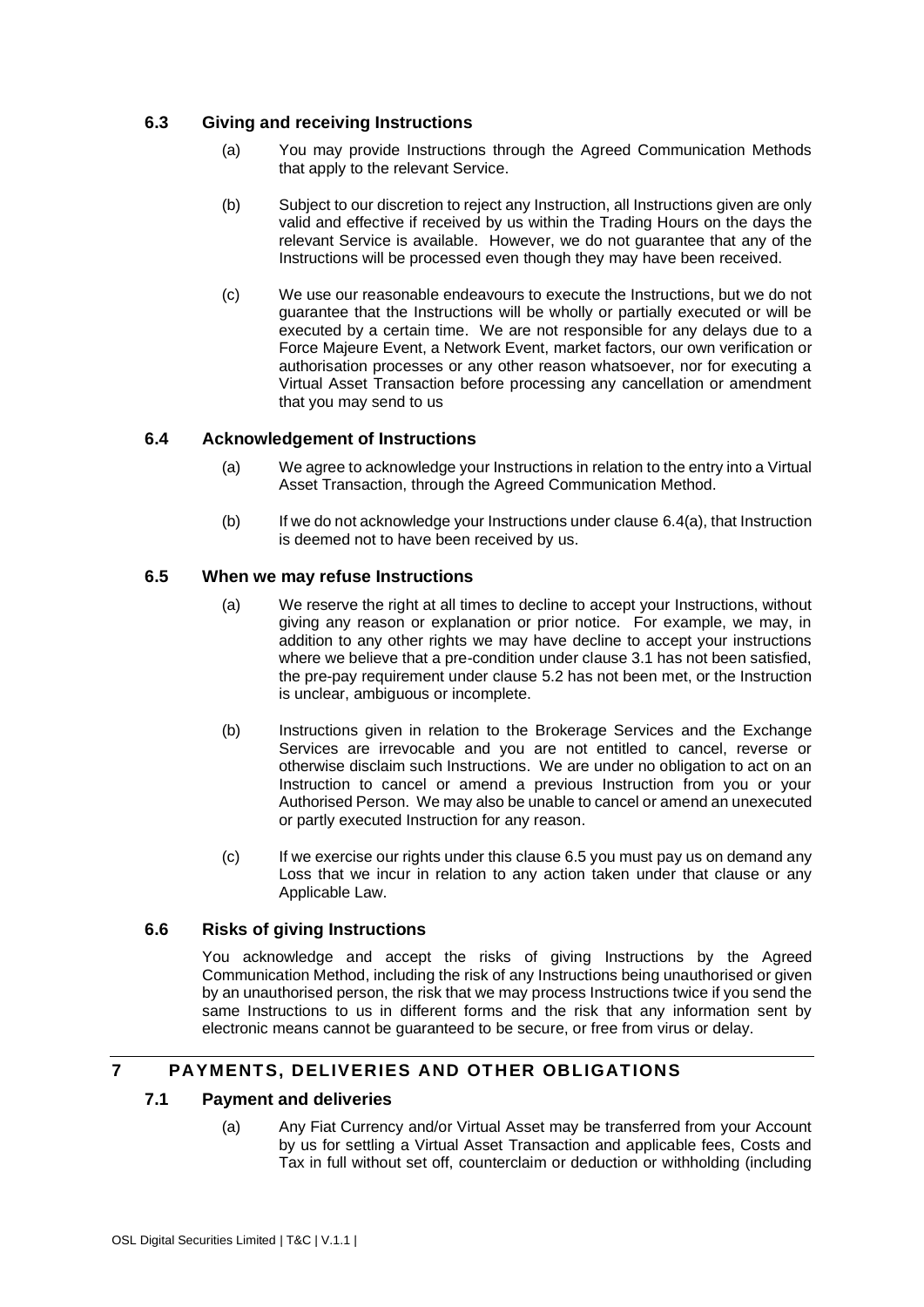on account of any Tax) unless the deduction or withholding is required by Applicable Law.

- (b) Subject to claus[e 7.1\(c\),](#page-24-0) we will deliver, or procure the delivery of, any relevant Fiat Currency and/or Virtual Asset owing to you under a Virtual Asset Transaction to you. Unless otherwise agreed by us, all such deliveries are made to your relevant Account. Our delivery obligations are satisfied upon the completion of our usual procedures to effect the transfer. All delivery of Virtual Assets to you will be rounded down to the nearest eight (8) decimal places.
- <span id="page-24-0"></span>(c) We may, acting in good faith and in a commercially reasonable manner, refuse to accept or make (or accept or make on such terms as it may determine) any delivery of a Fiat Currency and/or Virtual Asset from or to you and we will provide notice of any such refusal as soon as reasonably practicable. In particular, we may refuse to accept any delivery of Virtual Assets that are not Eligible Virtual Assets from you, and you cannot use any such Virtual Assets to settle any Virtual Asset Transaction.
- (d) You acknowledge and agree that if at any time there are (having regard to other payments debited or due to be debited) insufficient Fiat Currency or Eligible Virtual Assets recorded in the Account, we may, in our absolute discretion and without any obligation to do so:
	- (i) decline to execute your Instructions; and
	- (ii) force-sell any Virtual Assets held by us on your behalf;

in each case without further instruction or sanction from you.

### **7.2 Withholding**

- (a) If any Applicable Law requires you to deduct any Tax from a payment to us, you must increase the amount payable so that, after making the deduction, we receive the amount we would have received if no deduction had been required. You agree to deduct the amount for the Tax, pay that amount to the relevant Government Agency in accordance with Applicable Law and give us the original receipts.
- (b) We may be required to withhold payments to you, and pass such amounts to a Government Agency. If at any time any relevant Government Agency requires us to make a deduction or withholding on any payment due to you, you agree to immediately reimburse us for the amount of any such deduction or withholding. You will indemnify us against any Loss we suffer or incur as a result of such deduction or withholding.

### **7.3 Value added tax**

- (a) All payments to be made by you in connection with the Agreement are calculated without regard to any goods and services tax, consumption tax, value added tax or any Tax of a similar nature.
- (b) If any of these types of Taxes are payable in connection with the payment, you must pay us an additional amount equal to the payment multiplied by the appropriate rate of Tax. You must do so at the same time as making the payment.

#### **7.4 Independent payment obligations**

Your obligation to pay any amount under this Agreement is separate from each of your other obligations to pay.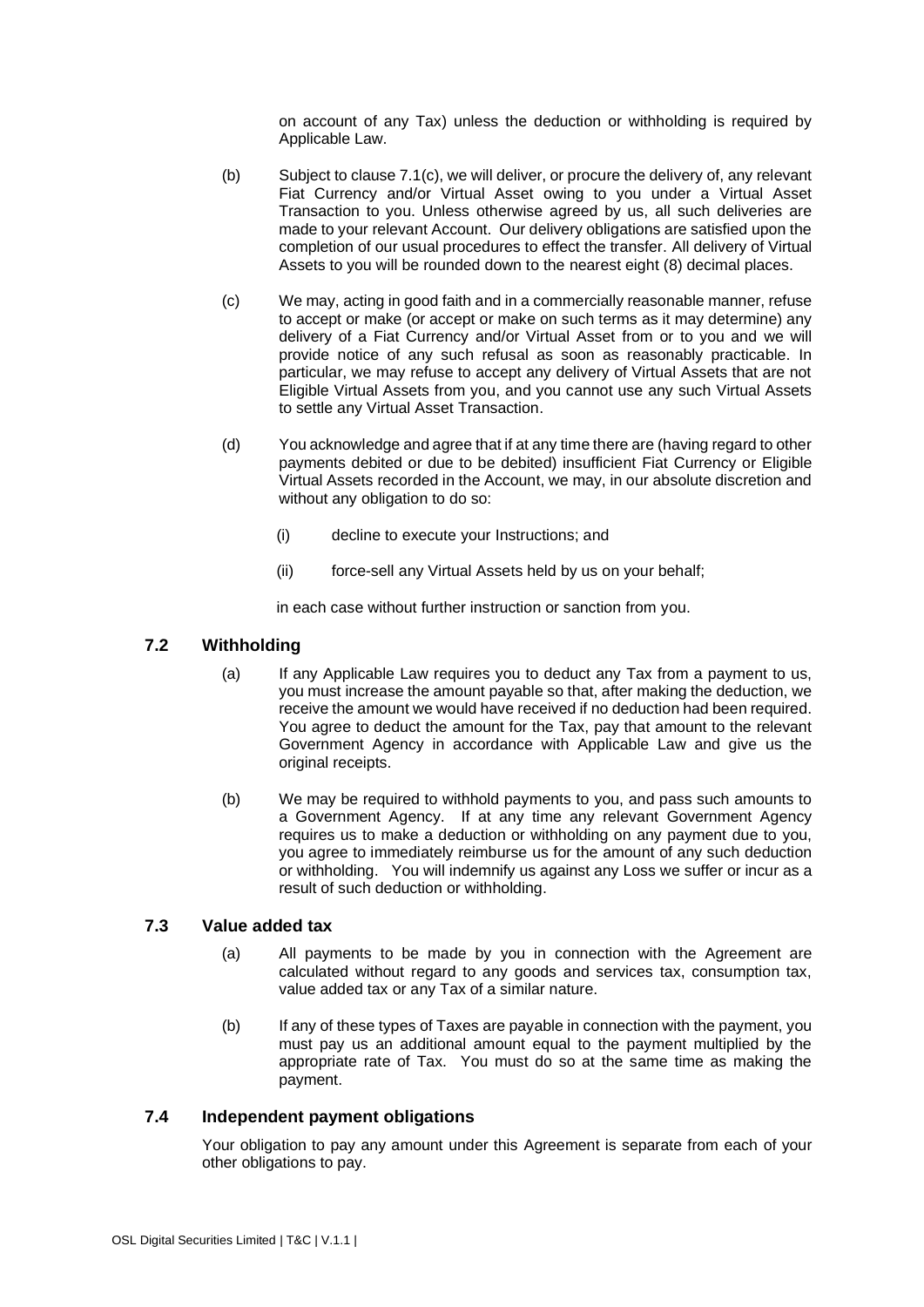### <span id="page-25-2"></span><span id="page-25-0"></span>**7.5 Rights of netting, set-off and lien**

- (a) If, on any day, you and us have payment and delivery obligations in the same Fiat Currency or the same Virtual Asset in respect of two or more Virtual Asset Transactions, then we may elect for such Fiat Currency to be paid or such Virtual Asset to be delivered, on a net basis so that such obligations will be automatically satisfied and discharged. If, in respect of the same Fiat Currency or the same Virtual Asset, the aggregate amount that would otherwise have been payable by one party exceeds the aggregate amount that would otherwise have been payable by the other party, such payment and delivery obligations will be replaced by an obligation upon the party by which the larger aggregate amount would have been payable to pay to the other party the excess of the larger aggregate amount over the smaller aggregate amount.
- (b) In addition to our rights under clause [7.5\(a\),](#page-25-0) we may at any time and without notice to you set off any sums due from you (or where more than one person constitutes the client, any one or more of those persons singly or jointly) to OSLDS and/or other BC Group Members against sums due from OSLDS and/or other BC Group Members to you, whether or not the obligation is matured or contingent and irrespective of the currency, asset or place of payment. Any amounts that are so set off will be discharged promptly and in all respects. If, after such set off, a balance of account is due and payable by you to OSLDS and/or other BC Group Members, you:
- <span id="page-25-1"></span>(i) authorise OSLDS (for itself and on behalf of other BC Group Members) to (i) sell all or any of your Fiat Currency and Virtual Assets held by OSLDS or (ii) to apply or appropriate all or part of your Fiat Currency and Virtual Assets in the Account to meet such amount; and
- (ii) If there is a shortfall following the application of any set off pursuant to clause [7.5\(b\)\(i\)](#page-25-1) above, you will immediately pay to OSLDS or other BC Group Members an amount equal to such shortfall.
- (c) We are entitled to exercise a lien over any or all of your property which (for any reason) is in or comes into our possession or control, except that this lien does not cover any property where it may give rise to any obligation to disclose an interest on our part. We have the right to sell such property and apply the proceeds of sale, after deduction of reasonable Costs, to satisfy any amount you owe us or other BC Group Members.
- (d) For the purposes of this clause [7.5,](#page-25-2) we may make any necessary currency or asset conversions at the rate(s) we reasonably consider appropriate.
- (e) Our rights under this clause [7.5](#page-25-2) are in addition to any other right of set-off, offset, combination of accounts, lien, right of retention or withholding or similar right or requirement to which we are at any time otherwise entitled or subject whether under the Agreement or by operation of Applicable Law.

### **7.6 Payment in other Fiat Currency or Virtual Asset**

You waive any right you may have in any jurisdiction to pay any amount other than in the Fiat Currency or Eligible Virtual Asset in which it is due. If we receive an amount in a currency or asset other than that in which it is due:

(a) we may return the currency or asset and require you to make the payment in the appropriate and due Fiat Currency or Virtual Asset (in the case of a Virtual Asset, being a Eligible Virtual Asset). We may charge you for the Costs incurred in returning the payment to you; or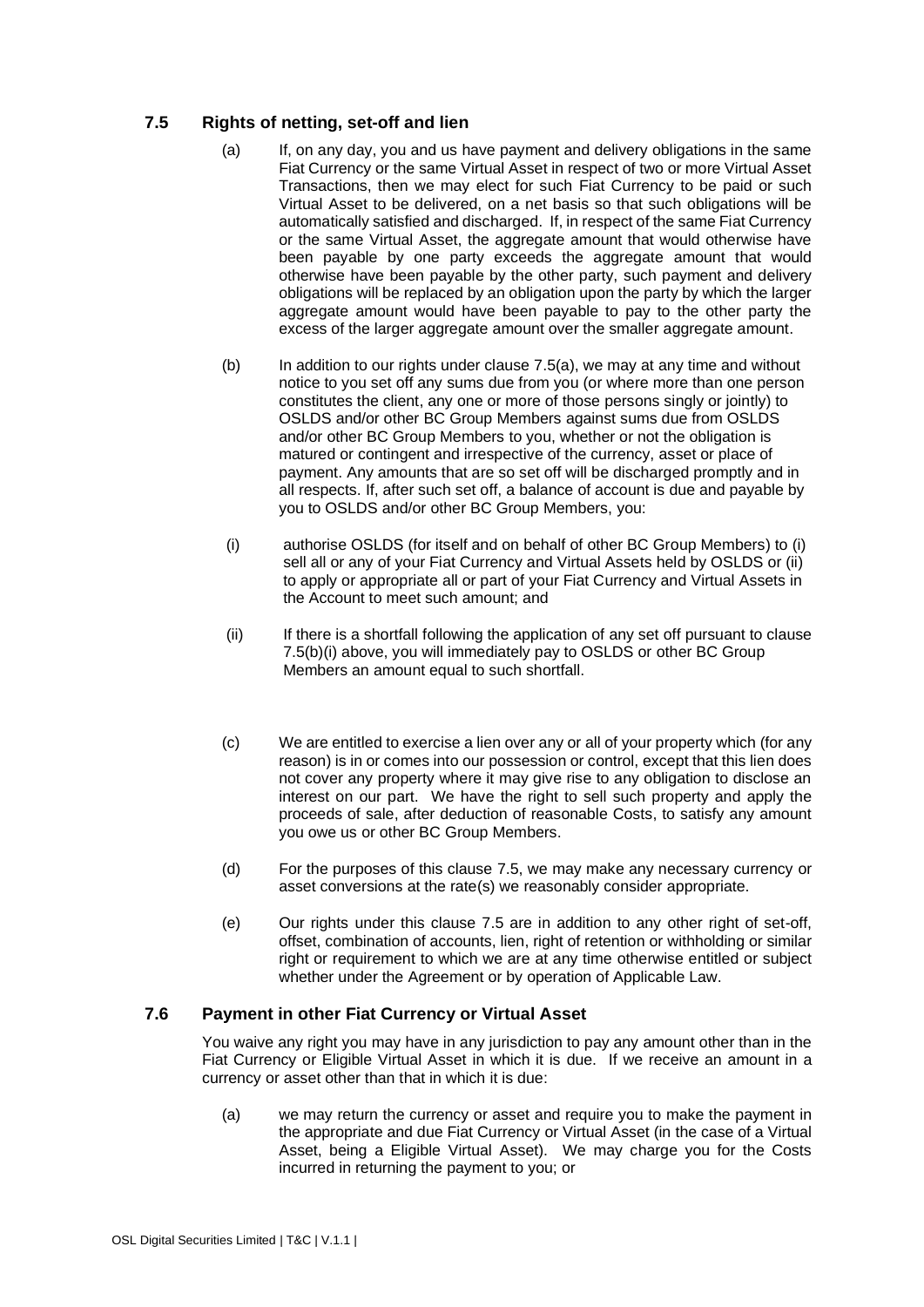(b) we may convert the amount into the due Fiat Currency or Virtual Asset on a date and at rates we reasonably consider appropriate. We may deduct Costs incurred in the conversion. In such circumstances, you must satisfy your obligations to pay in the due currency or asset only to the extent of the amount of the due currency or asset obtained from the conversion after deducting the Costs of the conversion.

### **7.7 Fiat Currency or Virtual Asset restrictions**

- (a) You must comply with all exchange control and other Applicable Laws in connection with the Agreement.
- (b) If a jurisdiction restricts the availability or transfer of its Fiat Currency or any Virtual Asset, or we are otherwise unable to pay in a particular Fiat Currency or Virtual Asset, we need not make any payment to you in that Fiat Currency or Virtual Asset. We may make the payment in any currency or asset we reasonably consider appropriate, using a rate we reasonably consider appropriate.

### **7.8 Conversion on judgment debt**

If a judgment, order or proof of debt for or the recovery of an amount in connection with the Agreement is expressed in a Fiat Currency or Virtual Asset other than that in which the amount is due under the Agreement, then you agree to indemnify us on demand against:

- (a) any difference arising from converting the other Fiat Currency or Virtual Asset, if the rate of exchange we would otherwise use under this Agreement when we receive a payment in the other Fiat Currency or Virtual Asset is less favourable to us than the rate of exchange used for the purpose of the judgment, order or acceptance of proof of debt; and
- (b) the Costs of conversion.

#### **7.9 Third party payments**

We are not obliged to make any payments or deliveries to a third party, except as expressly agreed by us in writing. Any third-party payments may also be subject to conditions.

#### **7.10 General conditions precedent to payments by us**

Each of our obligations to make a payment or delivery, or to perform an obligation under this Agreement, is subject to the conditions precedent that:

- (a) we are satisfied that you have fulfilled your corresponding obligations (if any) in accordance with all applicable terms;
- (b) such actions will not cause us to be in breach of any Applicable Law or our internal policies; and
- (c) no Event of Default has occurred and is continuing.

### **8 STATEMENTS AND RECORDS**

### **8.1 Statements**

We issue statements for Accounts periodically. Statements are generally issued in electronic form and may be issued in any other format or method at our reasonable discretion. However, we may not issue statements if an Account is inactive, there have been no transactions or movement of Virtual Assets since the previous statement or where we are not required by Applicable Law to do so. You are responsible for checking them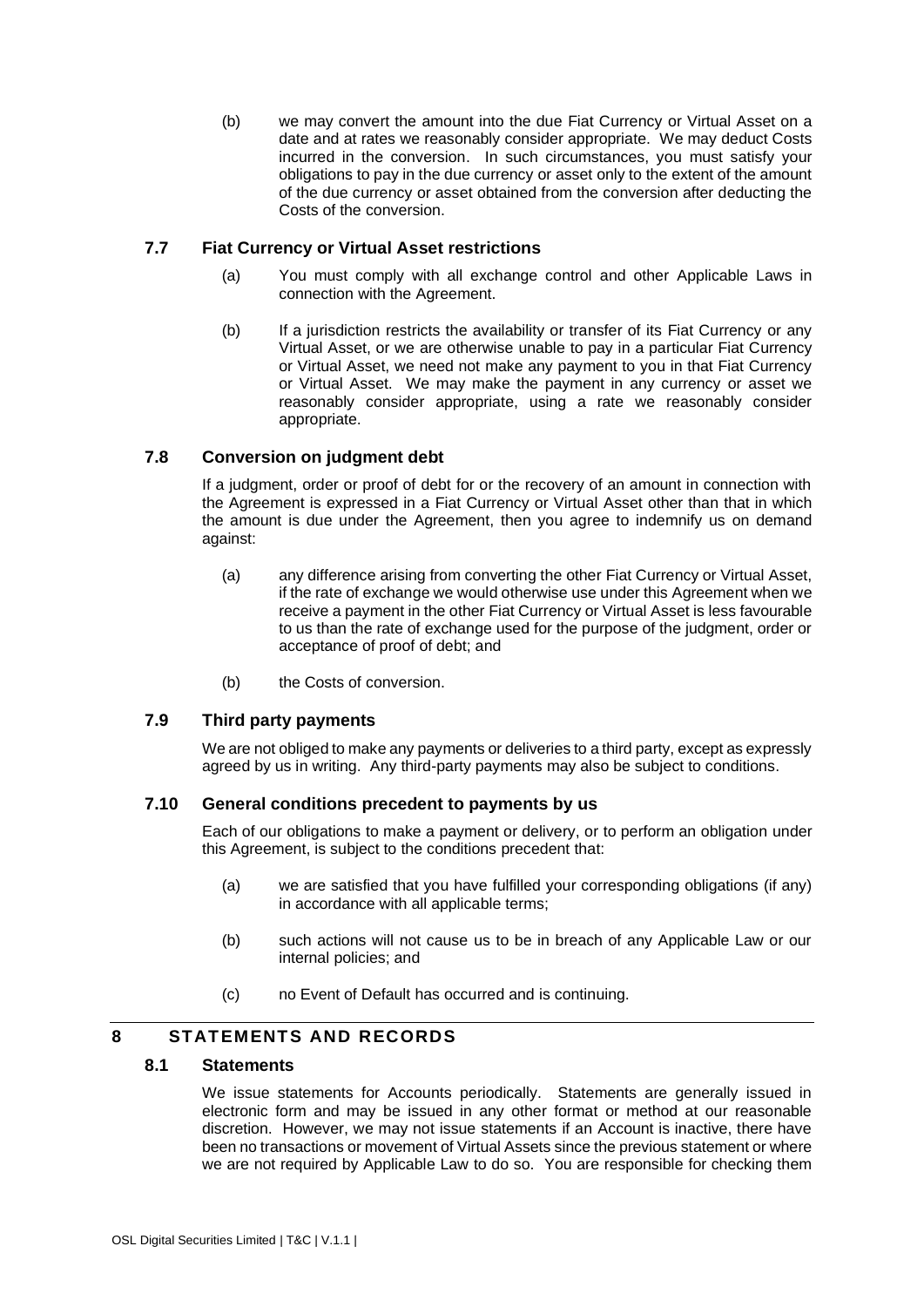for errors. Information about Accounts (including the Accounts balance) may be obtained at any other time by contacting us.

#### **8.2 Reporting mistakes**

- (a) You should retain all transaction records to enable you to verify entries. You must check these entries for accuracy as soon as you receive your statement. You must report any mistaken or unauthorised transactions to us as soon as possible. Unless otherwise stated, if you do not report any mistake within 30 days of the date of the statement, we treat the statement as correct, unless there is manifest error.
- (b) The date which appears on the transaction record may vary from the date that appears on your statement. This is because transactions completed on non‐ Business Days and after "cut‐off" time on Business Days may be held over to be processed on the next Business Day.

#### **8.3 Reversals**

We may cancel, reverse or debit any payment we make under the Agreement (including any interest paid) and make any corresponding adjustments to an Account:

- (a) to correct a mistake;
- (b) if we have not received cleared and unconditional Fiat Currency and/or Eligible Virtual Assets in full and promptly; or
- (c) if we have reasonable grounds for doing so.

### **9 NOTICES AND COMMUNICATIONS**

#### **9.1 Notices and electronic delivery**

- (a) You authorise us to deliver all communications, agreements, documents, notices, disclosures and Confirmations to you by an Agreed Communication Method, or through any other electronic means as we deem fit.
- (b) It is your responsibility to ensure that the details of your Agreed Communication Method are correct and the Agreed Communication Method is operational and available for receipt of all communications and to notify us of any changes to the details of your Agreed Communication Method as soon as practicable after the change is made.
- (c) In some cases, our communications may be posted on the Website.

#### <span id="page-27-0"></span>**9.2 Delivery**

- (a) Communications take effect from the time they are received or taken to be received under clause [9.2\(b\)](#page-27-0) (whichever happens first) unless a later time is specified in the communication.
- (b) Communications are taken to be received:
	- (i) if sent by email:
		- (A) when we receive an automated message confirming delivery; or
		- (B) 4 hours after the time sent (as recorded on the device from which we sent the email) unless we receive a delivery failure receipt;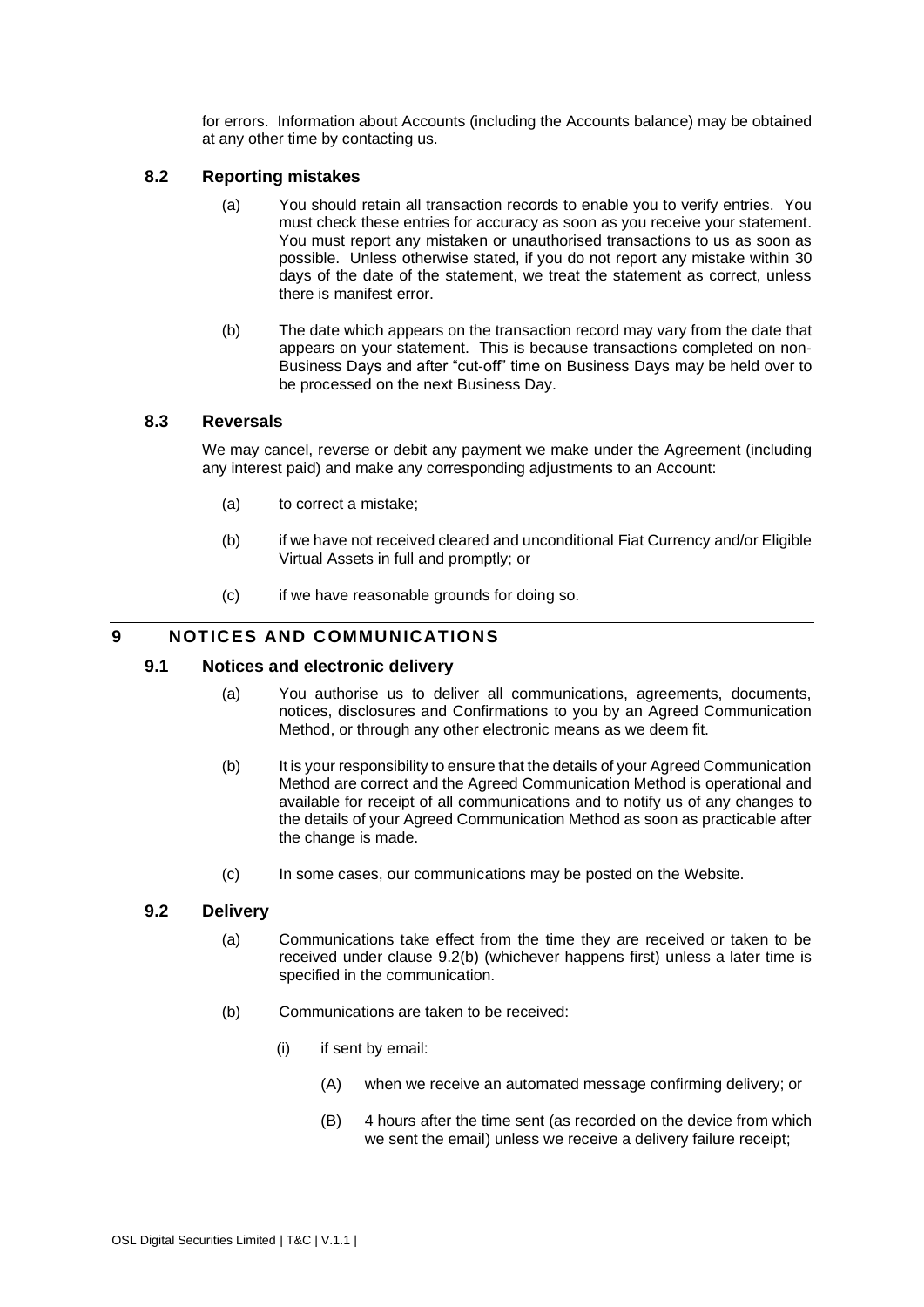- (ii) if sent by Agreed Communication Method, at the time of sending (as recorded on the device from which we send the message);
- (iii) if delivered via other electronic means, 24 hours after we send it; and
- (iv) if posted on the Website, at the time of posting.
- (c) Your notices and communications are effective when we actually receive them in legible form. If that occurs after 5:00pm in the place of receipt or on a non-Business Day, the relevant notice or communication is taken to be received at 9.00am in that place on the next Business Day and takes effect from that time unless a later time is specified.

#### **9.3 Digital signatures**

Instructions and communications digitally signed and supported by a digital certificate have the same validity, admissibility and enforceability as if signed in writing. Any notice or communication that is digitally signed must comply with any Applicable Law.

#### **9.4 Electronic contracts**

You acknowledge and agree that you are satisfied that electronically executed contracts are enforceable despite the legal risks associated with them. You agree not to dispute the contents of any notice or communication sent by us using electronic equipment.

#### **9.5 Client constitutes more than one person**

If an Account is established for more than one person, notices and communications (including notices of any variation to the Agreement and any statements (including any consolidated statements)) sent to the email notified to us as the email for receipt of notices and other communications in connection with the Agreement are taken to be given to all persons.

#### **9.6 Recording of communications**

Subject to any Applicable Law, you agree that we may, without further disclosure to, or consent from, you:

- (a) record and monitor our correspondence with you or an Authorised Person (and you confirm you are authorised to provide consent on behalf of the Authorised Person);
- (b) use the recorded conversations, transcripts, messages or other records of correspondence for its internal compliance purposes, in any dispute in connection with the Agreement and in any other manner not prohibited by Applicable Law; and
- (c) disclose such conversations, transcripts, messages or other records of correspondence to any applicable regulatory authority, enforcement body or agency in Hong Kong or (if applicable) outside Hong Kong, including tax authorities or as otherwise required by Applicable Law.

#### <span id="page-28-0"></span>**9.7 Records**

- (a) All records shown on or provided in connection with the Account or Services are for your information only. These records are not binding on us or any other person.
- (b) Notwithstanding anything to the contrary contained in the Agreement, in any record should there be any inconsistency between: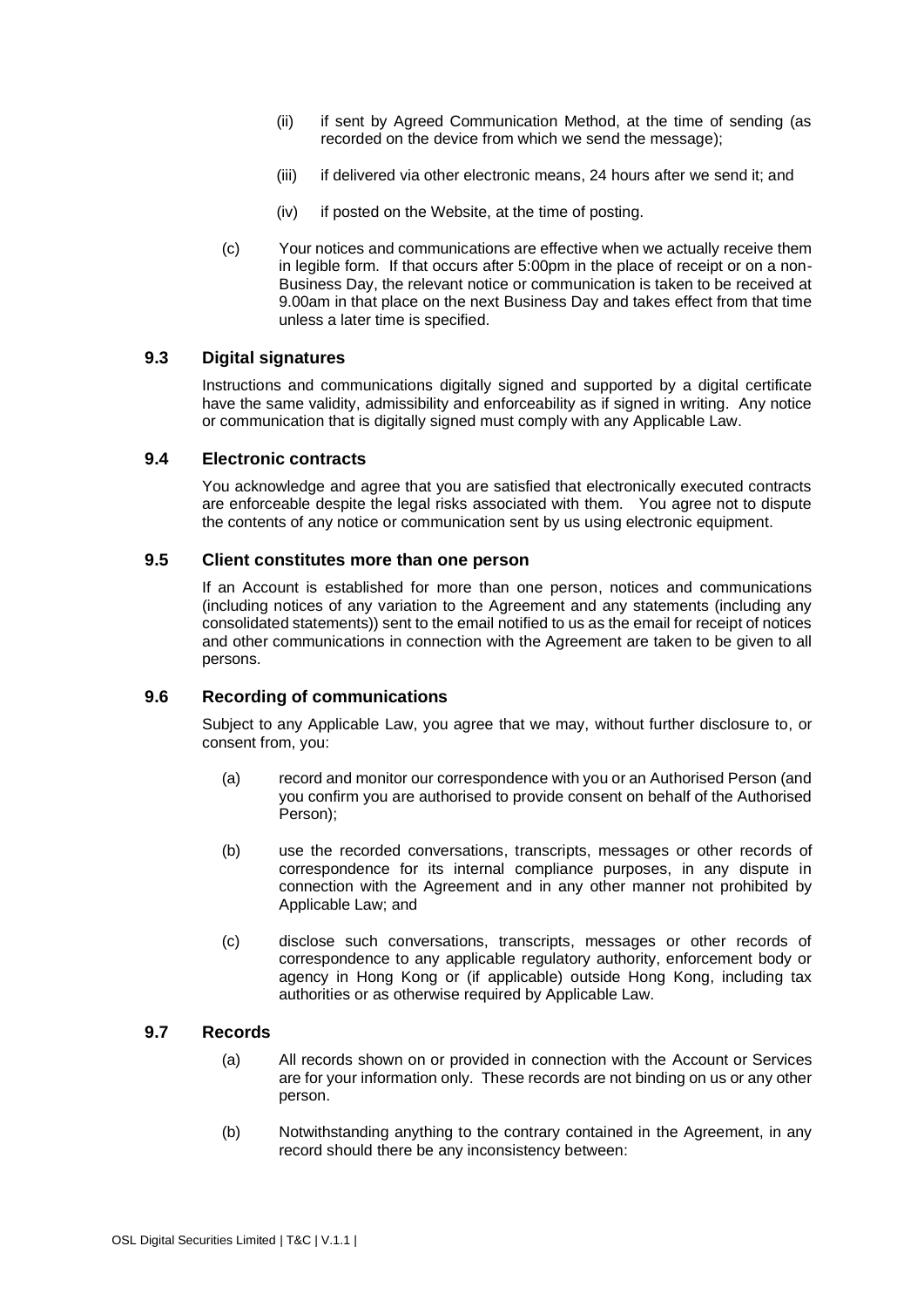- (i) the information (including any document but not any advice) available on or via the Website, the internet or other electronic medium; and
- (ii) the information in our records,

the information in our records will prevail unless there is a manifest error.

(c) We may issue a further record if any previous one contained any errors or omissions, in which case that further record will supersede any previous one in all respects (unless it states otherwise).

### <span id="page-29-2"></span><span id="page-29-1"></span>**10 CUSTODIAL ARRANGEMENTS**

#### **10.1 Safekeeping of Virtual Assets**

- (a) Any Virtual Assets in an Account, or that we receive from or on behalf of you, and held by us for safekeeping will be held on trust and/or in a segregated client account established and maintained by the Associated Entity.
- (b) You understand and accept that:
	- (i) your Virtual Assets held by the Associated Entity under this clause [10.1](#page-29-2) may not enjoy the same protections as those conferred on Securities under the SFO, the Securities and Futures (Client Securities) Rules (Cap. 571H of the Laws of Hong Kong) and the Securities and Futures (Client Money) Rules (Cap. 571I of the Laws of Hong Kong);
	- (ii) we are under no duty to return to you the Virtual Assets originally delivered to, or otherwise held by, us, but we will return assets of an identical type, and in the same nominal amount, of the relevant Virtual Assets to you; and
	- (iii) we may deposit, transfer, lend, pledge, repledge or otherwise deal with your Virtual Assets if:
		- (A) such action is for the settlement of a Virtual Asset Transaction;
		- (B) such action is for the settlement of fees and Costs owed by you to us in respect of the applicable Services; or
		- (C) in accordance with your Instructions or Standing Authority, subject to Applicable Laws.

### <span id="page-29-0"></span>**10.2 Safekeeping of Fiat Currency**

- (a) Any Fiat Currency in your Account, or that we receive from or on behalf of you, will be held on trust and/or in a segregated client account of the Associated Entity:
	- (i) maintained with an "authorized financial institution", as defined in the SFO; or
	- (ii) if received by us in another jurisdiction, maintained with another bank in a jurisdiction as agreed by the SFC from time to time.
- (b) You understand and accept that we will not pay any amount of Fiat Currency out of a segregated account other than for:
	- (i) paying it back to you;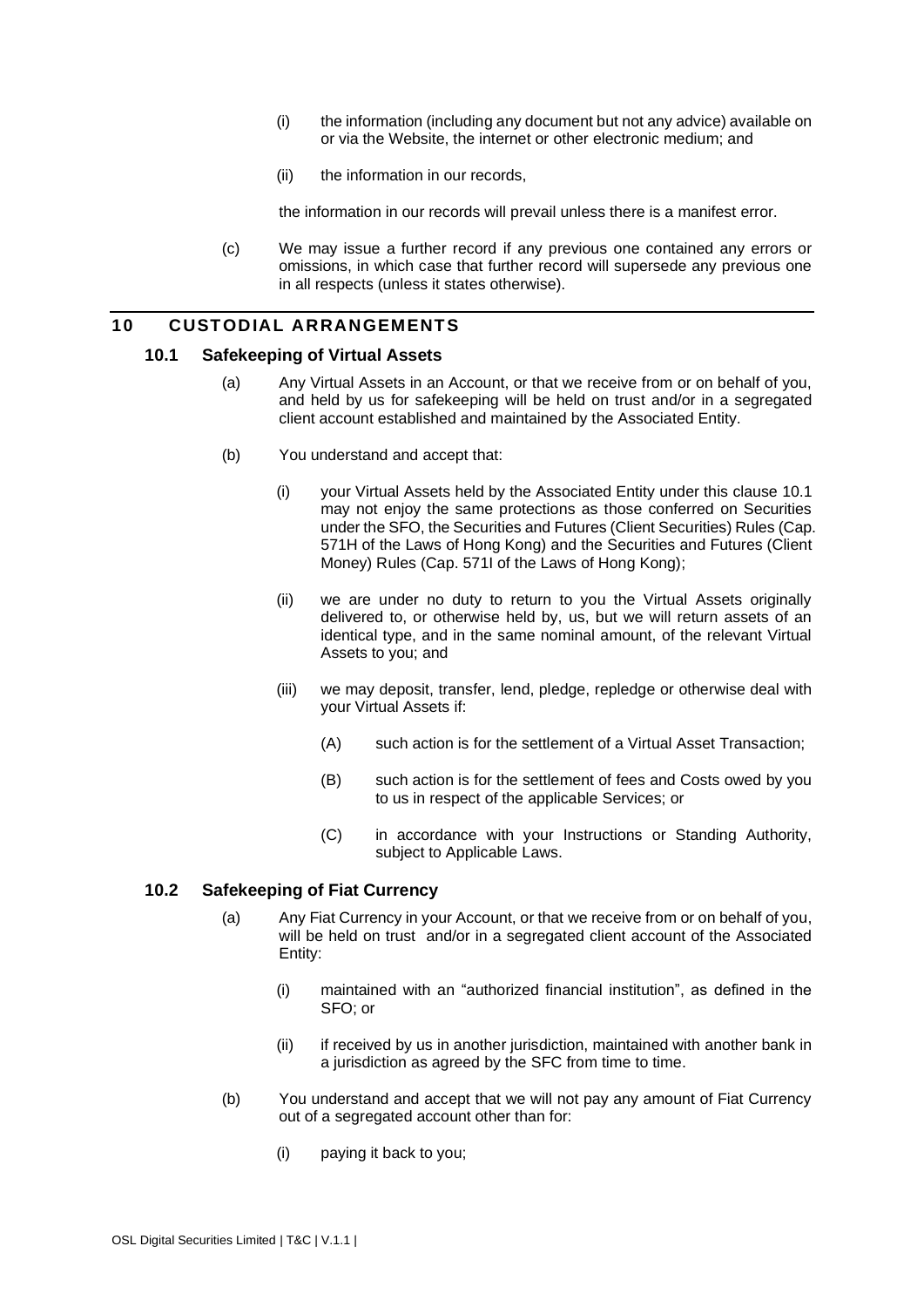- (ii) meeting your obligations to satisfy settlement requirements in respect of a Virtual Asset Transaction;
- (iii) paying money (including fees and Costs) you owe us or other BC Group Members in respect of the services provided to you; or
- (iv) paying the amount in accordance with your Standing Authority or an Instruction from you relating specifically to that amount of Fiat Currency, subject to Applicable Laws.

#### **10.3 Benefits arising for the Virtual Assets and Fiat Currency**

We will not pay you interest on any Fiat Currency that we receive from you or hold for you.

We reserve sole discretion to determine whether to receive any distributions or benefits arising from your Virtual Assets under clause 14.

#### **10.4 Disclosures for custody of Virtual Assets**

Your Virtual Assets are held by the Associated Entity. Additional terms relating to our custody arrangements may be posted on our Website from time to time.

#### **11 FEES AND COSTS**

#### **11.1 Payment of fees and Costs**

You must pay the fees, charges, commissions and Costs specified by us hereunder, on our Website or as otherwise notified by us in writing as applying to the Services from time to time. We will notify you of any changes in the fees and Costs.

### <span id="page-30-0"></span>**11.2 Cost estimate and rebate**

You must pay us an amount specified by us in relation to the transfer or movement of a Virtual Asset on its underlying network or blockchain, including for the purpose of settling a Virtual Asset Transaction or delivery to an address as part of the Services. If we determine that the Costs incurred by us in relation to such transfer or movement may exceed the specified amount, you agree that we may estimate the Costs and deduct a sufficient amount from your Account to cover our Costs in full, provided that we will rebate you any difference in the event our estimate exceeds the actual Costs incurred by us.

### **11.3 Overdue payments**

From the time any amount under the Agreement is overdue for payment until it is paid, you agree to pay interest at our prevailing default interest rate of 8% p.a. on the overdue amount when we ask. This rate is revised by us periodically and is available from us on request.

#### **11.4 Calculation**

Any interest payable under the Agreement accrues and is calculated in accordance with our usual practice. If default interest is charged under clause [11.2,](#page-30-0) we may add to the outstanding amount any interest under this clause which has not been paid. You are then liable for interest under this clause on the total amount.

Any calculation of fees, charges, commissions and Costs will be rounded up to the nearest eight (8) decimal places.

#### **11.5 No refund**

Unless otherwise specified in the Agreement, you are not entitled to any refund of any Costs, fees or interest you have paid, or subsidy you have received, including where you cancel a Virtual Asset Transaction, or where the Agreement is terminated in part or in full.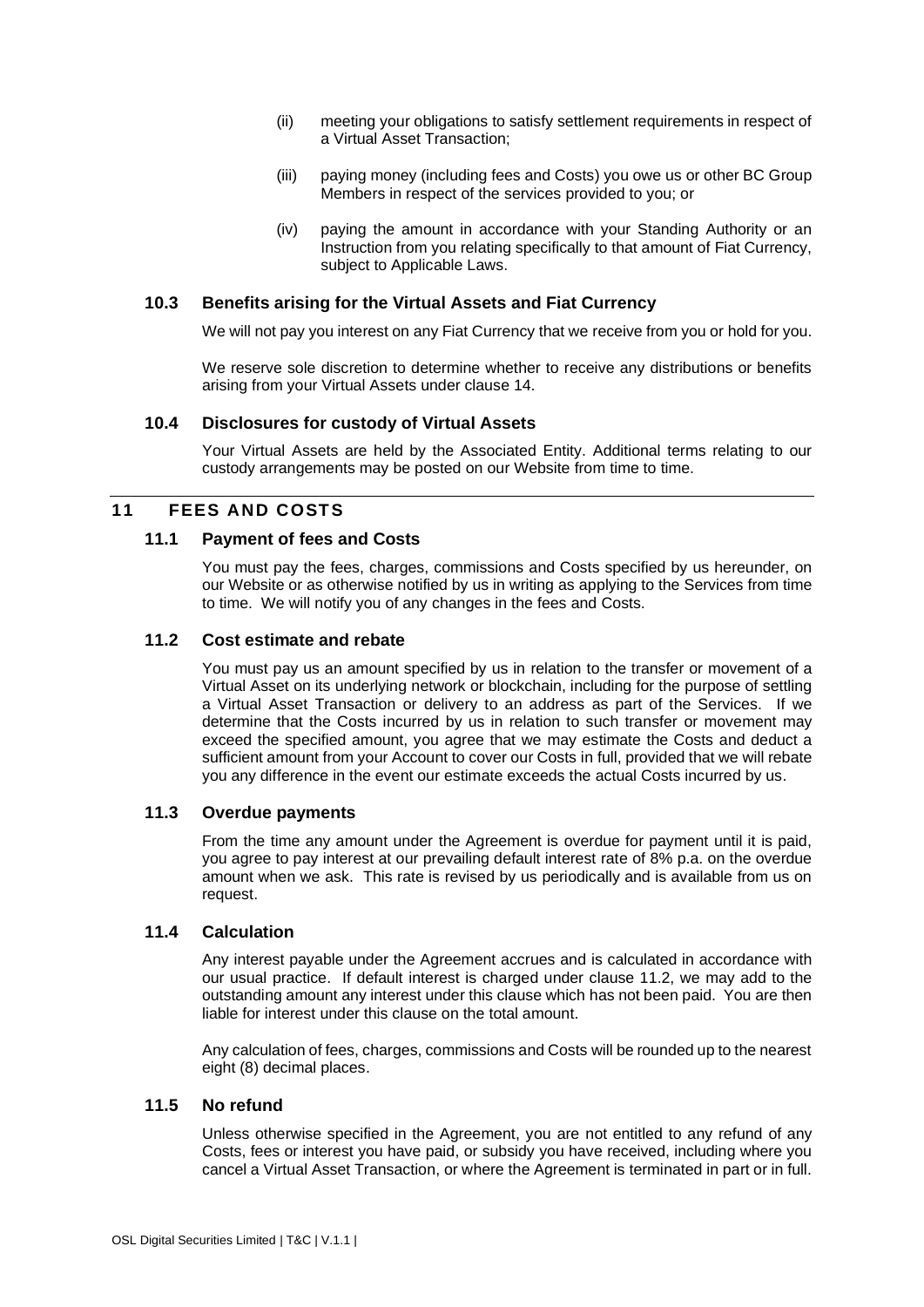#### **11.6 Costs on cancellation or termination**

In case we accept your instructions to cancel a Virtual Asset Transaction or terminate the Services in part or in full, you are required to pay any outstanding interest, fees and Costs incurred in connection with the Agreement.

#### <span id="page-31-0"></span>**12 INFORMATION, REPRESENTATIONS AND WARRANTIES**

#### **12.1 Information**

- (a) If we ask, you must give us any information about, or documents in connection with, the Agreement or your financial affairs. All information or documents must be in the form we require and will be deemed certified by you to be true.
- (b) You must obtain the consent of persons named in the Agreement or other relevant document, and of any Authorised Person, to our collection, holding and use of their information. You agree that you will provide a copy of any privacy-related policy, statement, circular, notice or other terms and conditions made available by us to you from time to time to such persons. A copy of our current privacy policy is available on the Website.
- (c) You consent to us periodically checking your credit status with any credit bureau, credit reference agency or similar service provider in any relevant jurisdiction.
- (d) Without limiting any other provision of the Agreement, you acknowledge and agree that the information and documents contemplated by this clause [12.1](#page-31-0) may be transferred to and processed and/or stored by us, any BC Group Member and/or any other persons engaged by us (whether within or outside Hong Kong) within Hong Kong and to jurisdictions outside Hong Kong. Such information and documents may be released or disclosed in accordance with the local laws or practice of the jurisdiction to which the data is transferred.
- (e) We agree to notify you of any material change to our name, principal address, licensing status, SFC Central Entity number or the Services from time to time.
- (f) We will notify you in advance of any changes to our rules, procedures or policies that, in our discretion, are applicable to you for using and accessing our Services.

### <span id="page-31-1"></span>**12.2 Representations and warranties**

By accessing and/or using the Services, you represent and warrant that:

- (a) if you are an individual, you are at least 18 years of age;
- (b) if you are a corporation or other legal person, you are duly incorporated and/or organised under the laws of your place of incorporation or organisation;
- (c) you are a Professional Investor, with appropriate knowledge and experience of blockchain technology, cryptography, smart contracts and the Virtual Assets applicable to each Virtual Asset Transaction and related features and risks;
- (d) you understand the nature and risks of the subject matter of the Agreement and the Virtual Asset Transactions, and are capable of assuming, and do assume, all risks associated with the Agreement and any Virtual Asset Transaction, including those described in [Part 4](#page-52-0) of these Client Terms and Conditions;
- (e) in respect of the Services and each Virtual Asset Transaction, you: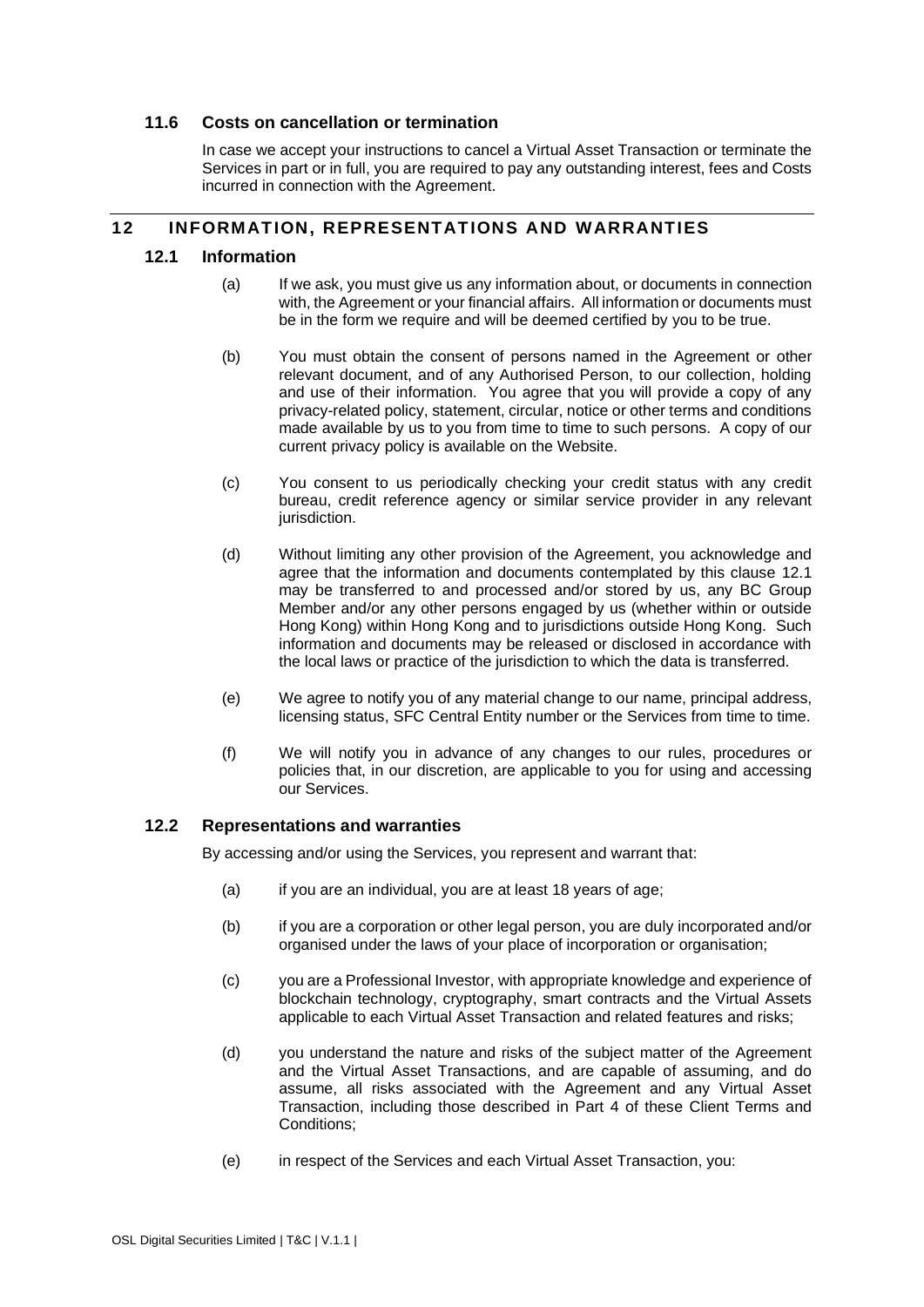- (i) have received, read and understand all relevant documents that make up the Agreement;
- (ii) have adequate information in relation to your decision to use the Services and enter into the Virtual Asset Transaction; and
- (iii) are not relying on any communication from us as advice (whether written or oral), and, unless otherwise specified by us, we are not an advisor to you, in connection with the Agreement or any Virtual Asset Transaction;
- (iv) have made your own independent decision to use the Services and enter into the Virtual Asset Transaction and that the Services and each Virtual Asset Transaction are appropriate and proper for you based on your own judgment and on advice from independent advisers you have considered necessary;
- (f) you enter into the Agreement and each Virtual Asset Transaction as principal and are not acting as an agent for any other person, as trustee of any trust or on behalf, or for the benefit, of any other person;
- (g) you have full legal capacity, power and all necessary authorisations to own your assets and carry on any business it conducts, to enter into the Agreement and each Virtual Asset Transaction and to comply with its obligations and exercise its rights under them;
- (h) you have obtained all necessary authorisations and consents, and taken all necessary corporate actions to make all payments and deliveries contemplated by the Agreement;
- (i) your obligations under the Agreement are valid, binding and enforceable and it will not be in breach of any Applicable Law, authorisation, document or agreement by entering into or complying with obligations or exercising rights under the Agreement or any Virtual Asset Transaction;
- (j) no action, suit or proceeding at law or in equity before any court, tribunal, Government Agency or any arbitrator that is likely to affect the legality, validity or enforceability against you or the Agreement or your ability to perform your obligations under the Agreement is pending or, to your knowledge, threatened against you;
- (k) you, any Authorised Person, any person who controls you and any person for whom you act, as applicable, is not a Proscribed Person;
- (l) if you are a corporation or other legal person, the person that enters into the Agreement on your behalf is, and any person representing you in relation to any Virtual Asset Transaction is and will be, duly authorised to do so;
- (m) all the information given, and representations made, by you (or on your behalf) are correct, complete and not misleading;
- (n) since the date of information you have given us, there has been no change in that information or your financial circumstances that may have a material adverse effect on your ability to meet any of your obligations to us;
- (o) you have not withheld any information that might have caused us not to enter into the Agreement or any Virtual Asset Transaction (including information about the assets you own and any Encumbrance over them);
- (p) neither you, nor any assets you own, have immunity from the jurisdiction of a court or from legal process in any place;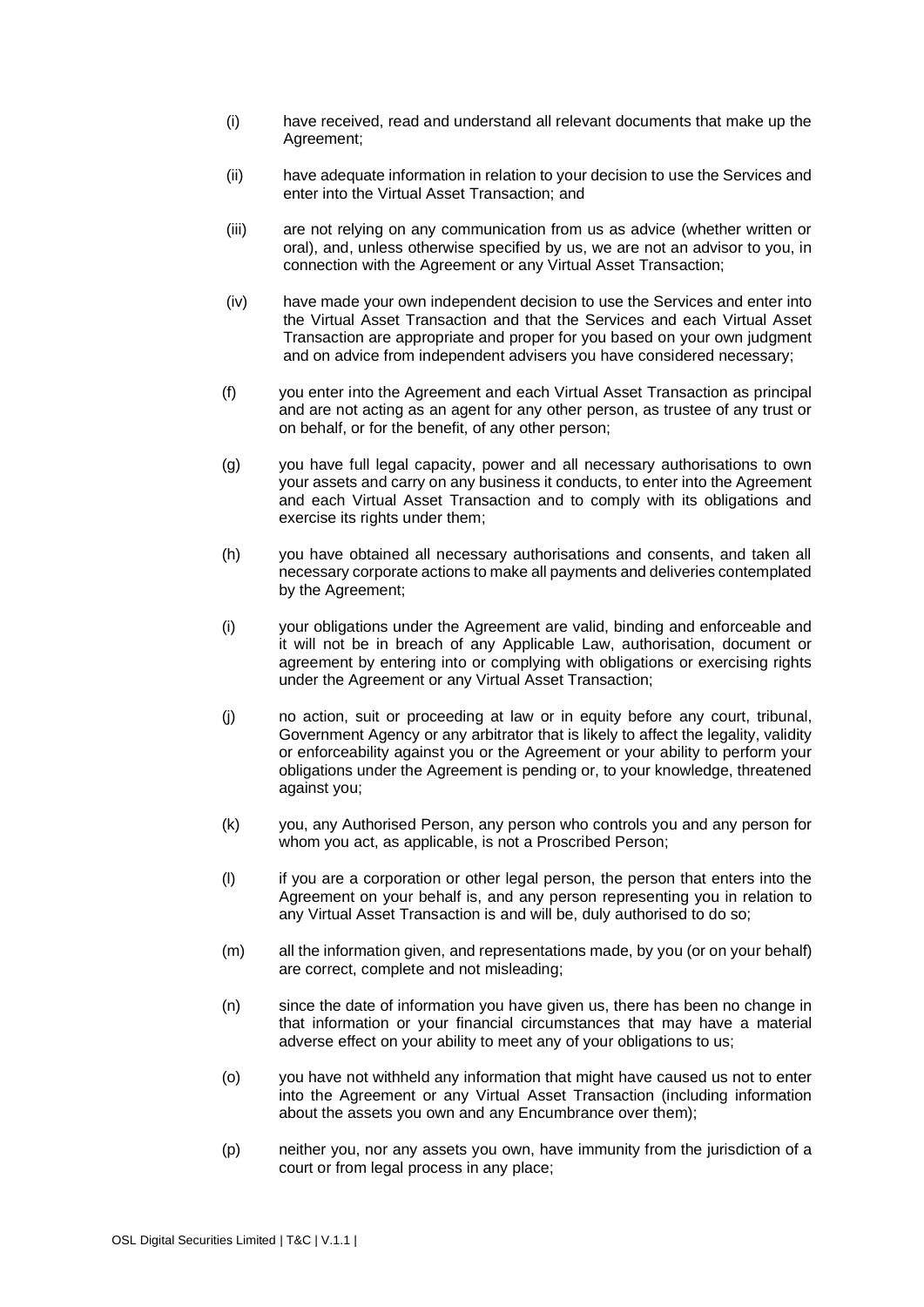- (q) at any time that you deliver, or procure the delivery of, Virtual Assets and/or Fiat Currency to us in connection with a Virtual Asset Transaction or otherwise, you have the absolute right to sell, assign, convey, transfer and deliver such Virtual Asset and/or Fiat Currency, and are deemed to confirm that it is fully paid and free of any Encumbrance;
- (r) you are responsible for your own Tax affairs, and you have not committed or been convicted of any Tax or other criminal offence; and
- (s) no Event of Default has occurred, nor has any event occurred which may, with the giving of notice or lapse of time or fulfilment of any condition, become an Event of Default.

#### **12.3 Repetition of representations and warranties**

You repeat the representations and warranties set out in clause [12.2](#page-31-1) every time you send an Application to us, enter into a Virtual Asset Transaction, give a related Instruction to us or otherwise operate the Account or use the Services. You must promptly notify us whenever anything happens that would mean you could not truthfully repeat these representations and warranties.

#### **12.4 Notification**

You must immediately notify us if an Event of Default occurs.

#### <span id="page-33-1"></span>**13 INDEMNITIES**

#### <span id="page-33-0"></span>**13.1 Your indemnity**

To the extent permitted by Applicable Laws, you indemnify us and each other BC Group Member and our respective directors, officers, employees and agents (each, an "**indemnified party**") against, and must pay the indemnified party on demand for, any Loss reasonably incurred by the indemnified party in connection with the Agreement and any Virtual Asset Transaction, including:

- (a) the provision of any Service or entry into any Virtual Asset Transaction in circumstances where we are not in breach of the Agreement;
- (b) an Event of Default occurs in relation to you;
- (c) searches and enquiries made in connection with you (including checking for Insolvency);
- (d) Instructions given to us by you or an Authorised Person, or a person purporting to be you or an Authorised Person, provided that we act in good faith when effecting the Instructions, save where we have actual knowledge of any fraud or forgery;
- (e) us acting on, delaying or refusing to act on, Instructions from you or an Authorised Person or taking action against you or an Authorised Person;
- (f) the settlement or attempted settlement of any Virtual Asset Transaction or any failure to settle any such Virtual Asset Transaction, in circumstances where we are not in breach of the Agreement;
- (g) any service provided by a third party;
- (h) any Tax payable by the indemnified party on, or calculated by reference to, any Virtual Asset Transaction or any amount paid or payable by or to you under the Agreement (excluding any Tax payable by the indemnified party by reference to its net income);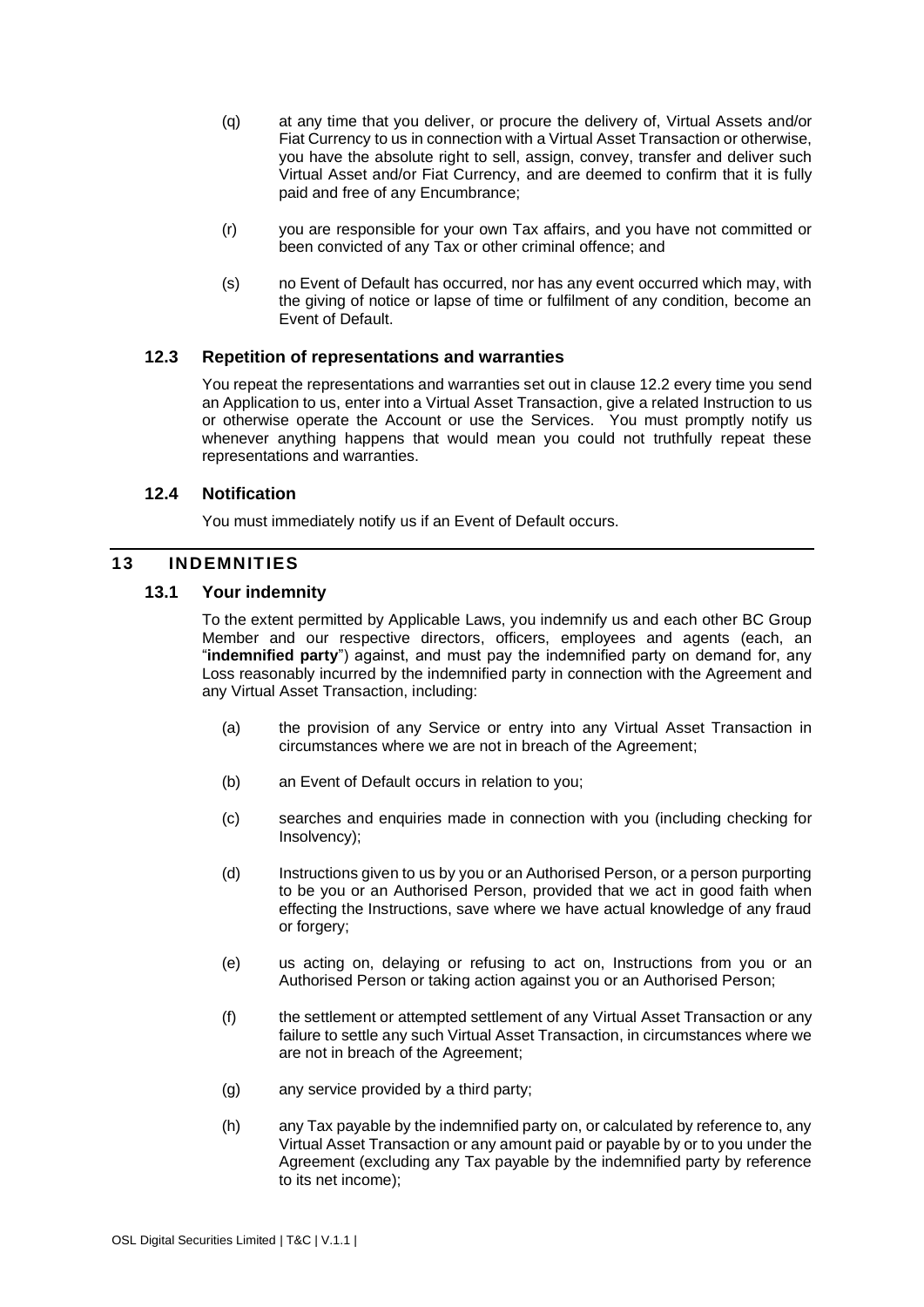- (i) any action taken by a third party to gain control of any Fiat Currency or Virtual Asset contemplated by the Agreement;
- (j) any person exercising, or not exercising, rights under the Agreement (including Costs related to enforcement action and debt collection, such as valuation fees and auctioneer's charges); or
- (k) the costs of the indemnified party in defending itself successfully against any claims of fraud, negligence or wilful default,

in each case except to the extent the Loss is a direct result of the indemnified party's own gross negligence, fraud or wilful misconduct. It is not necessary for us to incur expense or make payment before enforcing a right of indemnity in connection with the Agreement.

#### **13.2 Interest**

You agree to pay interest on any amounts in respect of which you are required to indemnify any indemnified party under clause [13.1](#page-33-0) or otherwise under this Agreement from the date of demand until the date of receipt by such indemnified party in full of such amounts and the interest thereon (after as well as before judgment), at the rate of interest described in clause [11.2.](#page-30-0)

#### **13.3 Further steps**

If we ask, you must:

- (a) appear and defend at your own cost any action which may be brought against us in connection with the Agreement; and
- (b) sign any document we reasonably require to give further effect to this clause [13.](#page-33-1)

#### **13.4 Application of indemnity**

You agree that the provisions of this clause [13:](#page-33-1)

- (a) continue in full force and effect in relation to Instructions received before we give notice to you that we will not accept further Instructions; and
- (b) are unconditional, irrevocable and survive termination of all dealings between us and you and are not impaired by any act, omission, matter or thing that might discharge or impair the indemnity but for this clause.

### **14 NETWORK EVENTS**

#### **14.1 Infrastructure Participant, Network Participant and Network Event**

If:

- (a) any Infrastructure Participant or Network Participant gives a direction, or makes a decision or election, that affects a Virtual Asset Transaction; or
- (b) any Infrastructure Participant or Network Participant becomes Insolvent or is suspended from operating; or
- (c) a Network Event has occurred,

then we may take any action which we, in our sole discretion, consider appropriate to correspond with the direction, decision, election or event (including a Network Event), or to mitigate any loss incurred or potential loss or impact which may be incurred as a result of such action or event. Subject to Applicable Law, such action may result in suspension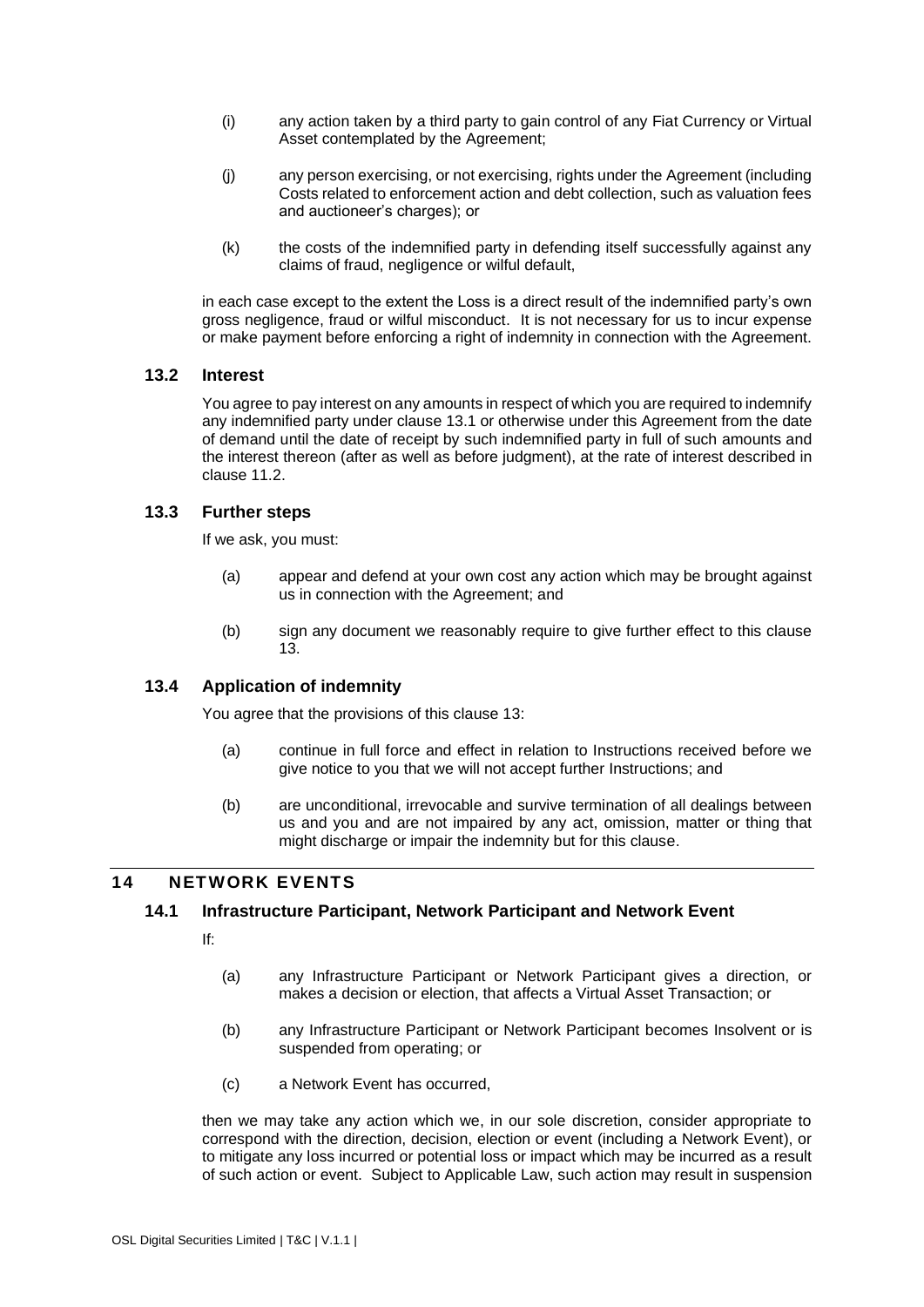of access to, or adjustment of the balance in, your Account. Any such action will be binding on you (including, where relevant, making any decision or election in relation to a Network Event).

### **14.2 Cooperation and enquiries**

Where any Infrastructure Participant, Network Participant or any regulatory body makes an enquiry which relates to any Service or Virtual Asset Transaction under the Agreement, you agree to co-operate with us and that any information relevant to the enquiry may be passed to any BC Group Member, or any Infrastructure Participant, Network Participant or regulatory body, as may be appropriate.

#### **14.3 Staking**

Unless specifically announced on the Website, in relation to a Virtual Asset of which the consensus protocol is "proof-of-stake" or an analogous nature, we do not support the staking of such Virtual Asset and do not distribute any rewards associated with such staking. We will not stake such Virtual Assets and claim rewards for our own benefit.

If we specifically announced on the Website that the staking of a Virtual Asset will be supported by us, we may in our discretion consider the terms and conditions, including the methodology of allocation of all the associated Costs, fees or rewards to all affected clients, upon which we will implement support of such event as part of our Services.

### <span id="page-35-0"></span>**14.4 Airdrop and Fork**

- (a) Unless specifically announced on the Website in relation to an Airdrop or a Fork, we do not support any new virtual assets created or forked protocol as a result of such event.
- (b) Without limiting the generality of clause [14.4\(a\),](#page-35-0) on each occasion of an Airdrop or a Fork, we may in our discretion consider:
	- (i) whether any such event would be recognised or supported by us;
	- (ii) the terms and conditions, including the methodology of allocation of all the associated Costs, fees or rewards to all affected clients, upon which we will implement support of such event as part of our Services; and
	- (iii) the actions required to participate in such event, including withdrawal deadline relating to the relevant Virtual Assets from your Account, suspension period for any trading, deposit and withdrawal or any payment terms.
- (c) If we do not recognise or support an Airdrop or a Fork, we will not make a claim for, or otherwise retain, any assets or rights associated with such event for our own benefit.

### **14.5 Notification**

Upon becoming aware of an Airdrop, a Fork or a Network Event, we will notify you through our Website as soon as practicable, where applicable. We will also publish any determination we make at least one Business Day before the occurrence of the event (if scheduled in advance and made known to the public), unless to do so is impossible or reasonably impracticable.

### <span id="page-35-1"></span>**15 TERMINATION, SUSPENSION AND ENFORCEMENT**

#### **15.1 Termination by either party**

Either you or we may terminate any (or all) of the Agreement by giving the other party at least seven days' notice in writing. Such termination may be in respect of some or all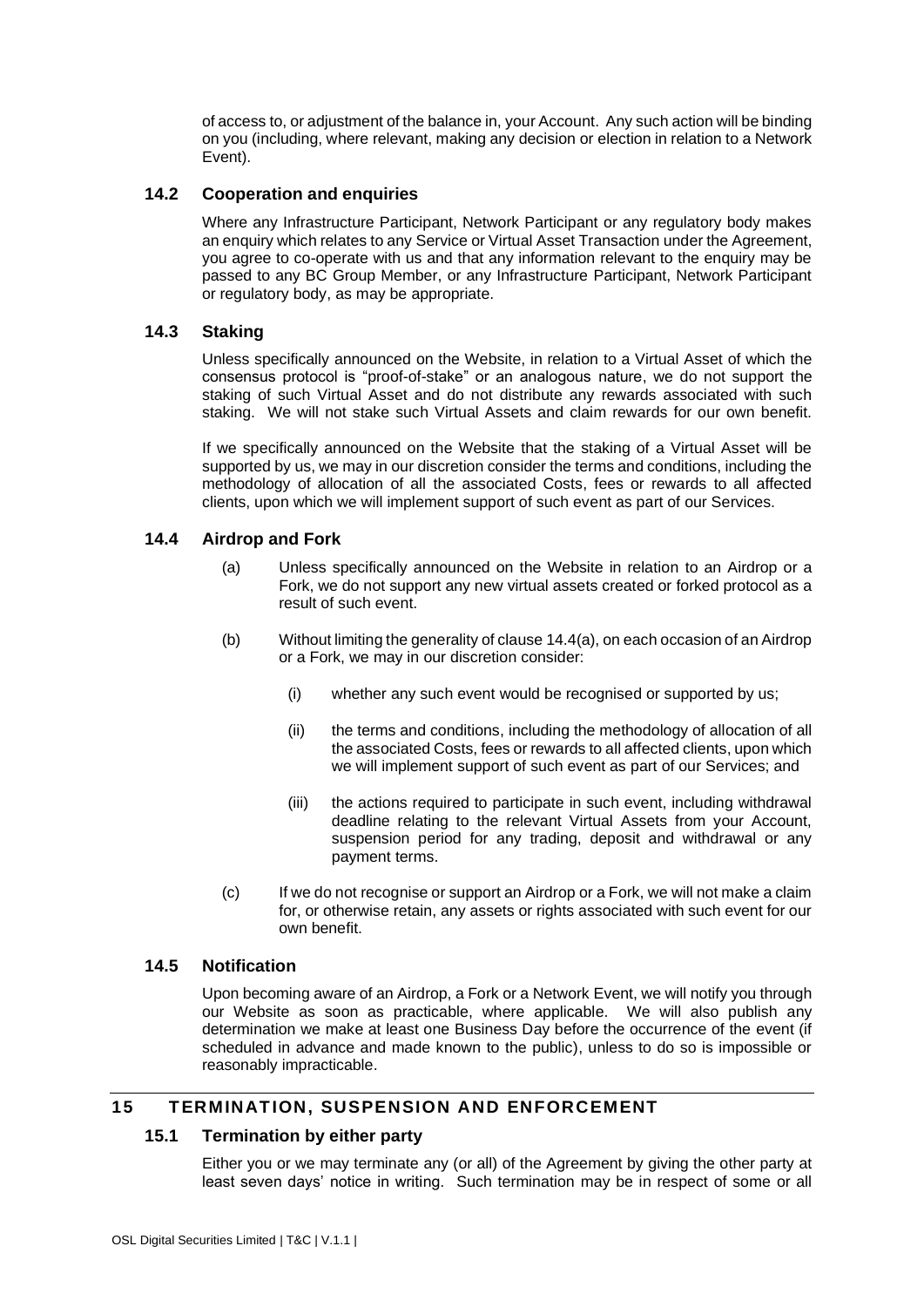Services. If it is only in respect of certain Services, this must be expressly set out in the notice.

#### <span id="page-36-0"></span>**15.2 Termination by us**

In addition to our rights in clause [15.1,](#page-35-1) we may suspend your access to any Services provided under the Agreement and/or terminate any (or all) of the Agreement immediately by notice to you, if:

- (a) you provide incorrect, incomplete or misleading information or make a representation or warranty that is incorrect or misleading;
- (b) you breach any payment or delivery obligation or other term of the Agreement (including provision of information under the Agreement, AML/CTF Requirements or Applicable Law), any other agreement with us, or any term of any arrangement you have with another financial institution, or another financial institution has suspended or terminated your use of any financial services;
- (c) you become Insolvent or any of your assets are subject to Insolvency proceedings;
- (d) you act fraudulently or dishonestly;
- (e) you disaffirm, disclaim, repudiate or reject, in whole or in part, the Agreement, any Confirmation or any Virtual Asset Transaction (or such action is taken by an Authorised Person on your behalf);
- (f) we are required by Applicable Law to do so;
- (g) performance of any obligation by either you or we under the Agreement breaches, or is likely to breach, any Applicable Law (including AML/CTF Requirements or market abuse requirements) or is otherwise contrary to any policy we apply as a result of an order or sanction issued by any Government Agency;
- (h) any of your Virtual Assets and/or Fiat Currency are subject to enforcement of a judgment or is expropriated, compulsorily acquired or resumed on any basis;
- (i) you are convicted of a Tax or other crime in any jurisdiction;
- (j) we, in our discretion, consider that the Account is being operated or any Service is otherwise being used in an irregular or improper manner;
- (k) anything occurs which, in our opinion, is likely to have a material adverse effect on your ability or willingness to comply with your obligations under the Agreement:
- (l) failure to make on its due date any payment (including principal, interest or other sum) or delivery to any BC Group Member (including payment for orders and the delivery of collateral), or any other event of default (however described) under any other agreement between you and any BC Group Member occurs.

Our rights under this clause [15.2](#page-36-0) do not affect any other right under the Agreement and are subject to the giving of any notice, demand or lapse of time which is required by Applicable Law and cannot be excluded. Our termination may be in respect of some or all Services. If it is only with respect to certain Services, this must be expressly set out in our notice.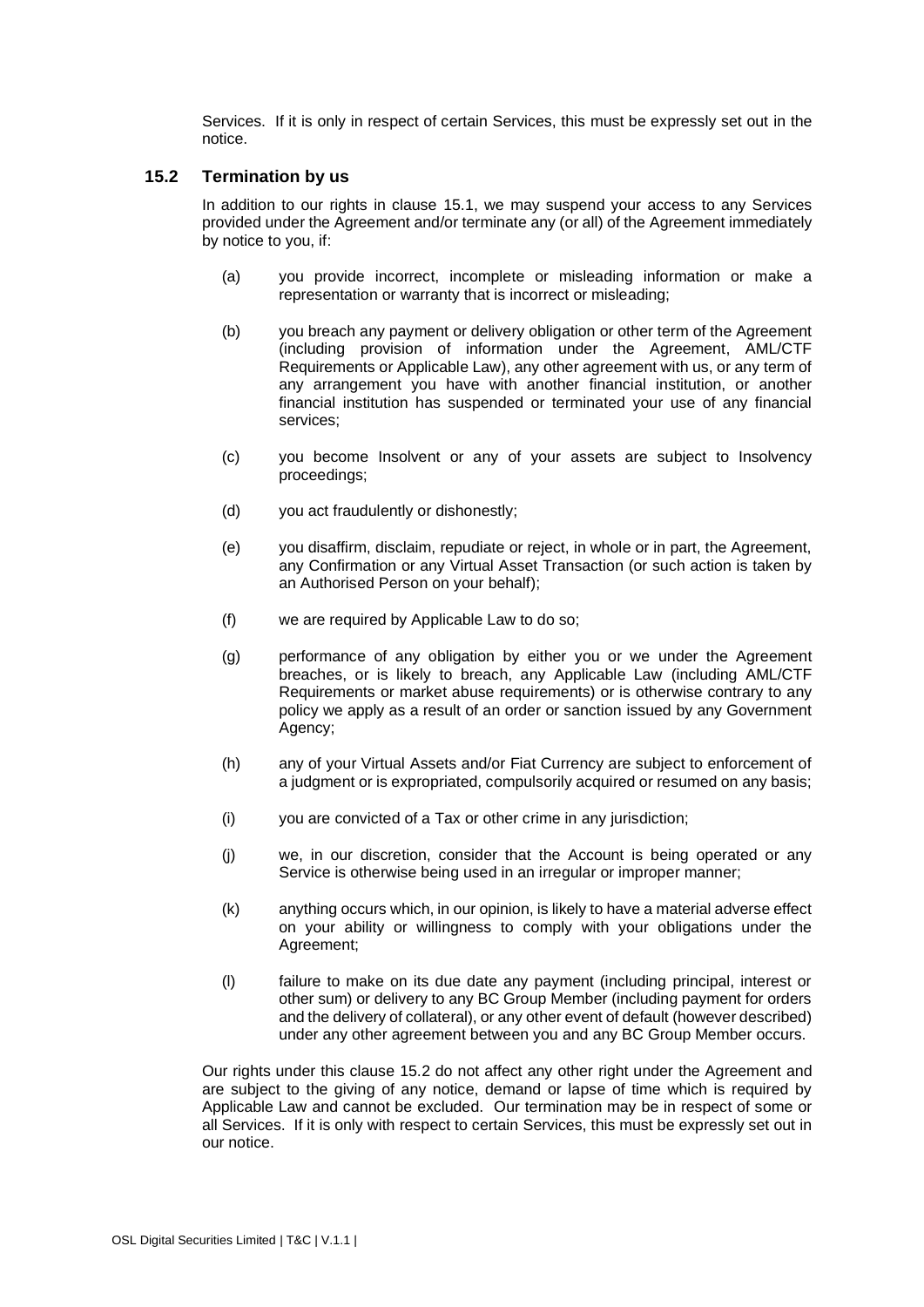### **15.3 Additional rights to terminate**

Other terms of our Agreement that are applicable to a particular Service may specify additional circumstances in which you or we may end the Agreement. These apply in addition to the rights set out in clause [15.1](#page-35-1) and [15.2.](#page-36-0)

### **15.4 The Agreement**

After the Agreement ends, you must:

- (a) not use any relevant Service and/or operate any Account that is the subject of the termination, or any benefits in connection with the Service;
- (b) immediately make all payments and deliveries required in connection with the Agreement, any Account, any relevant Service and any relevant Virtual Asset Transaction; and
- (c) do any other thing which the Agreement requires to be done when your right to use any relevant Service and operate any Account ends.

### **15.5 No effect on rights and liabilities**

- (a) The termination of all (or any) of the Agreement does not affect any of the rights and obligations of either of us that arose before termination. You are not entitled to any refund of any fee or amount paid or subsidy received in connection with the Agreement or any Virtual Asset Transaction.
- (b) All provisions in the Agreement in connection with payments, clawbacks, indemnities, limitation of liability, disclosure of information, set-off, currency conversion, Tax, and the provisions in clause [17](#page-39-0) survive termination of the Agreement.

### **15.6 Review of entitlements**

After all (or any) of the Agreement ends, we may review and withdraw any promotional or preferential arrangement that applies to you.

#### **15.7 Enforcement action**

We may take any action we consider appropriate to enforce the Agreement, including employing any third-party agent to collect any amount owing, taking steps to enforce its rights against your assets, such as attaching any amount owing to those assets, and commencing legal proceedings.

#### **15.8 Suspension**

We may suspend our engagement in any or all of the activities contemplated by the Agreement at any time for any reason (even if no Event of Default has occurred and is continuing). If we do so, we will notify you as soon as practicable, to the extent permitted by Applicable Law.

### **16 OUR LIABILITY**

#### **16.1 Exclusion of liability**

Unless any Applicable Law prohibits us from excluding or limiting our liability or where the Loss is directly caused by our own gross negligence, fraud or wilful misconduct, we are not liable for any Loss incurred in connection with the Agreement, including in connection with:

(a) the general risks of investing or entering into any Virtual Asset Transaction or using the Services, including those described in [Part 4;](#page-52-0)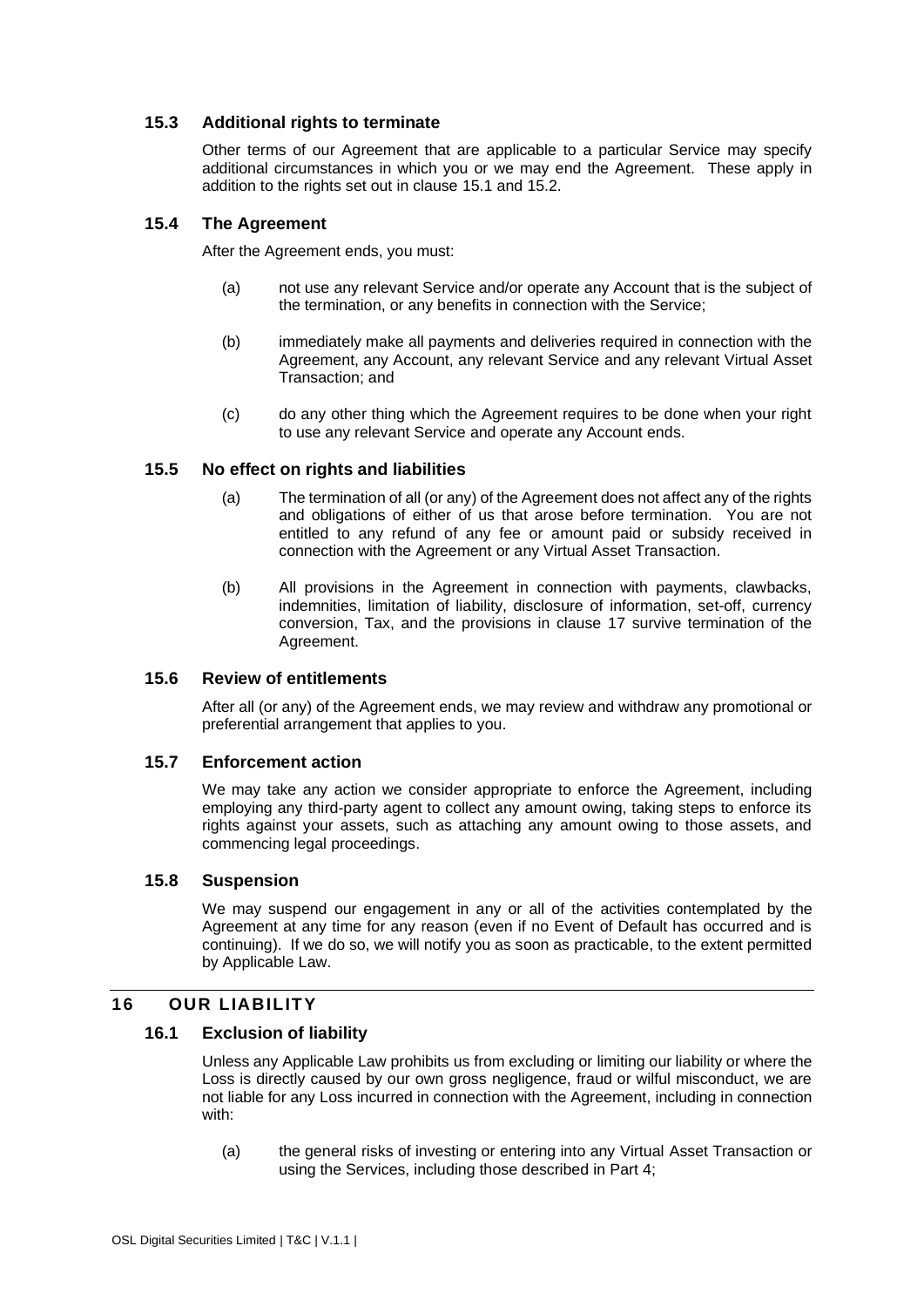- (b) the provision or unavailability of any Virtual Asset, Fiat Currency, Account or Service;
- (c) investing or holding assets in a particular jurisdiction (including Losses arising from nationalisation, expropriation or other governmental action, financial services regulations, currency restrictions, devaluations or fluctuations, and market conditions affecting the orderly execution of transactions or affecting the value of assets);
- (d) the collection, deposit or credit of invalid, fraudulent or forged Virtual Assets or Fiat Currency transfers;
- (e) effecting delivery or payment against an expectation of receipt, save where such delivery or payment is contrary to local market practice;
- (f) an instruction to deliver Virtual Assets or Fiat Currency to an exchange, broker, custodian or other third party, even if we might have information tending to show that this course of action, or the choice of a particular exchange, broker, custodian or other third party for a transaction, is unwise;
- (g) any information that we provide on Virtual Assets, market trends or otherwise, even if such information is provided at your request;
- (h) subject to clause [3.8,](#page-16-1) any act or omission of any exchange, broker, custodian or any other third party, whether or not appointed by us. We are not obliged to request such exchange, broker, custodian or any third party to comply with its obligations;
- (i) the exercise or attempted exercise of, failure to exercise, or delay in exercising, a right or remedy or a delay or error in making payments or deliveries under the Agreement;
- (j) you or an Authorised Person's Instructions, any unauthorised Instructions or our refusal to act on any Instruction;
- (k) any Force Majeure Event;
- (l) a Network Event, a Fork or an Airdrop;
- (m) an Event of Default; or
- (n) termination of any of the Agreement,

and this disclaimer applies where the Loss arises for any reason and even if the Loss was reasonably foreseeable or we had been advised of the possibility of the Loss.

#### **16.2 Responsibility for decisions**

- (a) All decisions on whether to purchase, hold or sell any Virtual Assets or to enter into any Virtual Asset Transaction are yours. We are not responsible for any decision made by you:
	- (i) to enter into the Agreement or any Virtual Asset Transaction, or to use any of the Services; or
	- (ii) about any features or risks of any Virtual Asset, or any fees or Costs payable in connection with it.
- (b) While some of our employees and agents may be authorised to give you certain types of information about Virtual Assets or other products or services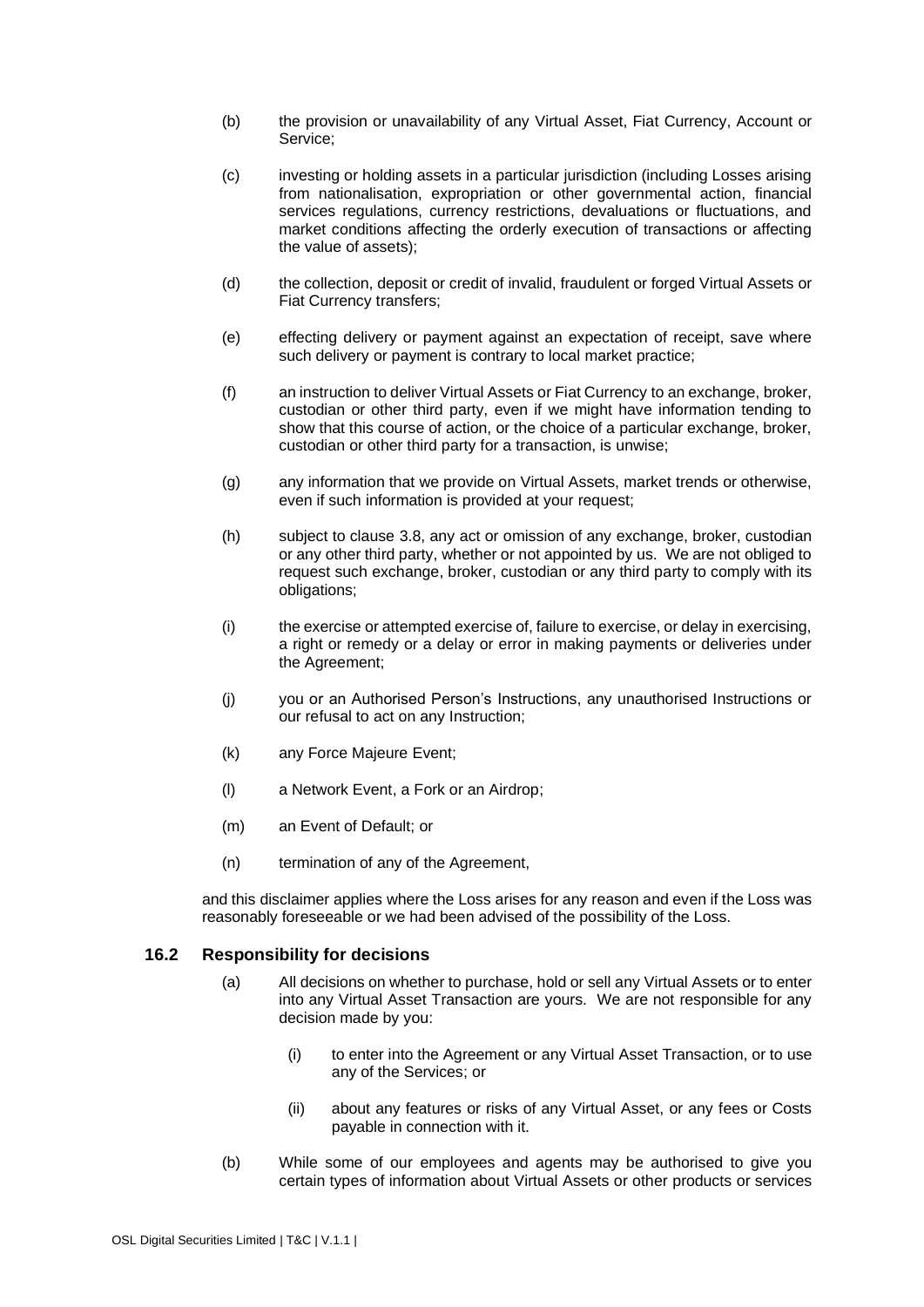neither our employees nor its agents have any authority to make representations about anything in connection with the Agreement.

(c) Subject to any Applicable Law, we are not liable for any Loss if our employees or agents act without authority. If you consider that any representation has been made to you that is not set out in the Agreement, you must give us details in writing so that we can clarify it.

### **16.3 Hyperlinked sites**

- (a) We are not responsible for, do not endorse, and make no representation or warranty in connection with, any hyperlinked internet sites on the Website, other internet sites to which you may be referred or any third-party content displayed on our Website. We are not responsible for any Loss incurred in connection with those sites.
- (b) Such internet sites may contain information that has not been devised, verified or tested by us or our officers, employees or agents. We do not endorse the accuracy or completeness of such information, nor do we guarantee that such information, or the provision of any hyperlinks to you, do not infringe third party rights.

### **16.4 Circumstances beyond our control**

We are not liable for any Loss incurred in connection with our inability or delay in receiving or executing Instructions or unavailability of funds or any Virtual Asset due to a Force Majeure Event or any circumstances beyond our reasonable control. If a Force Majeure Event occurs or any circumstances beyond our reasonable control occur, we may take any action we consider appropriate in connection with the Agreement.

### <span id="page-39-0"></span>**17 GENERAL**

#### **17.1 Hardware, Trading Tools and other materials**

- (a) You are solely responsible for installing and maintaining any applicable hardware and Trading Tools for using and accessing your Account and Services.
- (b) You are required to comply with all systemic requirements imposed in relation to any Account and Services, including installing and updating any applicable security procedures.

#### **17.2 Prompt performance**

If the Agreement specifies when you must perform an obligation, you must perform it by the time specified. You must perform all other obligations promptly. Time is of the essence in respect of your obligations to deliver or pay any Virtual Asset or Fiat Currency.

#### <span id="page-39-1"></span>**17.3 Waiver and variation**

A provision of the Agreement, or right created under it, may not be waived except in writing signed by the party or parties to be bound and is only effective for the purpose for which it is given.

You acknowledge that various features of the activities contemplated by the Agreement may be changed by us at any time, including applicable Costs, subject to this Agreement and Applicable Law.

#### **17.4 Exercise of rights**

(a) Unless expressly stated otherwise in the Agreement, we may exercise a right or remedy, give or refuse our consent or approval, and/or make any other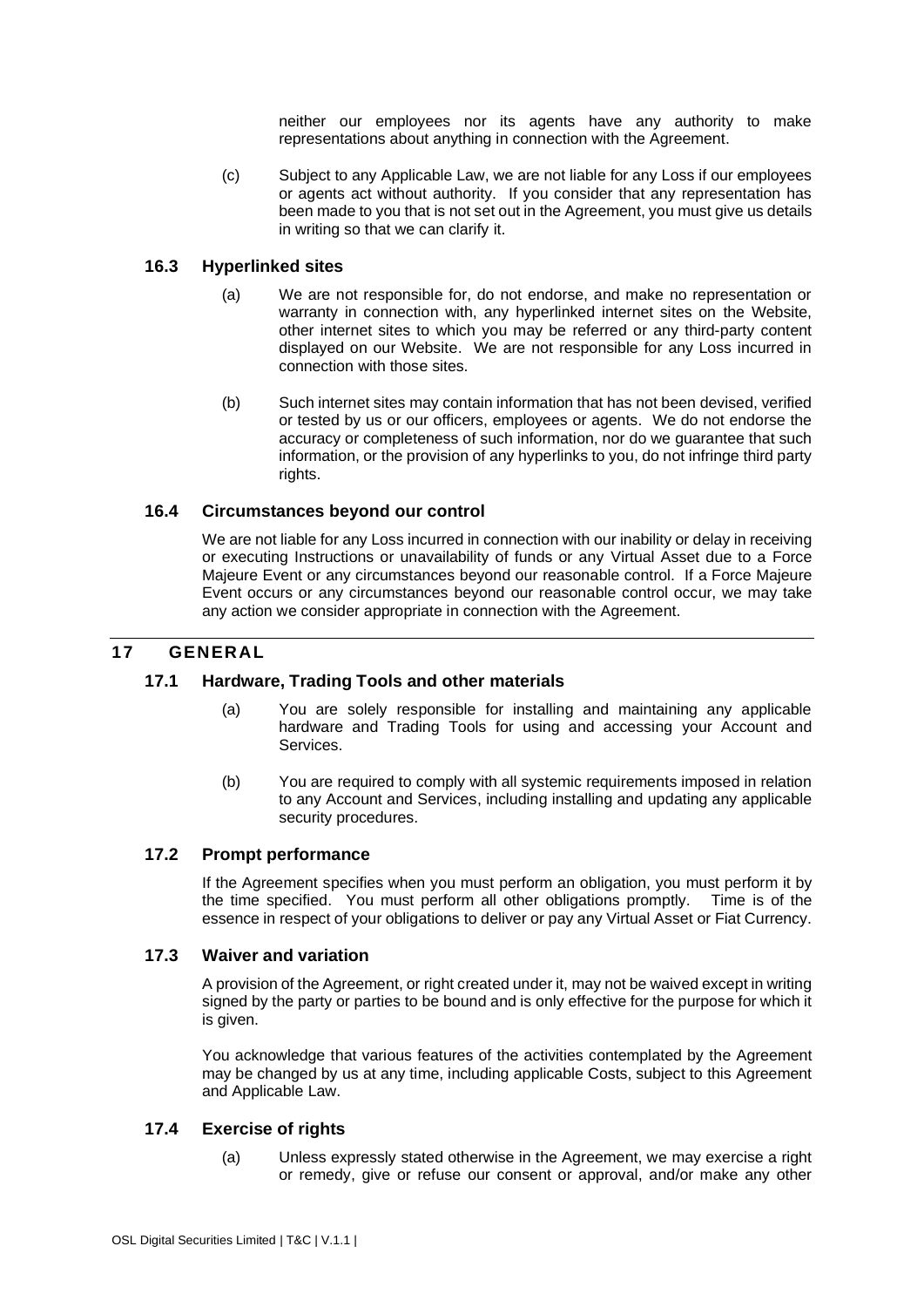determination or decision in connection with the Agreement in any way we consider appropriate in our absolute discretion, including by imposing conditions. We need not provide reasons for any decision we make.

- (b) Except for a waiver or variation in accordance with clause [17.3,](#page-39-1) nothing we do suspends, varies or prevents us from exercising our rights under the Agreement. If we do not exercise a right or remedy fully or at a given time, we can still exercise it later.
- (c) We are not liable for any Loss caused by the exercise or attempted exercise of, failure to exercise, or delay in exercising, a right or remedy, whether or not caused by our negligence.
- (d) Our rights and remedies under the Agreement:
	- (i) are in addition to other rights and remedies given by Applicable Law independently of the Agreement;
	- (ii) do not merge with and are not adversely affected by any other agreement and may be executed independently or together with any rights or remedies including under any other agreement; and
	- (iii) are not affected by any payment, settlement or anything which might otherwise affect them at law including the variation of the Agreement or the Insolvency of any person.

### **17.5 Approvals and consents**

By giving our approval or consent, we do not make or give any warranty or representation as to any circumstance relating to the subject matter of the consent or approval.

### **17.6 Complying with an order from a court or regulator**

If we are served with an order from a court or a regulator, and we act in accordance with such order, you must not commence proceedings against us in relation to our actions under such order.

#### **17.7 Third party services**

- (a) Without limiting clauses [3.8](#page-16-1) and [17.8,](#page-40-0) but subject to Applicable Law, we may:
	- (i) employ independent contractors and agents (including correspondents) or utilise the services of any BC Group Member or other third party to make certain functions or information available to you and/or otherwise to effect the Services, on terms we consider appropriate. Any of such persons may be located in a jurisdiction outside of Hong Kong; and
	- (ii) change any service provider at any time without prior notice.
- (b) In addition to the Agreement, your use of the Services may be subject to the terms and conditions imposed by relevant third parties from time to time, as notified to you.

#### <span id="page-40-1"></span><span id="page-40-0"></span>**17.8 Assignment and other dealings**

- (a) You may not assign, transfer or otherwise deal with your rights or obligations under the Agreement to anyone without our prior written consent.
- (b) We may assign, transfer or otherwise deal with our rights and obligations as we see fit and need not obtain your prior written consent, nor notify you. To the extent that any consent is required under Applicable Law to effect a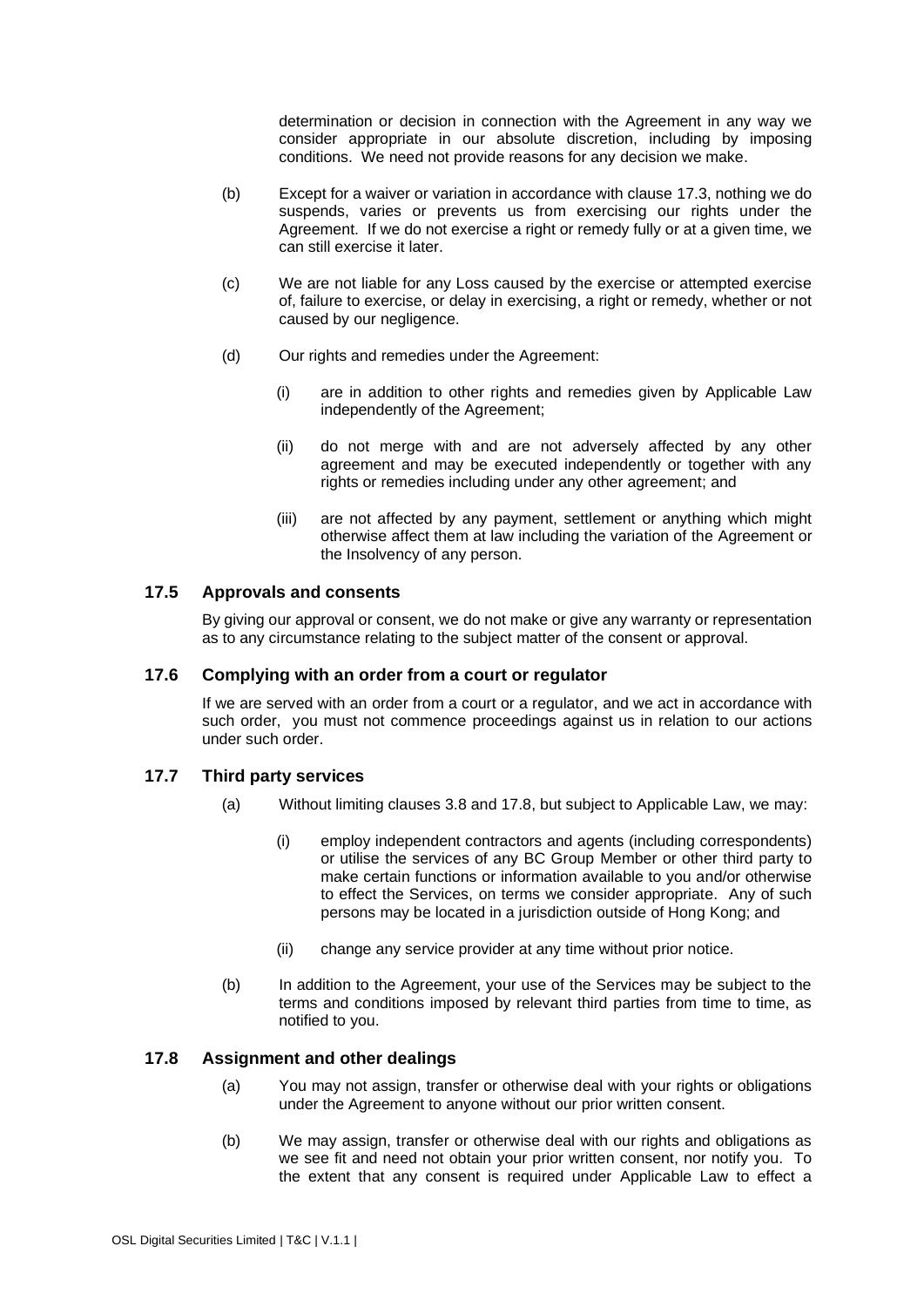relevant dealing, you agree that this clause [17.8\(b\)](#page-40-1) is deemed to serve that purpose.

#### **17.9 Severability**

If and to the extent that an Applicable Law is inconsistent with the Agreement in a way that would otherwise have the effect of making a provision of the Agreement illegal, void or unenforceable, or contravene a requirement of Applicable Law or impose an obligation or liability which is prohibited by that law, then the Applicable Law overrides the Agreement to the extent of the inconsistency, and the Agreement is to be read as if that provision were varied to the extent necessary to comply with that Applicable Law and avoid that effect (or, if necessary, omitted).

#### <span id="page-41-0"></span>**17.10 Third party rights**

The Agreement does not create or confer any rights or benefits enforceable by any person not a party to it except:

- (a) a BC Group Member and any other indemnified party (as defined in clause [13.1\)](#page-33-0) may enforce its rights or benefits in this Agreement, including any indemnity, limitation or exclusion of liability; and
- (b) a person who is a permitted successor or assignee of our rights or benefits of this Agreement may enforce those rights or benefits.

No consent from the persons referred to in this clause [17.10](#page-41-0) is required for the parties to vary or rescind the Agreement (whether or not in a way that varies or extinguishes rights or benefits in favour of those third parties).

#### **17.11 Reports**

Any report we obtain from a third party is for our use only. Even if we provide a copy of the report to you, you cannot rely on it. You cannot sue us, the valuer or consultant if the report is wrong.

#### **17.12 Construction**

No rule of construction applies to the disadvantage of a party because that party was responsible for the preparation of, or seeks to rely on, the Agreement or any part of it.

#### **17.13 Supervening legislation**

Any present or future legislation which operates to vary the obligations of a party in connection with the Agreement with the result that another party's rights, powers or remedies are adversely affected (including, by way of delay or postponement) is excluded except to the extent that its exclusion is prohibited or rendered ineffective by Applicable Law.

#### <span id="page-41-1"></span>**17.14 Confidentiality**

Each party agrees not to disclose information provided by the other party that is not publicly available except:

- (a) to any person in connection with an exercise of rights or a dealing with rights or obligations under the Agreement;
- (b) to officers, employees, legal and other advisers and auditors of any party;
- (c) to any party to the Agreement or any related companies of any party to the Agreement, provided the recipient agrees to act consistently with this clause [17.14;](#page-41-1)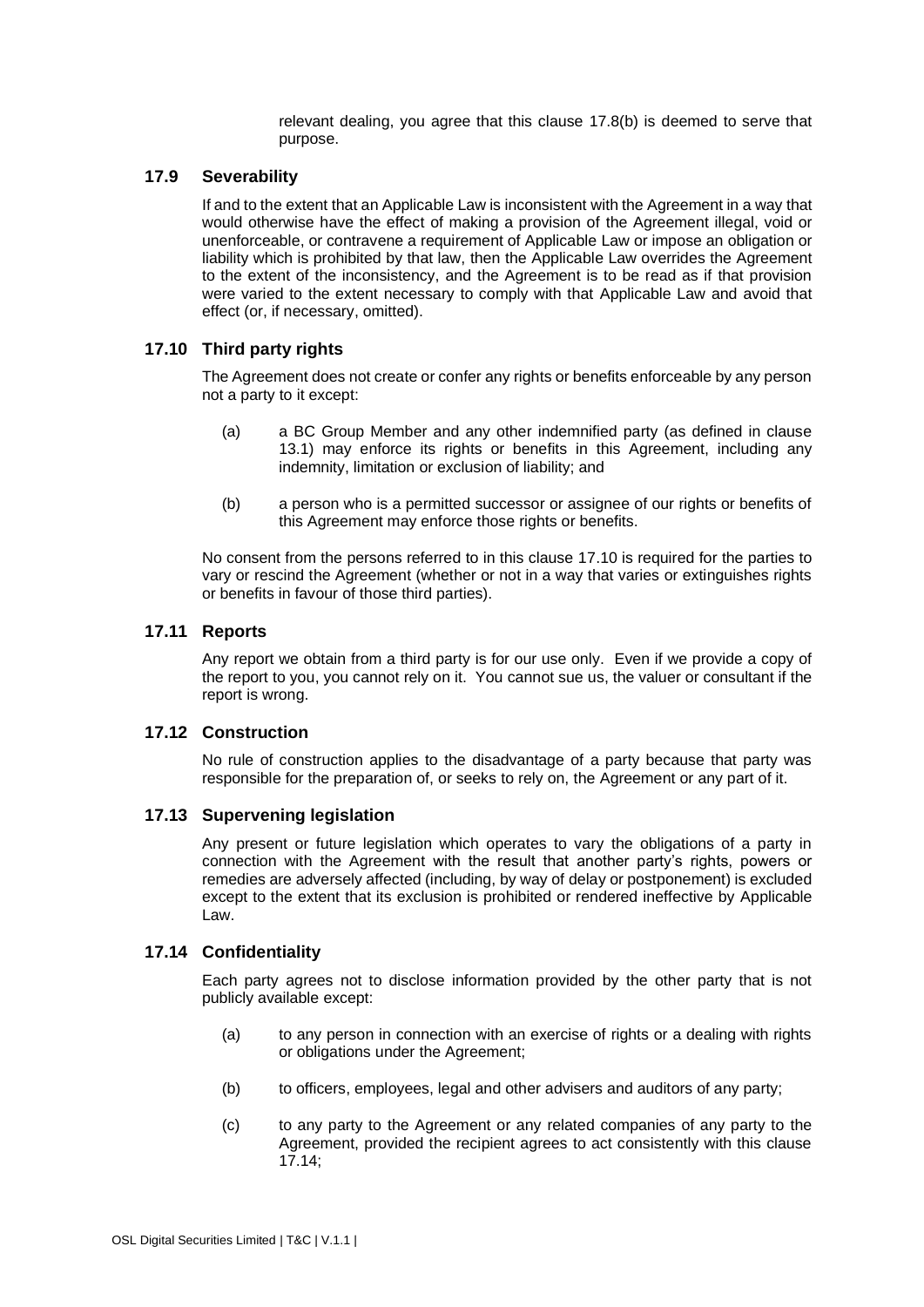- (d) with the consent of the party who provided the information (such consent not to be unreasonably withheld);
- (e) in the case of Exchange Services, publishing relevant Virtual Asset Transactions and related Instructions on a non-attributed basis on the Exchange;
- (f) any disclosure the disclosing party reasonably believes is required by any Applicable Law (including AML/CTF Requirements), Government Agency or securities exchange; or
- (g) otherwise in accordance with the Agreement.

Each party consents to disclosures made in accordance with this clause [17.14.](#page-41-1)

### **17.15 Anti-money laundering and sanctions**

- (a) Notwithstanding any other provision of the Agreement to the contrary, we are not obliged to do or omit to do anything if it would, or might in its reasonable opinion, constitute a breach of any AML/CTF Requirements.
- (b) You agree to exercise your rights and perform your obligations under the Agreement in accordance with all applicable AML/CTF Requirements.
- (c) You agree that we may take a sufficient time to consider, verify or block a Virtual Asset Transaction, if you or any other person or entity in connection with the Virtual Asset Transaction becomes a sanctioned person or entity, or upon the occurrence of a match on our sanction filters.

### **17.16 Complaints**

- (a) You have the right to have any complaints in relation to your dealings with us considered in a timely manner.
- (b) If you have any complaint about the Services provided to you, you may refer to the complaint procedures available on the Website.

#### **18 GOVERNING LAW**

### **18.1 Governing law**

Unless otherwise specified, the Agreement is governed by the law in force in Hong Kong.

### **18.2 Submission to arbitration**

- (a) Unless otherwise specified, any dispute, controversy, difference or claim arising out of or relating to the Agreement, including the existence, validity, interpretation, performance, breach or termination thereof or any dispute regarding non-contractual obligations arising out of or relating to the Agreement will be referred to and finally resolved by arbitration administered by HKIAC under the HKIAC Administered Arbitration Rules in force when the Notice of Arbitration is submitted.
- (b) You and we agree that:
	- (i) the law of this clause is Hong Kong law;
	- (ii) the seat of arbitration will be Hong Kong;
	- (iii) unless you and we agree otherwise, the number of arbitrators will be 1 and that arbitrator must have relevant legal and technological expertise;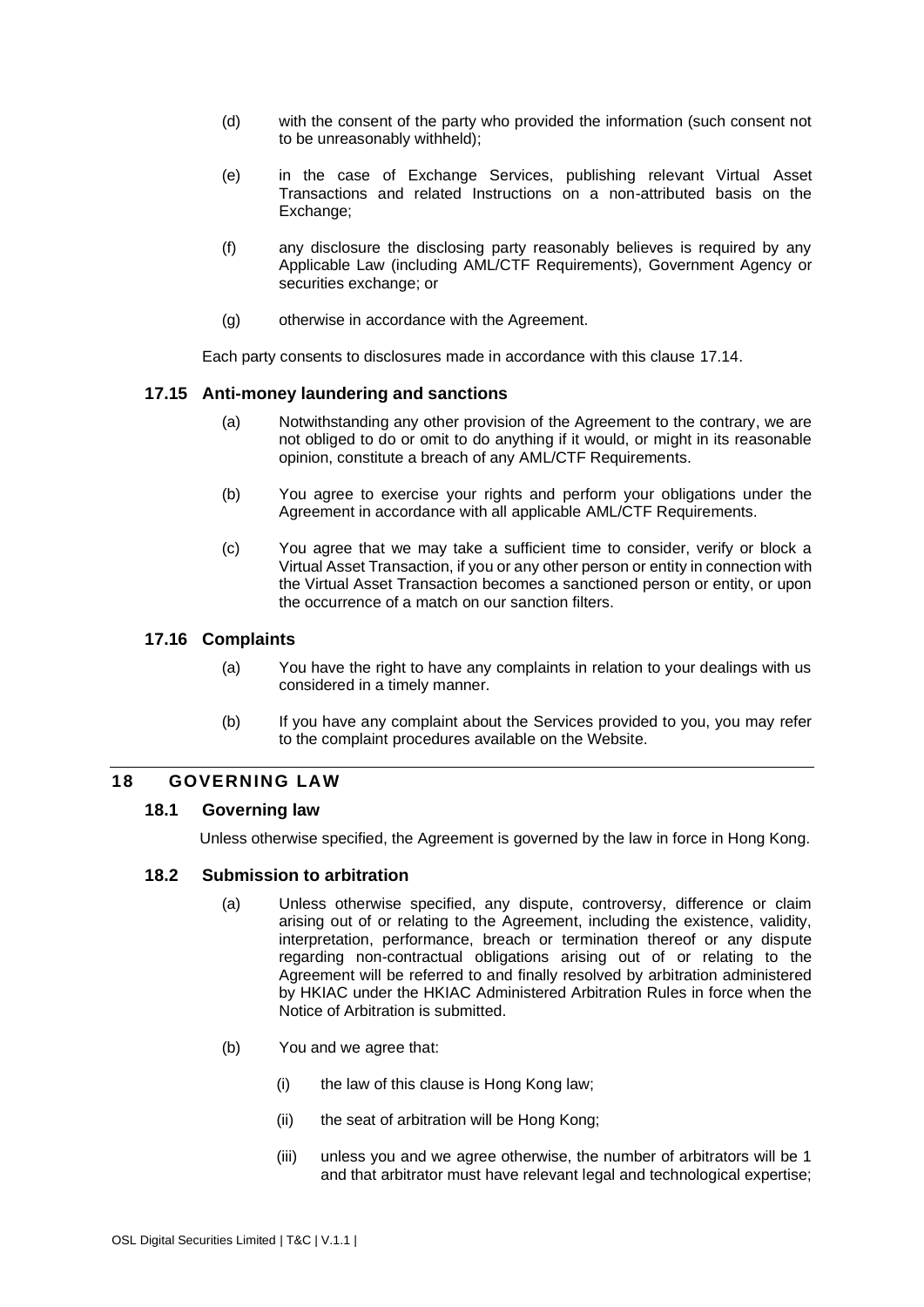- (iv) if you and we do not agree on the arbitrator to be appointed within 15 Business Days of the dispute proceeding to arbitration, the arbitrator is to be appointed by HKIAC; and
- (v) the arbitration proceedings will be conducted in English.
- (c) Notwithstanding any other provision of the Agreement, you agree that we have the right to apply for injunctive remedies (or an equivalent type of urgent legal relief) in any jurisdiction.

### **18.3 Serving documents**

Without preventing any other method of service, any document in an action may be served on:

- (a) OSLDS by being delivered or left at the address details stated on the front page of these Client Terms and Conditions; and
- (b) you by being sent to the address last notified to us.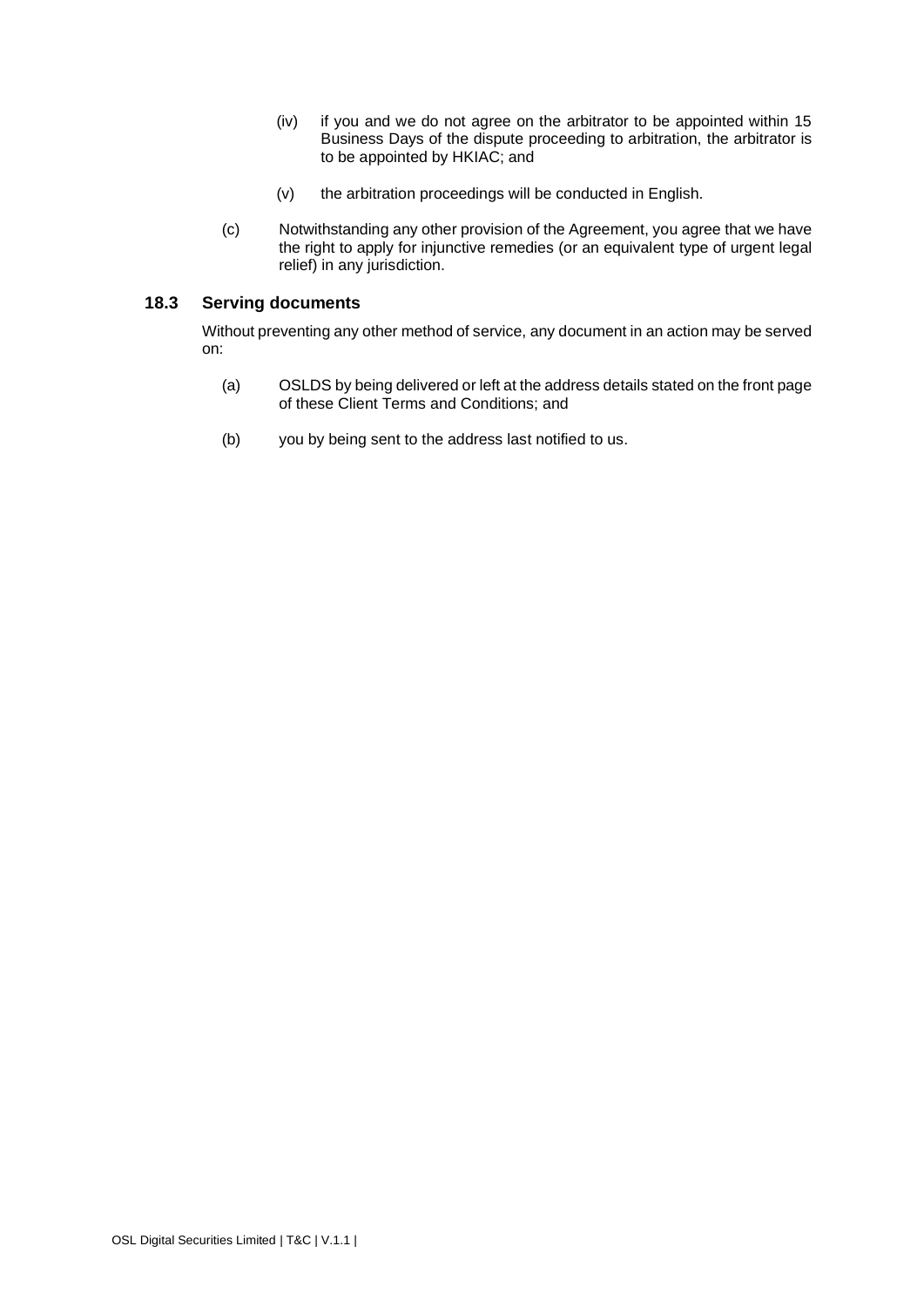# <span id="page-44-0"></span>**Part 2 Exchange Services**

### **19 INTRODUCTION**

#### **19.1 Scope**

This [Part 2](#page-44-0) only applies to Exchange Services. It does not apply to Brokerage Services or any other services provided by OSLDS or any other BC Group Member from time to time.

### <span id="page-44-1"></span>**19.2 Description**

The Exchange Services enable you to acquire or dispose of Virtual Assets through the Exchange by using your Account, in accordance with the Agreement.

#### **19.3 Exchange Services may be governed by other provisions**

Without limiting any provision of the Agreement, the Exchange Services are subject to:

- (a) the Electronic Platform Trading Rules;
- (b) any directions, decisions, requirements or any other rules issued by us in connection with the Exchange Services;
- (c) Applicable Laws (including the AML/CTF Requirements); and
- (d) any Confirmation sent to you by us (including, the correction of any manifest error and material omission in that Confirmation).

### **19.4 Priority of terms**

Subject to the application of any mandatory provisions of any Applicable Law, and without limitation to the generality of clause [2.5,](#page-14-1) if there is any inconsistency between:

- (a) these Client Terms and Conditions and the Electronic Platform Trading Rules, the Electronic Platform Trading Rules prevail;
- (b) any term of our Agreement and any direction, decision, requirement or other rule issued by us in connection with the Exchange Services, the later prevails,

in each case to the extent of the inconsistency.

#### **19.5 Our role as agent**

By accessing the Exchange and using the Exchange Services, you acknowledge that:

- (a) we only act as agent in relation to any Exchange Services Transaction;
- (b) we do not act as a principal, nor as a prime broker with respect to any Exchange Services Transaction; and
- (c) we are not your counterparty to any Exchange Services Transaction and make no representations and warranties with respect to any assets that are involved in such transaction. This applies even if we undertake certain checks and/or other compliance procedures with respect to the Exchange Services Transaction. Such procedures are for our own benefit and you should not rely on them.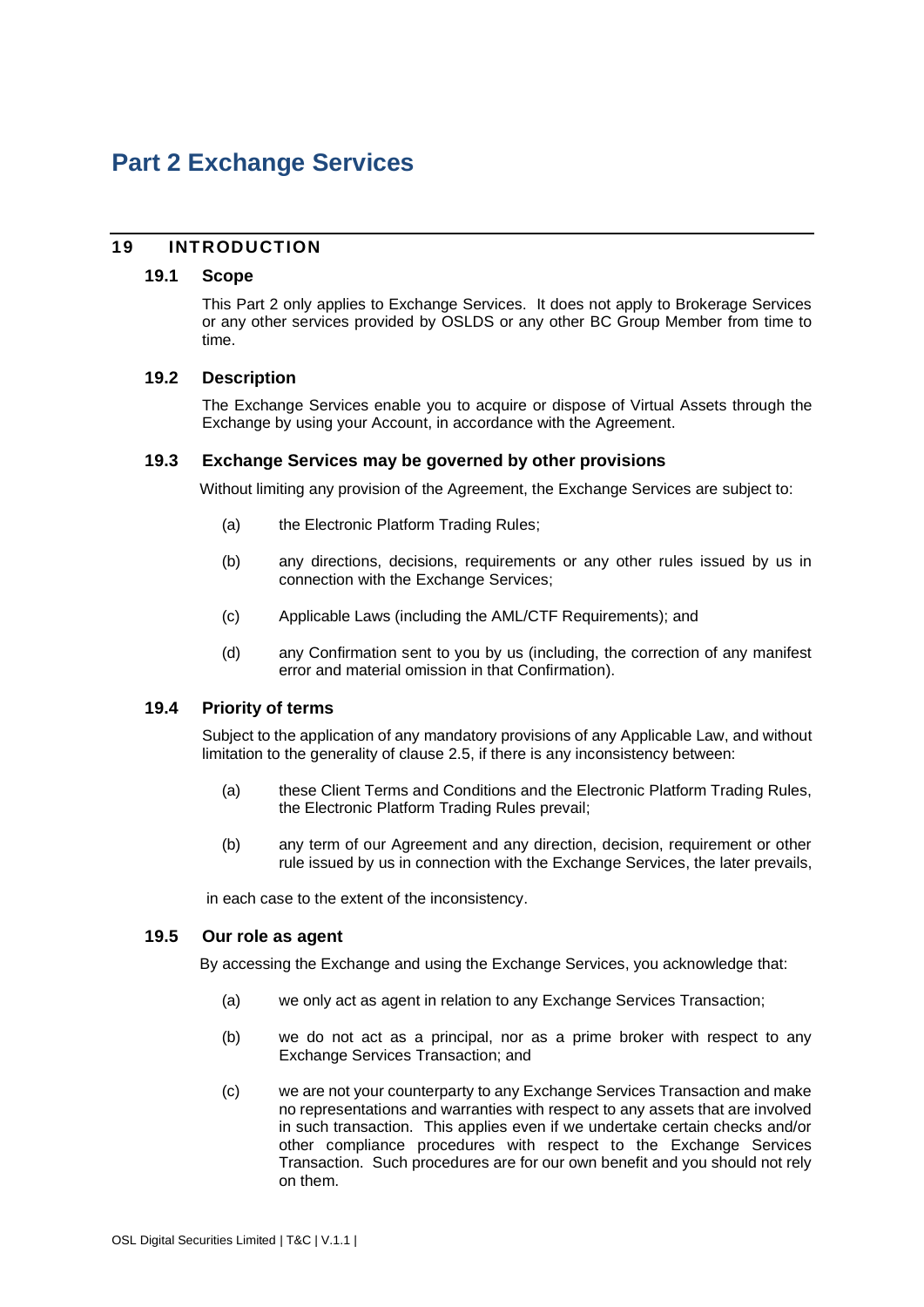### **20 ACCESS TO AND USE OF THE EXCHANGE**

### **20.1 Access to and use of the Exchange**

- (a) We may grant to you a non-exclusive, non-transferable personal right to access and use the Exchange to trade Virtual Assets.
- (b) You may only use the Exchange Services, your Account, the Exchange, any Agreed Communication Method and any Exchange Materials for your own needs.

### **20.2 Compliance**

You agree that before accessing or using the Exchange Services or your Account while you are outside your country of residency, you will ensure that you would not be breaking any laws, rules or regulations in that country by doing so.

#### **20.3 Placing orders on the Exchange**

When you place your order on the Exchange by sending an Instruction through an Agreed Communication Method, the quantity of the relevant Eligible Virtual Asset or Fiat Currency will be held, and recorded in your Account as being on hold, until that Instruction is executed or otherwise cancelled by us.

#### **20.4 How we may act on Instructions**

Without limiting any other rights we may have under the Agreement, we may:

- (a) decline to act on your behalf or accept your Instructions where:
- (i) the original Instruction has expired;
- (ii) the basis for any quotation for the relevant Virtual Asset has changed and the Instruction has not been reconfirmed;
- (iii) the Virtual Assets are the subject of a trading halt and the Instruction has not been reconfirmed; or
- (iv) the Virtual Asset are no longer available for the purposes of the Exchange Services;
- (b) cancel or reverse any Instruction or Virtual Asset Transaction without contacting you where a Government Agency has recommended or required a cancellation or reversal, or where the market was operating under an error.

#### **20.5 "As is" basis**

You acknowledge that the Exchange has not been developed for your individual needs. You further acknowledge that you use the Exchange on an "as is" basis at your own risk. We are not responsible for any consequence or Loss arising from your choice or use of the Exchange or any Agreed Communication Method.

#### **20.6 Availability of the Exchange**

- (a) The Exchange is available during Trading Hours on each day.
- (b) The Exchange may not be available at certain times. In particular, there will be a daily downtime period (as advised in the Electronic Platform Trading Rules or otherwise on the Exchange) when you will not be able to access the Exchange. We may also periodically shut down the Exchange and interrupt any automatic functions for the following reasons: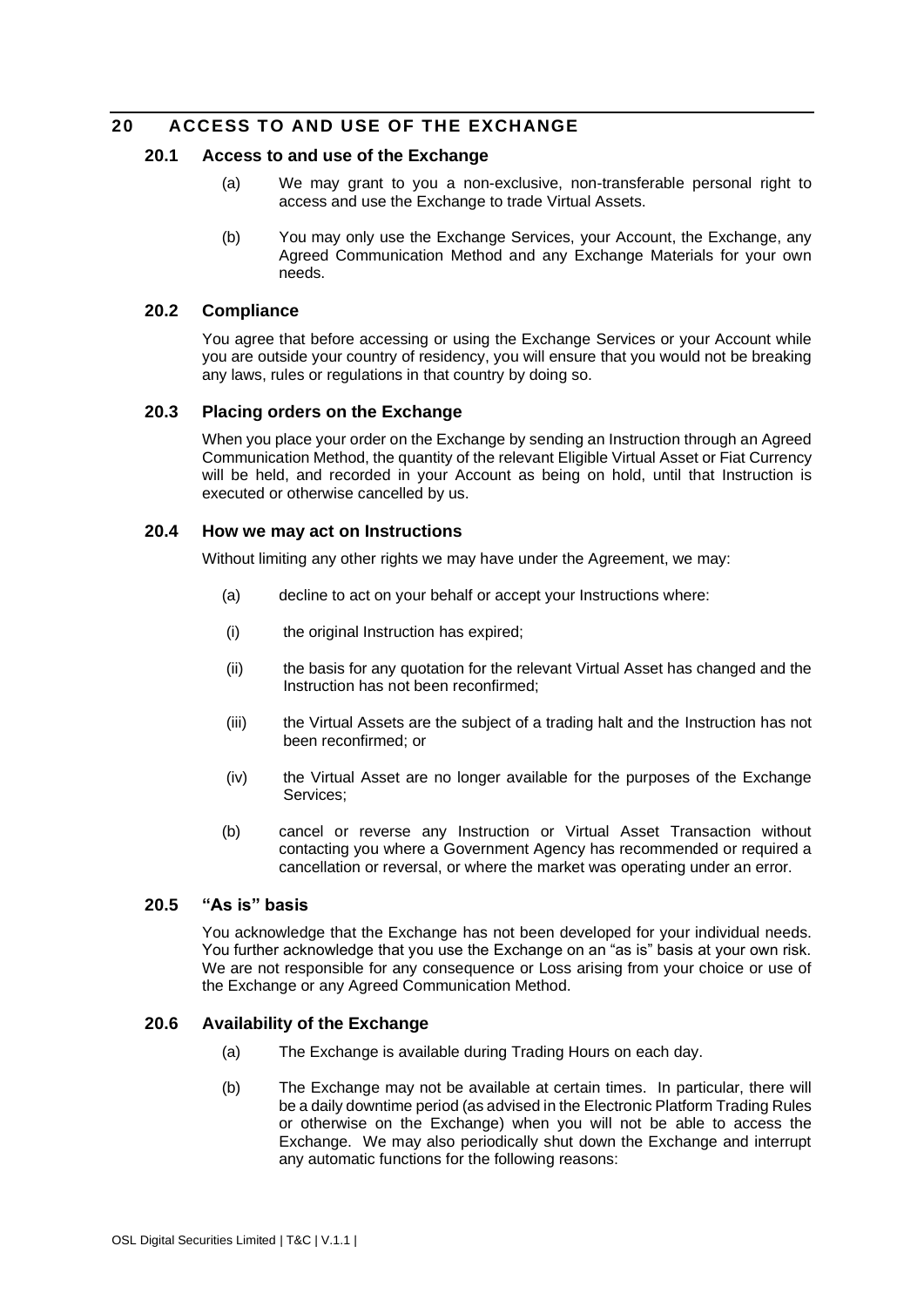- (i) planned system and software maintenance;
- (ii) unscheduled emergency maintenance;
- (iii) seasonal holidays; and
- (iv) any other event that we consider requires suspension of the Exchange.
- (c) There are other events that may interrupt or prevent your access to the Exchange.

#### **20.7 Withdrawal or suspension of your access rights**

We reserve the right to withdraw or suspend your right to access and/or use the Exchange, the Exchange Services and/or the Exchange Materials at any time without prior notice to or any consent from you and without assigning any reason for that action.

### <span id="page-46-0"></span>**21 EXCHANGE MATERIALS**

#### **21.1 Limitations on use**

- (a) You may not allow or permit any other person to access or use such Exchange Materials or otherwise deal with them for the benefit of any other person or in any way that is not specifically contemplated by the Agreement (including by way of downloading, copying, reproducing, adapting, publishing, selling, or distributing them) without our express written consent, which we may reject or grant at our own discretion, with or without conditions.
- (b) You will keep all Exchange Materials strictly confidential, except to the extent that they are already in the public domain (other than through a breach of the Agreement or any other obligation of confidence); and
- (c) You will respect and protect all rights, title and interest (including any intellectual property rights) in the Exchange Materials.

#### <span id="page-46-1"></span>**21.2 Protection of rights in the Exchange Materials**

You undertake that you, without limiting any other restrictions, will not, and will not attempt to:

- (a) tamper with, modify, adapt, translate, de-compile, reverse-engineer or otherwise alter in any way;
- (b) create derivative works based on, or combine or merge with or into any other software or documentation;
- (c) gain unauthorised access to, make unauthorised use of or make use of for any illegal purpose (or any other purpose that is not contemplated in the Agreement); or
- (d) remove, erase or tamper with any copyright or proprietary notice printed or stamped on, affixed to, or encoded or recorded on,

any Exchange Materials.

#### **21.3 Third party actions**

(a) You acknowledge that we and/or other third parties may take legal action against you if you breach clauses [21.1](#page-46-0) and [21.2](#page-46-1) at any time, or if we or such third parties suspect that you have done so. You may also be subject to other fines and penalties in any relevant jurisdiction(s). You undertake to notify us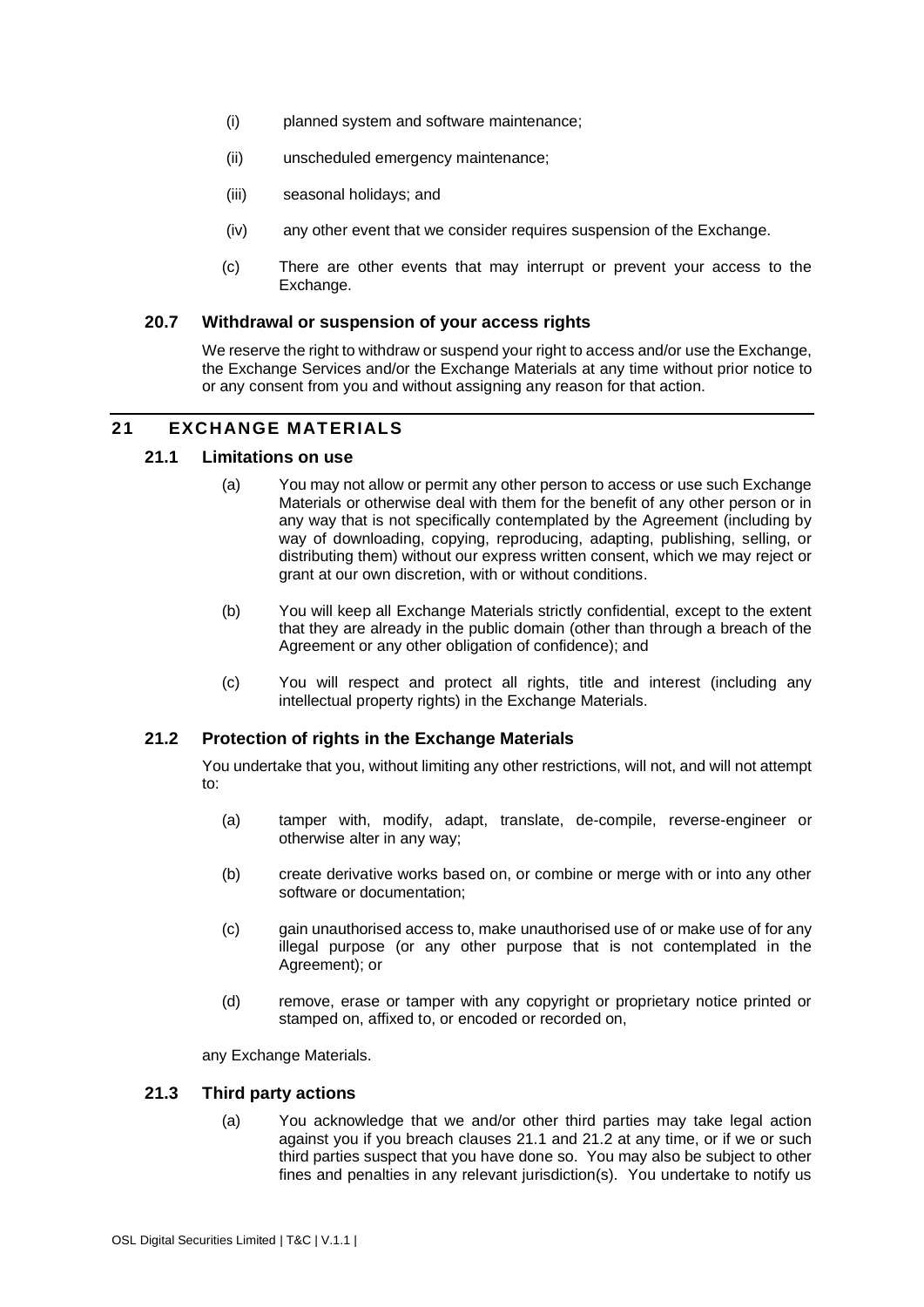immediately if you become aware of any breach described in this clauses [21.1](#page-46-0) and [21.2](#page-46-1) or that any action described in clause [21.2](#page-46-1) is being perpetrated or attempted by another person.

(b) You may also be required by us to notify the relevant third parties of any breach by you of any of the Agreement. You also authorise us to do so on your behalf.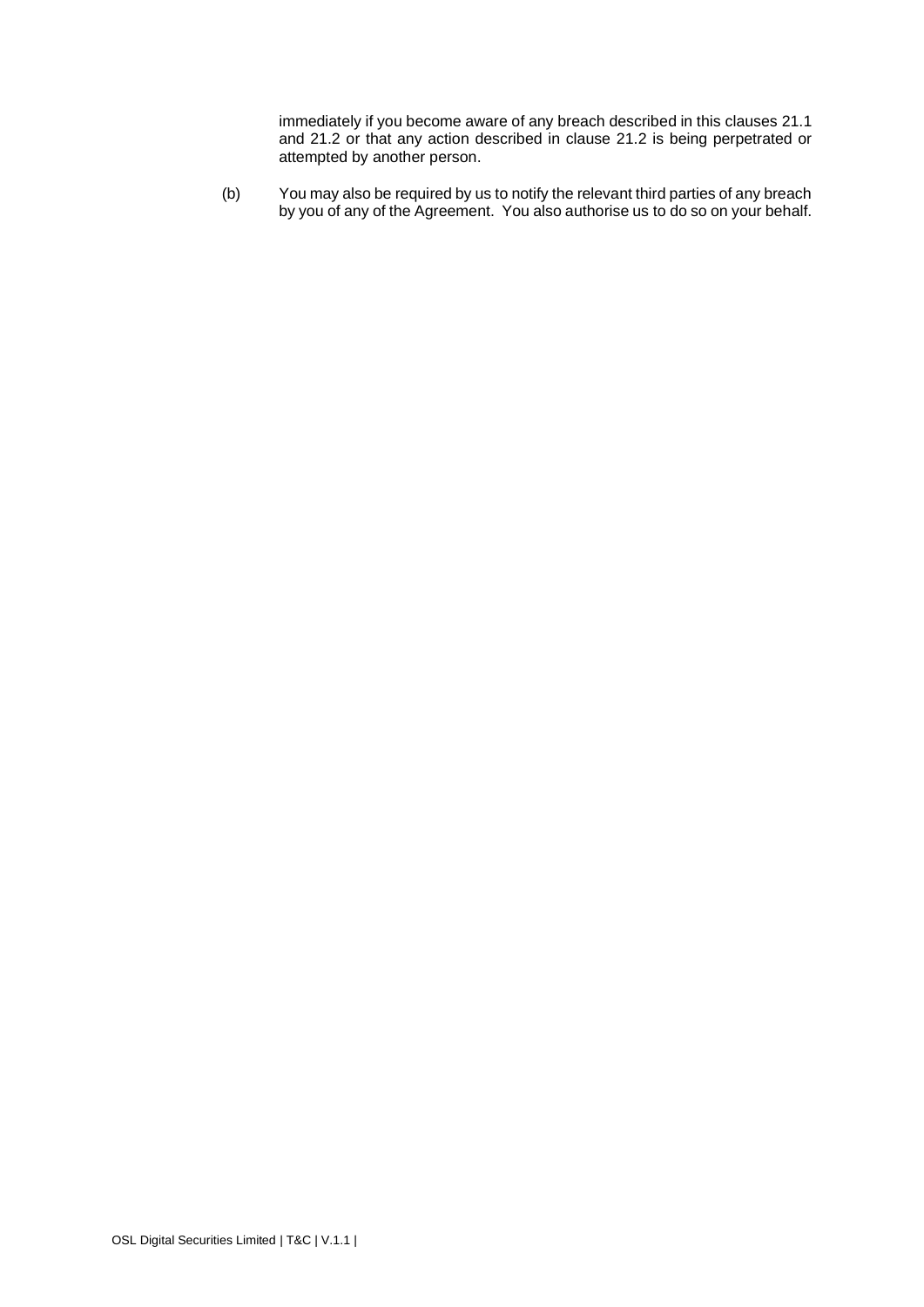# <span id="page-48-1"></span>**Part 3 Brokerage Services**

### **22 INTRODUCTION**

### **22.1 Scope**

This [Part 3](#page-48-1) only applies to Brokerage Services. It does not apply to Exchange Services or any other services provided by OSLDS from time to time.

### <span id="page-48-0"></span>**22.2 Description**

The Brokerage Services enable you to acquire or dispose of Virtual Assets by using your Account through an Agreed Communication Channel. Brokerage Services Transactions are not performed on the Exchange or any other exchange.

### **22.3 Brokerage Services may be governed by other provisions**

Without limiting any provision of the Agreement, the Brokerage Services are subject to:

- (a) the Electronic Platform Trading Rules;
- (b) any directions, decisions and requirements issued by us in connection with the Brokerage Services;
- (c) Applicable Laws (including the AML/CTF Requirements); and
- (d) any Confirmation sent to you by us (including, the correction of any manifest error and material omission in that Confirmation).

#### **22.4 Priority of terms**

Subject to the application of any mandatory provisions of any Applicable Law, and without limitation to the generality of clause [2.5,](#page-14-1) if there is any inconsistency between:

- (a) These Client Terms and Conditions and the Electronic Platform Trading Rules, the Electronic Platform Trading Rules prevail; and
- (b) any term of our Agreement and any direction, decision, requirement or other rule issued by us in connection with the Brokerage Services, the later prevails,

in each case to the extent of the inconsistency.

#### **22.5 Our role as principal**

- (a) By accessing the Brokerage Services, you acknowledge that we act as principal in relation to any Brokerage Services Transaction.
- (b) We do not act as an executing, clearing and/or prime broker with respect to any Brokerage Services Transaction.

#### **22.6 Conflicts of interest**

You understand and agree that, in addition to the matters disclosed in clause [3.6,](#page-15-2) OSLDS may have a material interest in a Brokerage Services Transaction by virtue of our role as a counterparty to the Brokerage Services Transaction.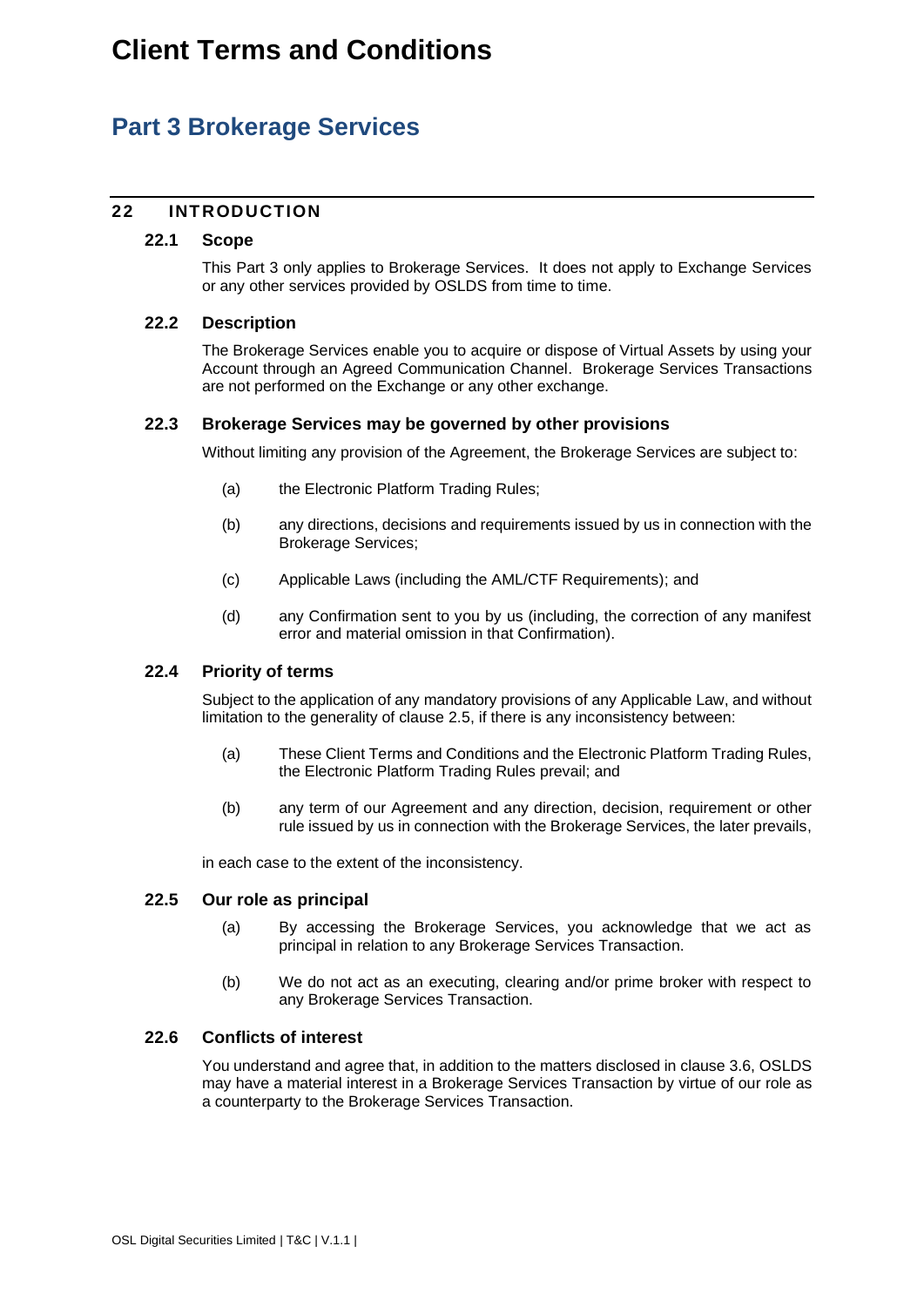### **23 ACCESS TO AND USE OF BROKERAGE SERVICES**

### **23.1 Access and use of the Brokerage Services**

- (a) You may access the Brokerage Services through any Agreed Communication Channel.
- (b) You may only use the Brokerage Services, your Account and any Agreed Communication Method for your own needs.

### **23.2 Compliance**

You agree that before accessing or using the Brokerage Services or your Account while you are outside your country of residency, you will ensure that you would not be breaking any laws, rules or regulations in that other country by doing so.

#### **23.3 Placing orders for Brokerage Services Transactions**

- (a) To place an order for a Brokerage Services Transaction, you must follow the procedures set out in clause [24.](#page-49-1)
- (b) When you place your order with us by sending an Instruction through an Agreed Communication Method, the quantity of the relevant Eligible Virtual Asset or Fiat Currency will be held and recorded in your Account as being on hold, until that Instruction is executed, expired or otherwise cancelled by us.

### <span id="page-49-0"></span>**23.4 Availability of the Brokerage Services**

- (a) The Trading Hours of our Brokerage Services are from 9:00am to 5:30pm on a Business Day.
- (b) We have the discretion to determine from time to time the Trading Hours of the Brokerage Services and may change the Trading Hours and arrangements of the Brokerage Services at any time. We will notify you if there is a change of Trading Hours where it is practicable to do so.

#### **23.5 Withdrawal or suspension of your access rights**

We reserve the right to withdraw or suspend your right to use the Brokerage Services at any time without prior notice to or any consent from you and without assigning any reason for that action.

### <span id="page-49-2"></span><span id="page-49-1"></span>**24 BROKERAGE SERVICES TRANSACTIONS**

### **24.1 Requests and invitations**

- (a) In order to initiate a Brokerage Services Transaction, you must either:
	- (i) submit a request for a quote to purchase or sell a Virtual Asset that we provide as the counterparty; or
	- (ii) respond to an invitation from us in respect of a Brokerage Services Transaction.
- (b) You must deliver all requests and responses to initiate a Brokerage Services Transaction through an Agreed Communication Method and in a format that is acceptable to us.

#### **24.2 Quote**

- (a) In response to:
	- (i) a request submitted by you; or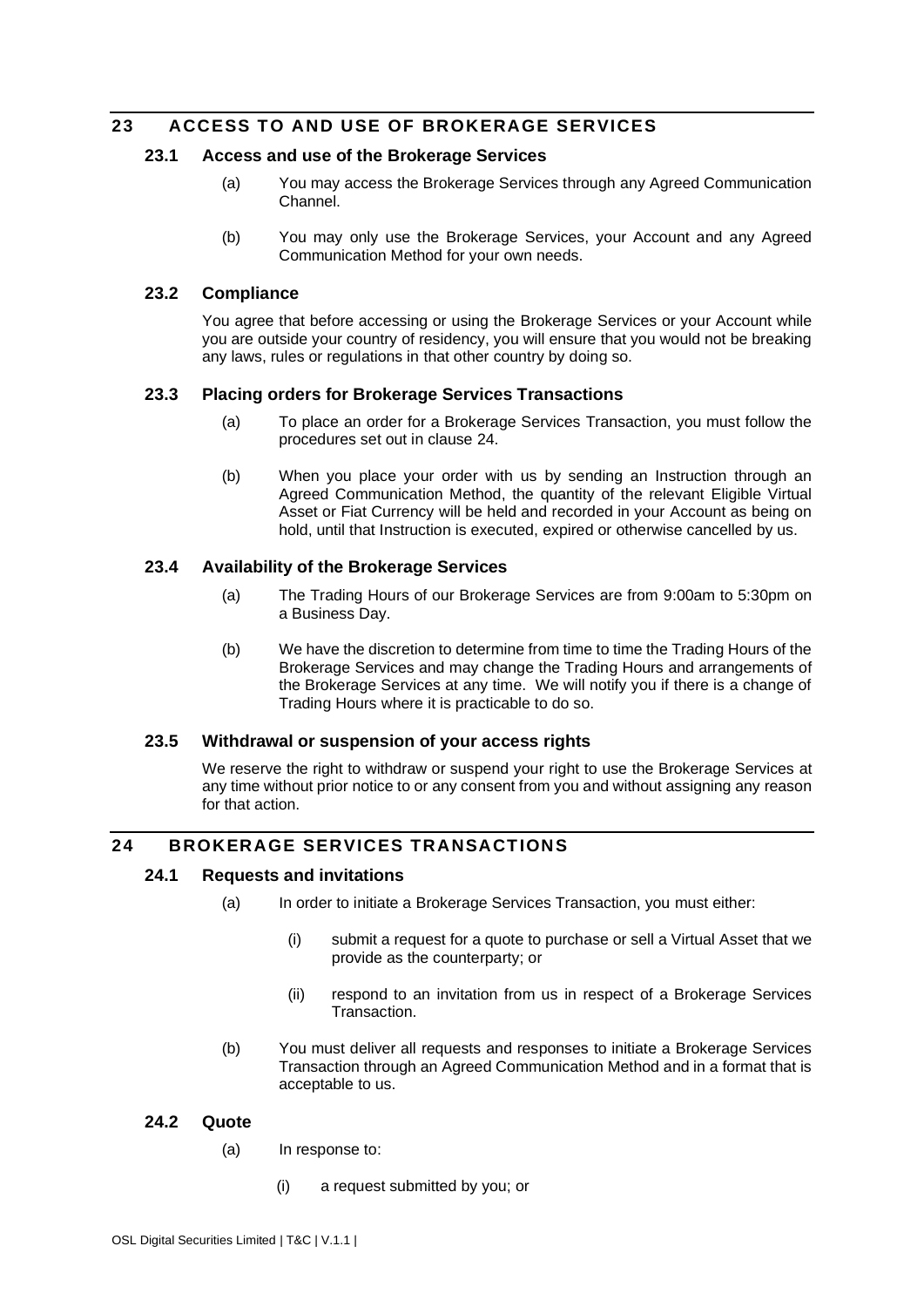(ii) an acceptance of an invitation provided by us,

in accordance with clause [24.1,](#page-49-2) we may provide a quote stating:

- (A) the type and quantity of Virtual Assets that are the subject of the proposed Brokerage Services Transaction;
- (B) the price of the Virtual Assets that are the subject of the Brokerage Services Transaction (whether in Fiat Currency or other Virtual Assets) (rounded to the nearest eight (8) decimal places);
- <span id="page-50-0"></span>(C) the time, if any, at which the quote will expire and be deemed to have been rejected;
- (D) our role as principal to the Brokerage Services Transaction;
- (E) fee or commission calculation (rounded up to the nearest eight (8) decimal places); and
- (F) the total amount payable or receivable by you in respect of that proposed Brokerage Services Transaction.
- (b) For the avoidance of doubt, we are under no obligation to provide a quote in response to you:
	- (i) submitting a request to us; or
	- (ii) accepting an invitation from us,

whether in accordance with clause [24.1](#page-49-2) or otherwise.

 $(c)$  If not stated in accordance with clause  $24.2(a)(ii)(C)$ , a quote will expire and be deemed to have been rejected by you 10 seconds from the delivery of that quote, unless cancelled earlier by us.

#### **24.3 Acceptance and execution of quote**

If, after we provide a quote, you respond to such quote before its expiry or cancellation, and we confirm your response:

- (a) a Brokerage Services Transaction is agreed in the terms of the accepted quote;
- (b) a Confirmation of the Brokerage Services Transaction will be delivered to you by us setting out all the information provided in the accepted quote and any additional, agreed terms that apply to that Brokerage Services Transaction; and
- (c) we will make necessary adjustments to the Account.

#### **24.4 Confirmations**

- (a) Notwithstanding clause [9.7,](#page-28-0) you agree that, save for any manifest error, a Confirmation is sufficient for all purposes to evidence a binding Brokerage Services Transaction between you and us unless and until you notify us otherwise as soon as reasonably practicable after the relevant Confirmation is delivered.
- (b) You must inform us if you do not receive a Confirmation in respect of any Brokerage Services Transaction before it is settled, or if there are errors in any Confirmation that you receive.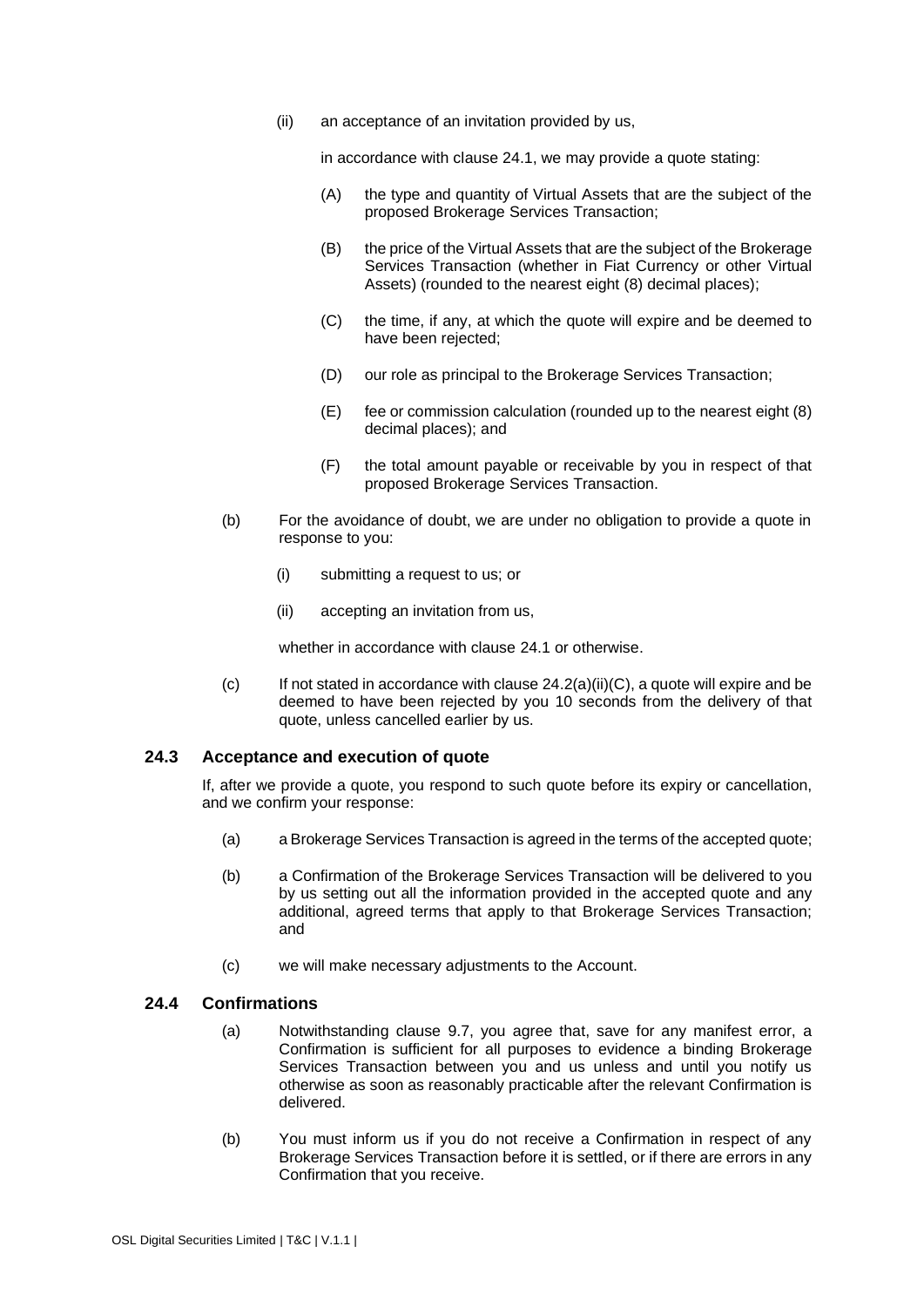### **24.5 Cancellation**

We may cancel a quote before its expiry or the settlement of a Brokerage Services Transaction in case of:

- (a) a manifest error; or
- (b) where we believe that a pre-condition under clause 3.1 has not been satisfied; or
- (c) where we believe that the pre-pay requirement under clause 5.2 has not been met.

### **25 CALCULATIONS**

#### **25.1 Calculation agent**

- (a) OSLDS is the calculation agent for each Brokerage Service Transaction and calculations are carried out in our sole discretion, unless otherwise specified in the relevant Confirmation.
- (b) The calculation agent is, subject to the relevant Confirmation, responsible for:
	- (i) calculating the fees and any rates, amounts, periods and dates (including changes to any of them) in accordance with the Confirmation;
	- (ii) giving notice of such fees, rates, amounts, periods and dates;
	- (iii) determining the value in Fiat Currency of any Virtual Asset (and vice versa);
	- (iv) effecting or calculating any Fiat Currency or Virtual Asset conversion necessary or desirable for the purposes of any Brokerage Service Transaction; and
	- (v) calculating the net balance due between the parties in accordance with clause [7.5.](#page-25-2)
- (c) The calculations and determinations of the calculation agent are final and binding on you in the absence of manifest error. They will be applied using such methodology as we determine in good faith and at our discretion.

#### <span id="page-51-0"></span>**25.2 Adjustments**

- (a) If, in our opinion, any event or circumstance, including any Network Event, occurs that adversely affects our ability in determining the amount payable to or by you in respect of any Brokerage Services Transaction and such circumstances continue for a period of not less than 2 Business Days, we may make such adjustments to the method used or to be used to determine the amount payable to or by you in respect of any Brokerage Service Transaction in accordance with our customary practices or market practice of which we aware (if any).
- (b) Adjustments made in accordance with clause [25.2\(a\)](#page-51-0) are binding and conclusive against you.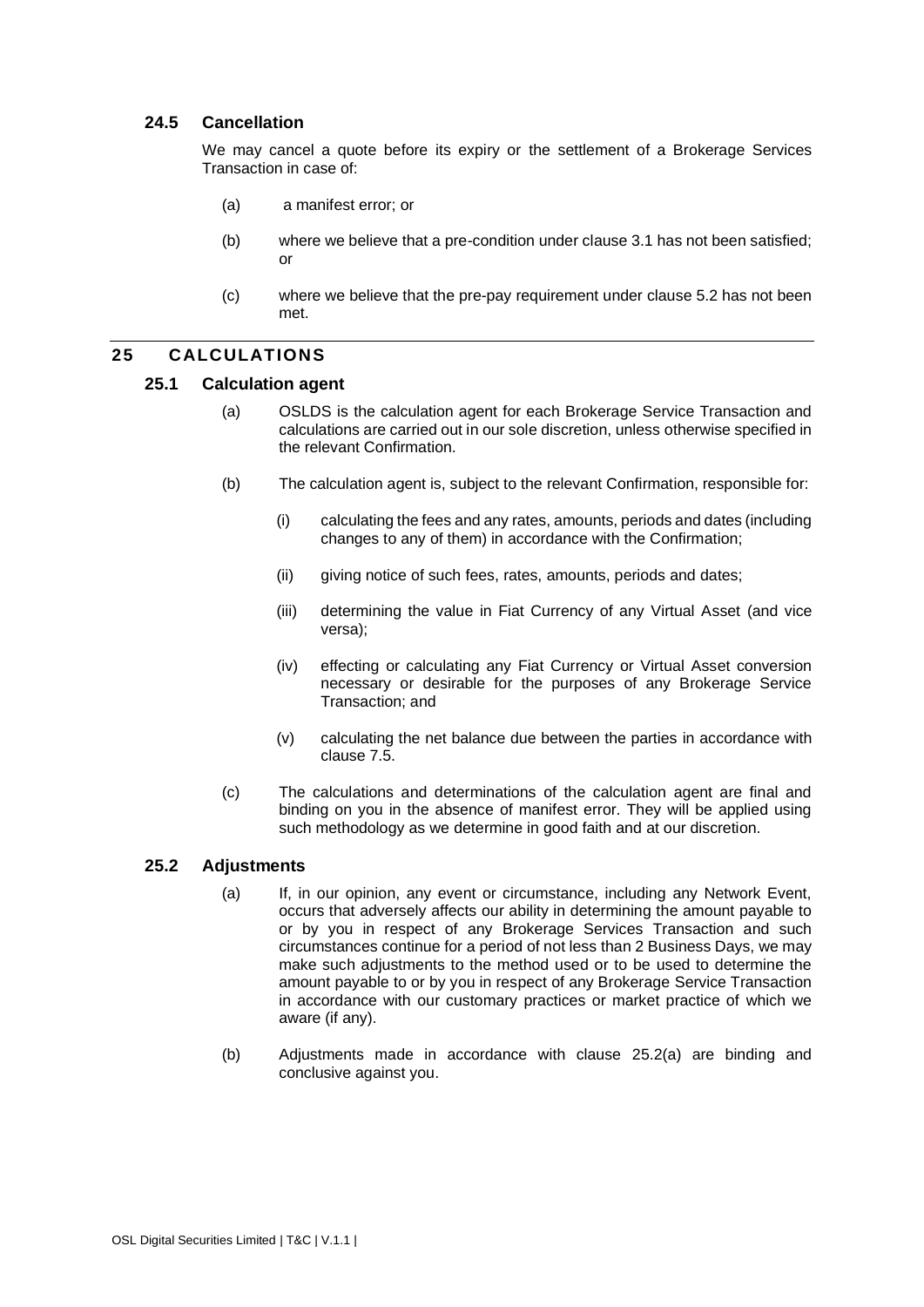# **Client Terms and Conditions**

# <span id="page-52-0"></span>**Part 4 Risk Disclosure Statement**

#### **IMPORTANT**

**Trading in Virtual Assets and using the Services involve risks, some of which are set out below. These risks, and additional risks arising either now or in the future, could result in the loss, failure or destruction of your assets, inability to receive any benefits available to you, other losses and termination of our Services.** 

**You must consider carefully whether the risks set out below, as well as all other applicable risks, are acceptable to you prior to any Virtual Asset Transaction.** 

**You must seek professional advice regarding your particular situation** *before* **trading in the Virtual Assets or using the Services.** 

**THE RISK OF LOSS IN TRANSACTIONS INVOLVING VIRTUAL ASSETS CAN BE SUBSTANTIAL. YOU SHOULD THEREFORE CAREFULLY CONSIDER WHETHER SUCH TRANSACTIONS ARE SUITABLE FOR YOU IN LIGHT OF YOUR INVESTMENT OBJECTIVES, FINANCIAL CIRCUMSTANCES, YOUR TOLERANCE TO RISKS AND YOUR INVESTMENT EXPERIENCE. YOU SHOULD BE CAPABLE OF BEARING A FULL LOSS OF THE AMOUNTS INVESTED AS A RESULT OF OR IN CONNECTION WITH ANY VIRTUAL ASSET TRANSACTION AND ANY ADDITIONAL LOSS OVER AND ABOVE THE INITIAL AMOUNTS TRADED OR INVESTED THAT MAY BECOME DUE AND OWING BY YOU. IN CONSIDERING WHETHER TO TRADE OR INVEST, YOU SHOULD INFORM YOURSELF AND BE AWARE OF THE RISKS GENERALLY, AND IN PARTICULAR SHOULD NOTE THE FOLLOWING SPECIFIC RISK FACTORS WHICH MAY APPLY TO ANY GIVEN VIRTUAL ASSET TRANSACTION.**

### **1 TRANSACTION AND SERVICES RISKS**

### **1.1 Risks of Virtual Asset trading**

The prices of Virtual Assets fluctuate, sometimes dramatically. The price of a Virtual Asset may move up or down, and may become valueless. It is as likely that losses will be incurred rather than profit made as a result of buying and selling Virtual Assets.

#### **1.2 Nature of Virtual Assets**

The Virtual Assets are not legal tender. They may not be backed by physical assets, and are not backed or guaranteed by the government. They may not have intrinsic value. Some of the Virtual Assets may not circulate freely or widely, and may not be listed on any secondary markets.

Virtual Assets are generally a high-risk asset class. They may or may not be Securities. You should exercise caution in relation to the trading of Virtual Assets, and Virtual Assets themselves.

Transactions involving Virtual Assets are irrevocable. Lost or stolen Virtual Assets may be irretrievable. Once a transaction has been verified and recorded on a blockchain, loss or stolen Virtual Assets generally will not be reversible.

#### **1.3 Reliance on distributed ledger technology**

Virtual Assets rely on various types of distributed ledger technology. Some of this technology is open source software that is built upon experimental technology, namely blockchain. Risks arising from relying on such technology include the existence of technical flaws in the technology, targeting by malicious persons, majority-mining, consensus-based or other mining attacks, changes in the consensus protocol or algorithms, decreased community or miner support, rapid fluctuations in value of relevant Virtual Assets, the existence or development of competing networks, platforms and assets, flaws in the scripting language, disputes between developers, miners and/or users and regulatory action.

#### **1.4 Virtual Assets may be complex products**

Virtual Assets may be complex products by virtue that the terms, features and/or risk are not understood due to the complex structure, novelty and reliance on technological features.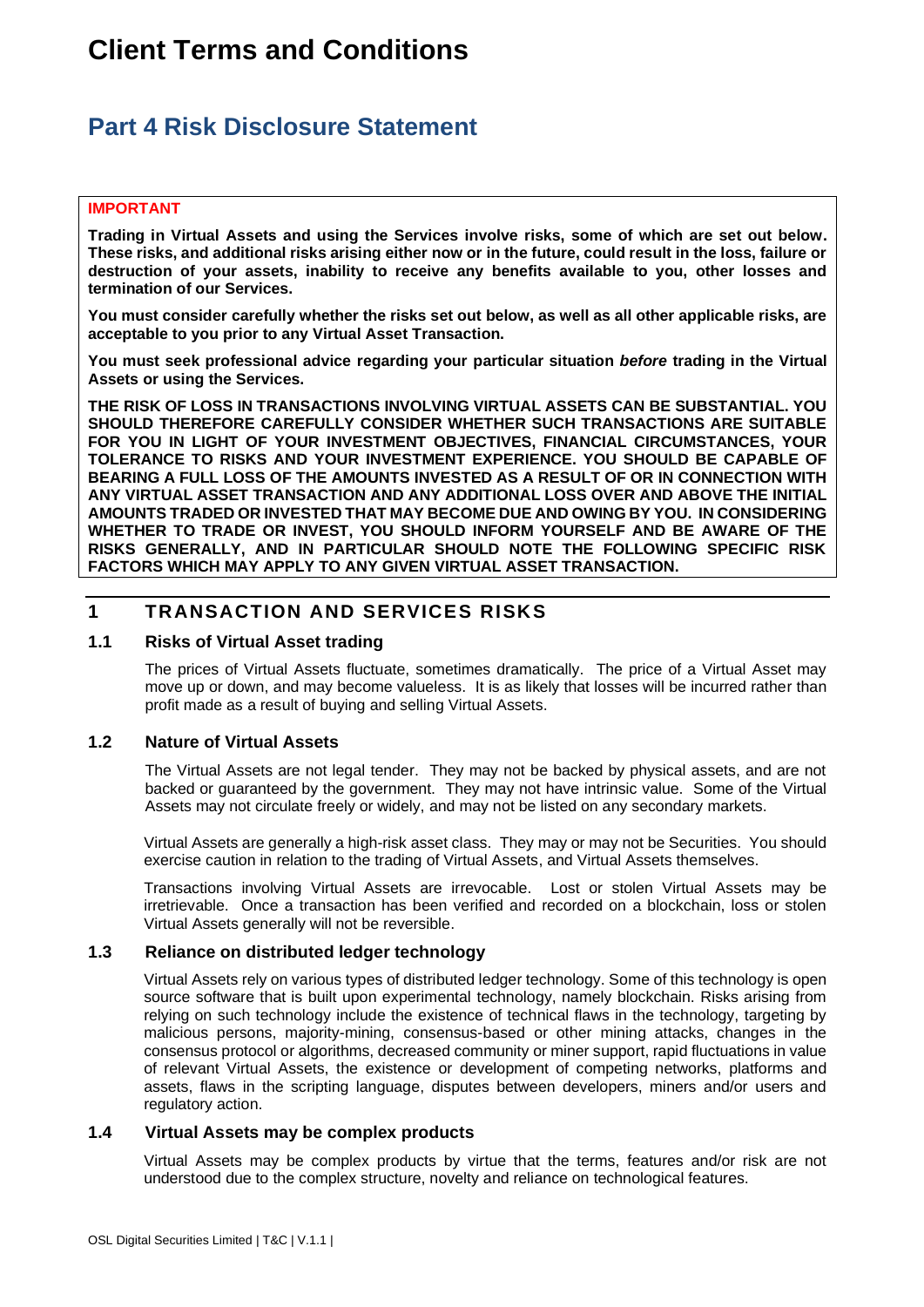### **1.5 Volatility of Virtual Assets**

The value of the Virtual Assets may fluctuate significantly over a short period of time. The volatile and unpredictable fluctuations in price may result in significant losses over a short period of time.

Any Virtual Asset may decrease in value or lose all of its value due to various factors including discovery of wrongful conduct, market manipulation, change to the nature or properties of the Virtual Asset, governmental or regulatory activity, legislative changes, suspension or cessation of support for a Virtual Assets or other exchanges or service providers, public opinions, or other factors outside of our control. Technical advancements, as well as broader economic and political factors, may cause the value of Virtual Assets to change significantly over a short period of time.

### **1.6 Market, liquidity and conversion risk**

Where Virtual Asset Transactions are denominated in particular Virtual Assets or Fiat Currencies other than your primary reference asset, or where you convert Virtual Assets upon carrying out a Virtual Asset Transaction, there is a risk that if the exchange markets move against you, then upon maturity or any earlier dealing the net proceeds may be significantly less than the initial amount in your primary reference asset, and any income or gains may be entirely negated.

The value of a particular Virtual Asset may decline, or be completely and permanent lost should the market for that Virtual Asset disappear. There is no assurance that a market for a particular Virtual Asset will continue to do so in the future. This is because the value of a Virtual Asset may be derived, among other things, from the continued willingness of market participants to exchange that Virtual Asset.

There is the possibility for you to experience losses due to the inability to sell or convert assets into a preferred alternative asset immediately or in instances where conversion is possible but at a loss. Such liquidity risk in an asset may be caused by the absence of buyers, limited buy/sell activity or underdeveloped secondary markets. There is no assurance that a person who accepts a Virtual Asset as payment, will continue to do so in the future.

You may also suffer loss as a result of depreciation of the value of the currency paid as a result of foreign exchange controls imposed by the country issuing the foreign currency. Repayment or payment of amounts due to you may be delayed or prevented by exchange controls or other actions imposed by governmental or regulatory bodies over currencies which they control or regulate.

#### **1.7 Not a bank deposit**

Without limiting clause [4.1\(d\)](#page-17-0) of Part 1, any Fiat Currencies or Virtual Assets held by us and/or the Associated Entity are not held as "deposits" within the meaning of the Banking Ordinance (Cap. 155 of the Laws of Hong Kong), nor as any other regulated product or service under Applicable Law. Without limitation, neither OSLDS nor the Associated Entity is regulated by the Hong Kong Monetary Authority.

#### **1.8 No right under statutory protection schemes**

You should be aware that:

- (a) any Virtual Asset Transaction in respect of Virtual Assets is not subject to a right to claim under the Investor Compensation Fund established under the SFO; and
- (b) any Virtual Assets or Fiat Currency held in an Account are not protected deposits, and are not protected by the Deposit Protection Scheme in Hong Kong.

This means that Virtual Asset Transactions and Virtual Assets may have reduced level or type of protection compared to other products and asset classes afforded by the laws of Hong Kong.

#### **1.9 Commissions and fees**

Before conducting any Virtual Asset Transaction, you should obtain details of all commissions, fees and Costs for which you will be liable. If any of the fees and Costs are not clear to you, you should request the fee and Costs that will be applicable in specific monetary terms before entering into a Virtual Asset Transaction. Depending on the Services provided, such fees and Costs will be set out in the relevant Confirmation, in writing via Agreed Communication Method or otherwise recorded in your Account.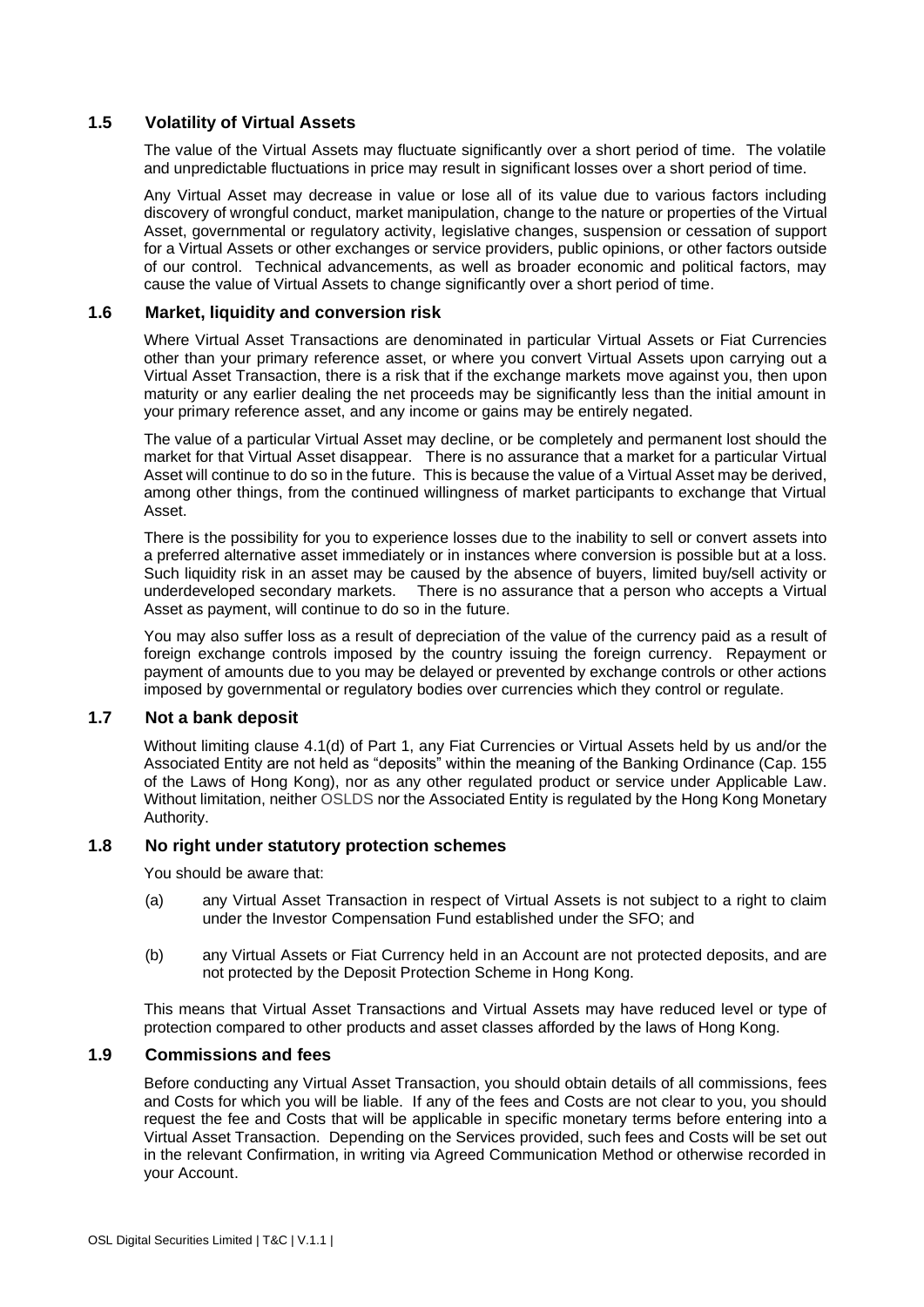The commissions, fees and Costs you pay will vary depending on a variety of factors, including the nature of your relationship with us in relation to the relevant Services, the transaction size, complexity and type of asset. Any fees or Costs applied may include execution charges (including commissions, commission equivalents, markups, markdowns and dealer spreads) and/or administrative costs.

For the above purpose,

"commission equivalents" means the amount charged by OSLDS for purchasing or selling Virtual Assets in certain riskless principal transactions (that is, transactions in which OSLDS, after having received an order to buy or sell from you, purchases or sells the Virtual Assets from another person to offset the Virtual Asset Transaction OSLDS entered into with you);

a "markup" or "markdown" is the difference between the price charged to you and the prevailing market price, such difference being included in the quote or the price of the Virtual Assets; and

the "spread" means the difference between the current purchase or bid price and the current ask or offer price. Such spread is also included in the quote or the price of the Virtual Assets, which may narrow or widen in response to the supply and demand levels of the Virtual Assets.

#### **1.10 Risks of assets received or held outside Hong Kong**

Virtual Assets and Fiat Currency received or held by us and/or the Associated Entity outside Hong Kong are subject to Applicable Laws of the relevant overseas jurisdictions, which may be different from the SFO and the rules made thereunder. Consequently, such assets may not enjoy the same protection as that conferred on some of the assets received or held in Hong Kong.

#### **1.11 Risks relating to Authorised Persons**

There are substantial risks in allowing another person to trade or operate an Account, and it is possible that Instructions could be given by persons who are not properly authorised. You accept all of the risks of such an operation and irrevocably release us from all liabilities arising out of or in connection with such Instructions.

#### **1.12 Suspension of Virtual Asset Transactions, Airdrops, Forks & Network Events**

It may be difficult or impossible to liquidate a position in the Virtual Assets under certain circumstances. Certain Airdrops, Forks or Network Events may occur rapidly and affect our ability to conduct a Virtual Asset Transaction. Information relating to such events may be difficult to ascertain ahead of time and may be subject to limited oversight by any third party who is capable of intervening to stabilise the network.

### **2 CYBERSECURITY AND TECHNOLOGY-RELATED RISKS**

### **2.1 Loss of private key is permanent and irreversible**

You alone are responsible for securing your private key in respect of any address with respect to Virtual Assets not received nor held by us and/or the Associated Entity in an Account.

Losing control of your private key will permanently and irreversibly deny you access to your Virtual Assets. Neither we nor any other person will be able to retrieve or protect your Virtual Assets not held by us and/or the Associated Entity in an Account. Once lost, you will not be able to transfer your Virtual Asset to any other address or wallet. You will not be able to realise any value or utility that the Virtual Asset may hold now or in future.

#### **2.2 Transactions irreversible**

The nature of Virtual Asset Transactions is that they are irreversible. This means accidental or fraudulent transactions in respect of Virtual Assets may not be recoverable.

#### **2.3 Forks and attacks**

Virtual Assets may be subject to Forks or attacks on the security, integrity or operation of the networks, including Network Events. Such events may affect the features, functions, operation, use or other properties of any Virtual Asset, network or platform.

The events may also severely impact the price or value, function and/or the name of any Virtual Assets, or even result in the shutdown of the network or platform associated with the Virtual Asset. Such events may be beyond the control of OSLDS, or to the extent OSLDS has any ability to impact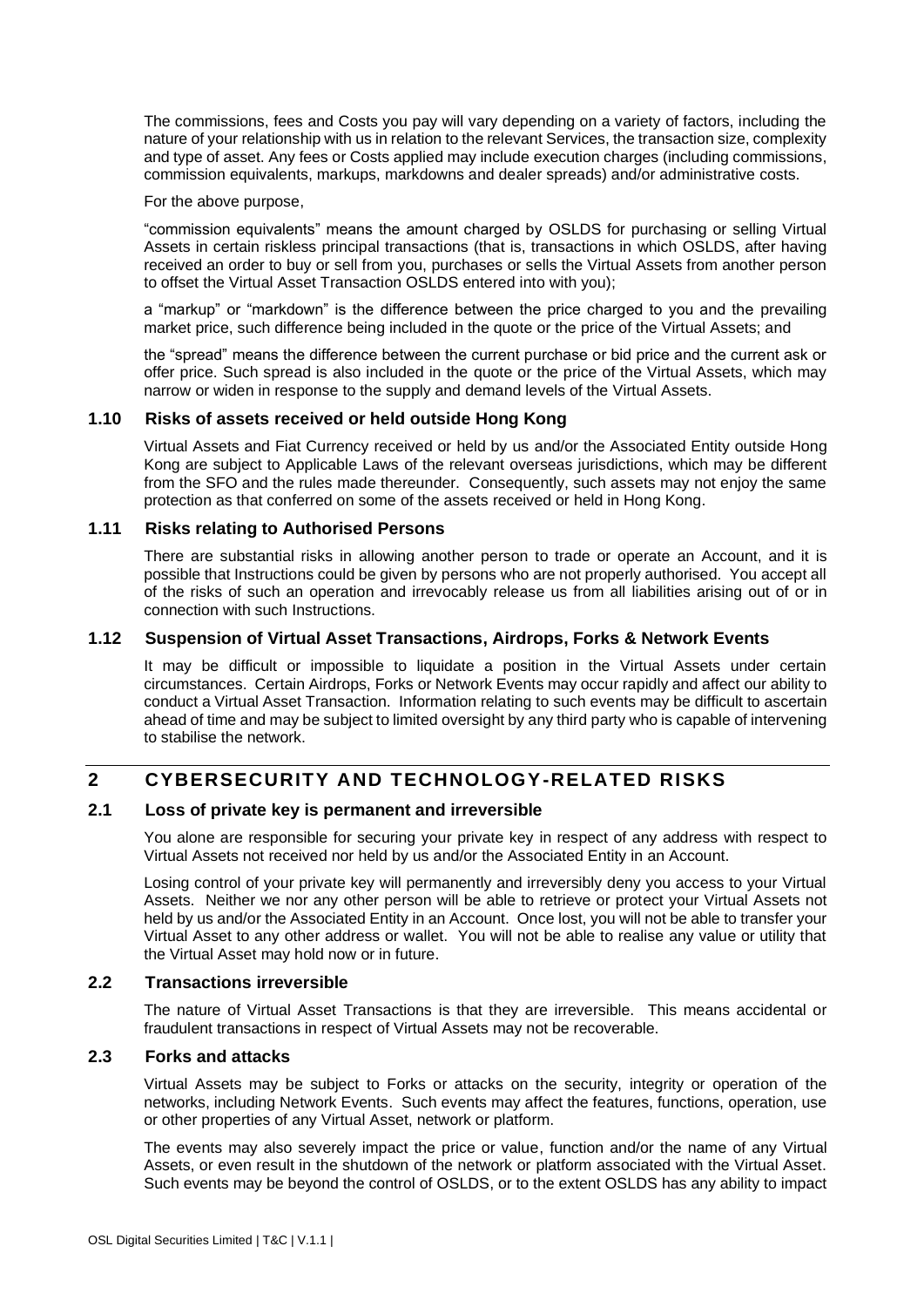such event, OSLDS's decision or actions may not be in your interests.

#### **2.4 Cyber-attacks and fraudulent activity**

The technologic reliance of the Services on the internet exposes you to an increased risk of fraud or cyber-attack. Virtual Assets, your Account, any Service, Website or Trading Tool may be targeted by malicious persons who may attempt to steal Virtual Assets or Fiat Currency, or otherwise intervene in a Virtual Asset Transaction or any of our Services.

This includes (but is not limited to) interventions by way of:

- **(a)** distributed denial of service;
- **(b)** sybil attacks;
- **(c)** phishing;
- **(d)** social engineering;
- **(e)** hacking;
- **(f)** smurfing;
- **(g)** malware;
- **(h)** double spending;
- **(i)** majority-mining, consensus-based or other mining attacks;
- **(j)** misinformation campaigns;
- **(k)** Forks; and
- **(l)** spoofing.

Virtual Assets, your Account, any Service, Website or Trading Tool may also be vulnerable to exploitation of vulnerabilities in smart contracts and other code, as well as to human error.

A limited amount of your Virtual Assets may be stored in hot wallets (i.e. online environments which provide an interface with the internet), which can be prone to hacking or cyber-attacks. Cyber-attacks resulting in the hacking of Virtual Asset trading platforms and thefts of Virtual Assets are common. Victims may have difficulty recovering losses from hackers or trading platforms. This could result in significant loss and/or other impacts that may materially affect your interests.

The above events may affect the features, functions, operation, use, access or other properties of the Virtual Assets, your Account, the Website or our Services.

#### **2.5 Targeting by malicious persons**

Malicious entities may target you in an attempt to steal any asset you may hold, or to claim any asset that you may have purchased. This may involve unauthorised access to an Account, your private keys, your addresses, your passwords, your email or social media accounts, your log-in details or access method for the Account, as well as unauthorised access to your computer, smartphone and any other devices that you may use.

You alone are responsible for protecting yourself against such actions.

#### **2.6 Cryptographic advancements**

Developments in cryptographic technologies and techniques, including (but not limited to) the advancement of artificial intelligence and/or quantum computing, pose security risks to all cryptography-based systems including the Virtual Assets, your Account, any of our APIs, the Website or our Services. Applying these technologies and techniques to the Virtual Assets, an Account, any of our APIs, the Website or our Services may result in theft, loss, disappearance, destruction, devaluation or other compromises of the Virtual Assets, an Account, any of our APIs, the Website,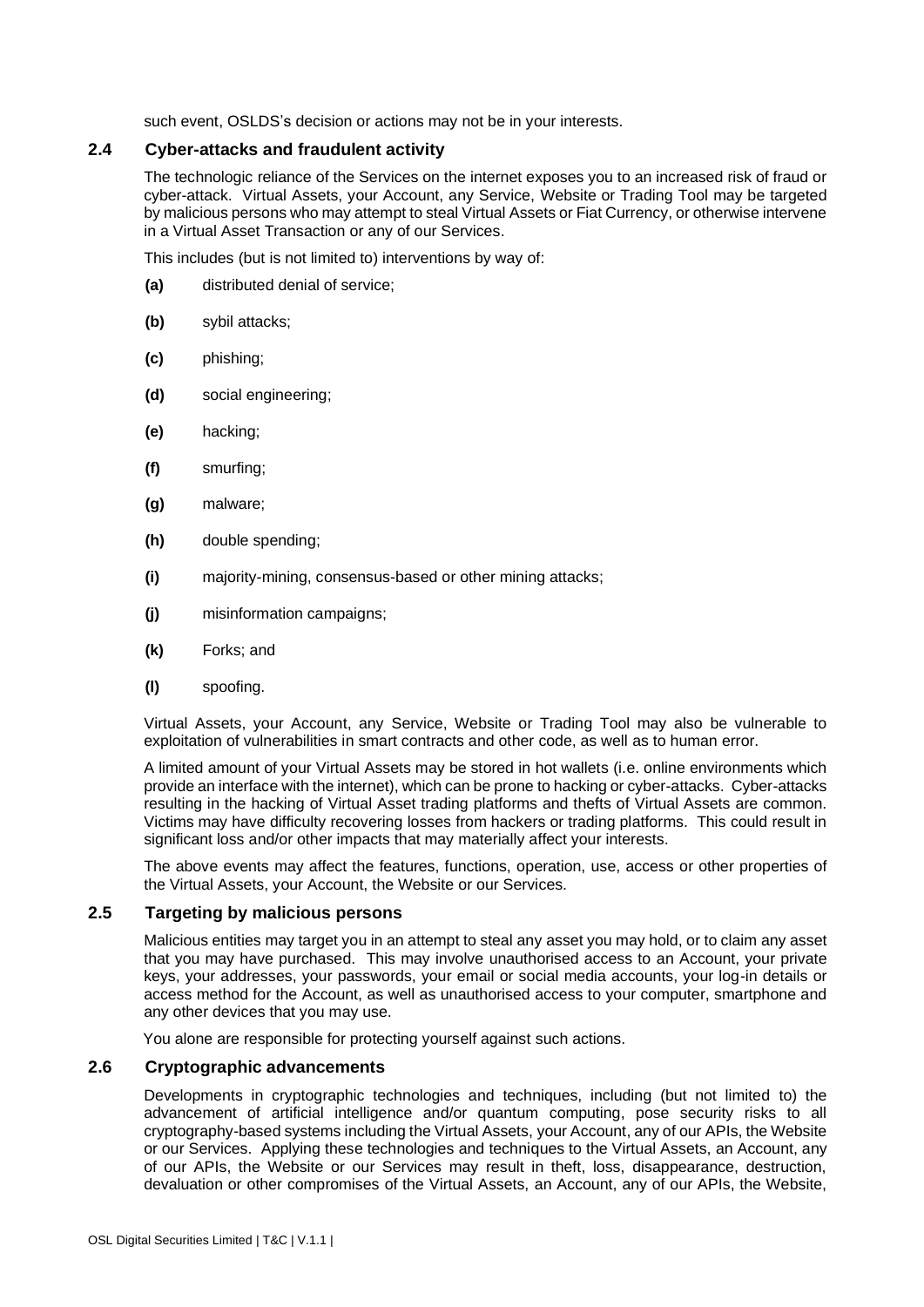our Services or your data (as applicable).

#### **2.7 Reliance on the internet and other technologies**

Virtual Asset Transactions rely heavily on the internet and other technologies (including the Agreed Communication Methods). However, the public nature of the internet means that either parts of the internet or the entire internet may be unreliable or unavailable at any given time. Further, interruption, delay, corruption or loss of data, the loss of confidentiality in the transmission of data, or the transmission of malware may occur when transmitting data via the internet and/or other technologies. The result of the above may be that your Virtual Asset Transaction is not executed according to your Instructions, at the desired time, or not at all.

No authentication, verification or computer security technology is completely secure or safe.

The internet or other electronic media (including without limitation electronic devices, services of third party telecom service providers such as mobile phones or other handheld trading devices or interactive voice response systems) are an inherently unreliable form of communication, and such unreliability may be beyond the OSLDS's control.

Any information (including any document) transmitted, or communication or transactions made, over the internet or through other electronic media (including electronic devices, services of third party telecommunication service providers such as mobile phones or other handheld trading devices or interactive voice response systems) may be subject to interruption, transmission blackout, delayed transmission due to data volume, internet traffic, market volatility or incorrect data transmission (including incorrect price quotation) or stoppage of price data feed due to the public nature of the internet or other electronic media.

#### **2.8 Risks relating to timing**

A Virtual Asset Transaction is binding upon completion of the steps described in these Client Terms and Conditions. Following this, the Virtual Asset Transaction will not be reversed. There is a risk that the final binding Virtual Asset Transaction does not occur at the same time as Instructions are provided. You may suffer loss due to the fact that a Virtual Asset Transaction is not carried out at the desired time.

### **2.9 Unauthorised access**

Unauthorised third parties may access or use your Account and effect Virtual Asset Transactions without your knowledge or authorisation, whether by obtaining control over another device or account used by you, or by other methods.

### **3 SPECIFIC BROKERAGE SERVICES RISKS**

### **3.1 Off-exchange transactions**

The Brokerage Services involve off-exchange transactions. Such transactions may involve increased risks since it may be difficult to liquidate an existing position, determine a fair price or assess exposure to risk. Off-exchange transactions are not as transparent as transactions conducted on any recognised exchange.

#### **3.2 Counterparty risk**

You are subject to our counterparty risk under a Brokerage Services Transaction. You should evaluate the comparative credit risk and undertake appropriate due diligence on both us and the applicable product before undertaking any Brokerage Services Transaction.

### **4 GENERAL RISK STATEMENTS**

### **4.1 Jurisdiction risks**

Residents, Tax residents or persons having a relevant connection with certain jurisdictions are excluded from carrying out Virtual Asset Transactions. Changes in your place of domicile or the Applicable Law may result in you violating any legal or regulatory requirements of your applicable jurisdiction.

You are responsible for ensuring that any Virtual Asset Transaction is, and remains lawful despite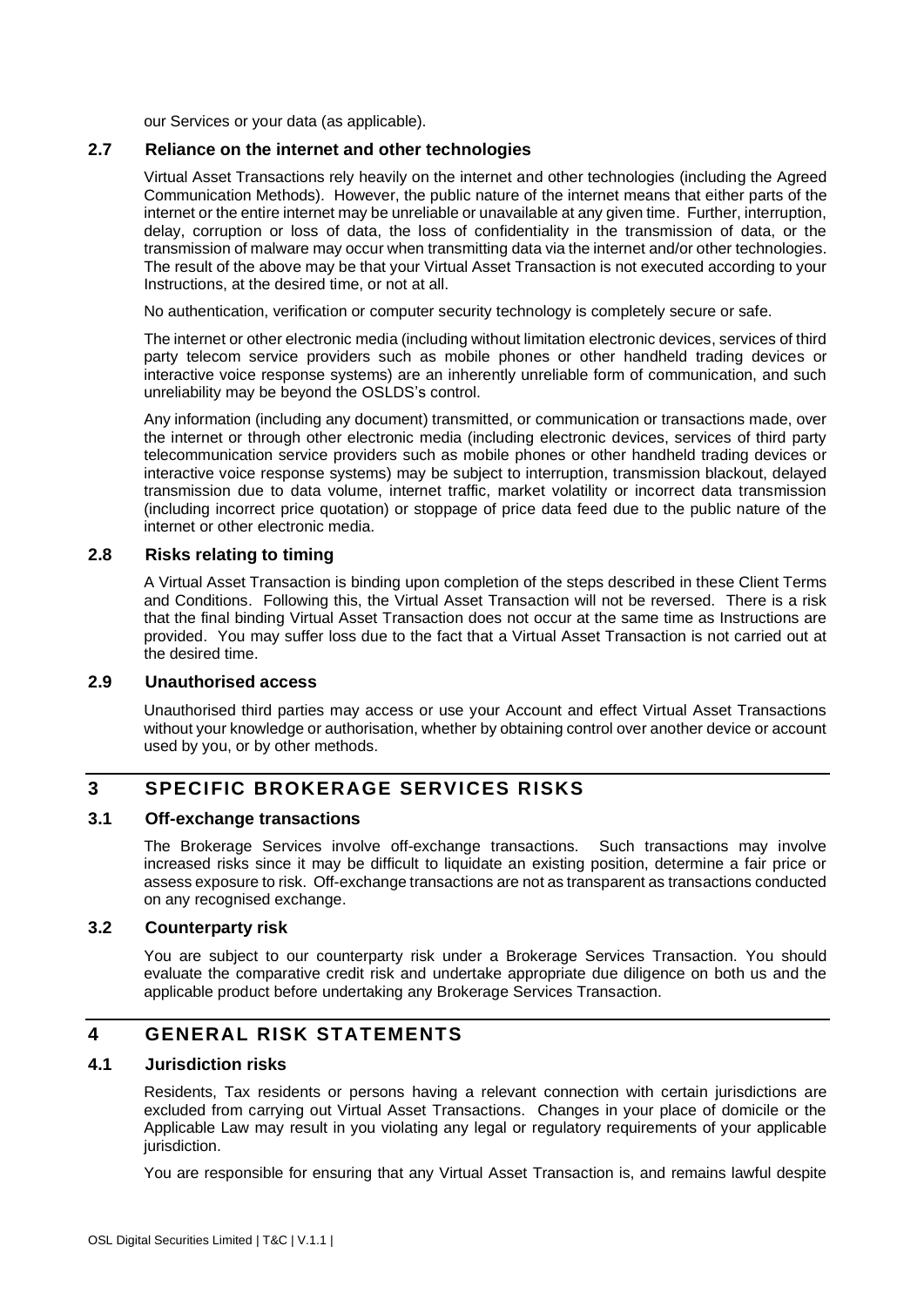changes to applicable laws, your residence and circumstances.

#### **4.2 Virtual Asset issuer risks**

We do not issue Virtual Assets. Virtual Assets are issued by third parties. You should read the applicable terms, information and risk disclosures provided by the applicable issuers carefully before entering into a Virtual Asset Transaction.

No term or product information provided by the applicable issuer has been subject to regulatory approval, unless expressly stated otherwise. You should exercise caution in respect of any issuance or offer of such assets.

For any Virtual Assets that have been authorised by a regulator, authorisation does not imply any official recommendation or endorsement of the asset by the regulator, nor does it guarantee the commercial merits of the asset or its performance.

You should seek independent professional advice before making any investment decision.

#### **4.3 Tax treatment and accounting**

Some Virtual Asset Transactions may be subject to the tax laws and regulations in an applicable jurisdiction. The tax treatment and accounting of Virtual Assets is a largely untested area of law and practice that is subject to changes. Tax treatment of Virtual Assets may vary amongst jurisdictions. We may receive queries, notices, requests or summons from tax authorities and as a result may be required to furnish certain information about the Virtual Asset Transaction.

Among the accounting profession, there are no agreed standards and practices for how an auditor can perform assurance procedures to obtain sufficient audit evidence for the existence and ownership of the Virtual Assets, and ascertain the reasonableness of the valuations.

If you are unsure about the tax implications of your Virtual Asset Transactions, you should seek independent professional advice before carrying out a Virtual Asset Transaction.

### **4.4 Inflation Risk**

Virtual Assets may, either because of the inherent design of the Virtual Asset or through Forks, Airdrops or Network Events, not be a fixed supply of assets. Where additional Virtual Assets are created, their price may decline due to inflationary effects of the increased amount of total Virtual Assets available.

#### **4.5 Concentration risk**

At any point in time, one or more persons may directly or indirectly control significant portions of the total supply of any particular Virtual Asset. Acting individually or in concert, these holders may have significant influence, and may be able to influence or cause Forks or Network Events which may have a detrimental effect on price, value or functionality of the Virtual Assets. Network Participants may make decisions that are not in your best interest as a holder of Virtual Assets.

#### **4.6 Country risks**

If an transaction is made in any Virtual Asset issued by a party subject to foreign laws or transactions made on markets in other jurisdictions, including markets formally linked to a domestic market, recovery of the sums invested and any profits or gains may be reduced, delayed or prevented by exchange controls, debt moratorium or other actions imposed by the government or other official bodies. Before you conduct any Virtual Asset Transactions you should satisfy yourself about any rules or laws relevant to those particular Virtual Asset Transactions.

Your local regulatory authority will be unable to compel the enforcement of the rules of regulatory authorities or markets in other jurisdictions where your transactions have been effected. You should obtain independent advice about the different types of redress available in both your home jurisdiction and other relevant jurisdictions before you start to trade. If your country of residence imposes restrictions on Virtual Asset Transactions, we may be required to discontinue your access to the Account, and may not be permitted to transfer Virtual Assets back to you or permit you to transfer Virtual Assets from the Account to yourself or others, until such time as the regulatory environment permits us to do so.